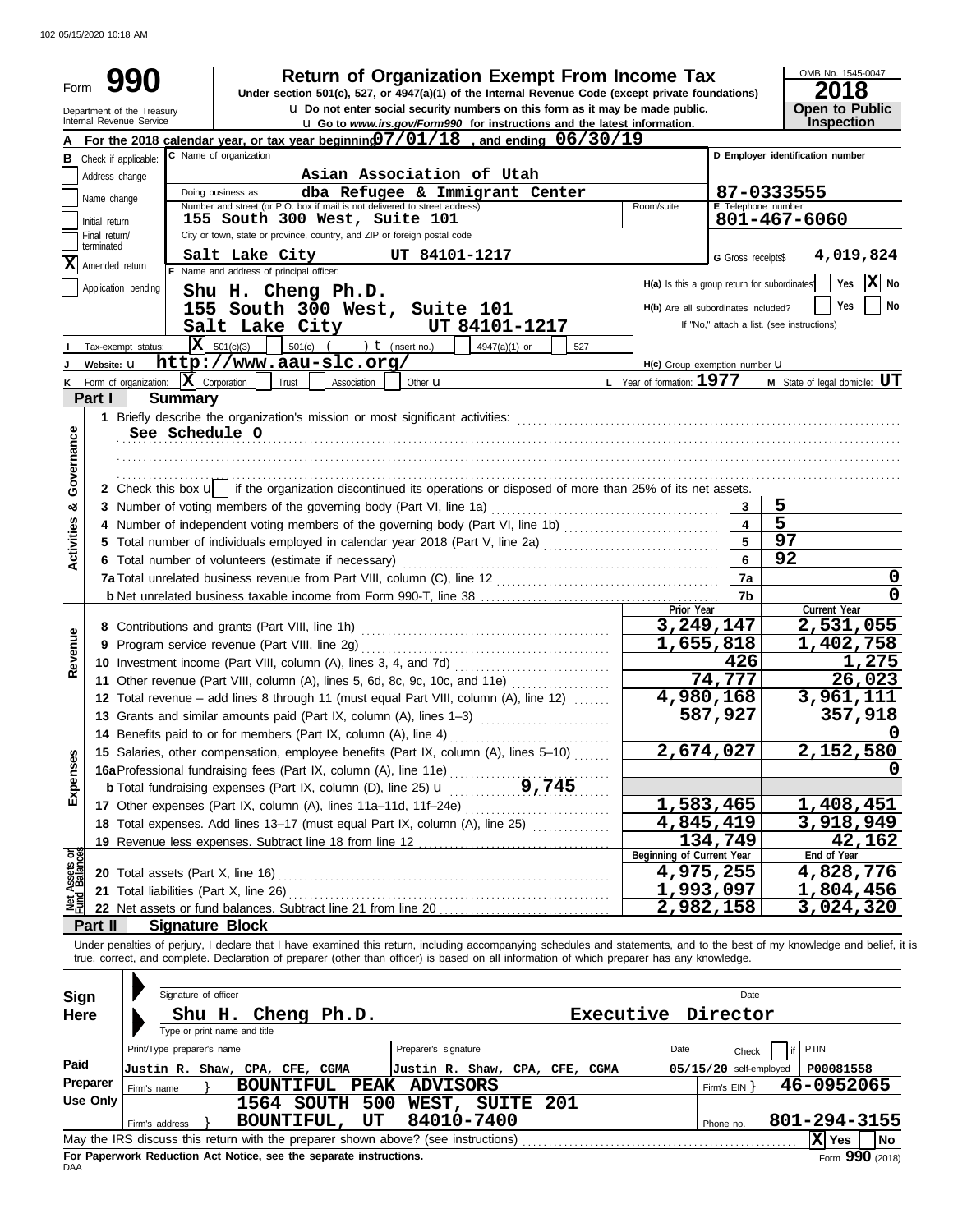|              |                                                     | Form 990 (2018) Asian Association of Utah                                                                                                                                                                     |        | 87-0333555                   | Page 2                                                                                      |
|--------------|-----------------------------------------------------|---------------------------------------------------------------------------------------------------------------------------------------------------------------------------------------------------------------|--------|------------------------------|---------------------------------------------------------------------------------------------|
| Part III     |                                                     | <b>Statement of Program Service Accomplishments</b>                                                                                                                                                           |        |                              | $\boxed{\mathbf{X}}$                                                                        |
|              | 1 Briefly describe the organization's mission:      |                                                                                                                                                                                                               |        |                              |                                                                                             |
|              | See Schedule O                                      |                                                                                                                                                                                                               |        |                              |                                                                                             |
|              |                                                     |                                                                                                                                                                                                               |        |                              |                                                                                             |
|              |                                                     |                                                                                                                                                                                                               |        |                              |                                                                                             |
|              |                                                     | 2 Did the organization undertake any significant program services during the year which were not listed on the                                                                                                |        |                              |                                                                                             |
|              |                                                     |                                                                                                                                                                                                               |        |                              | Yes $ X $ No                                                                                |
|              |                                                     | If "Yes," describe these new services on Schedule O.                                                                                                                                                          |        |                              |                                                                                             |
| 3            |                                                     | Did the organization cease conducting, or make significant changes in how it conducts, any program                                                                                                            |        |                              |                                                                                             |
| services?    |                                                     |                                                                                                                                                                                                               |        |                              | $\sqrt{}$ Yes $\sqrt{}$ No                                                                  |
|              | If "Yes," describe these changes on Schedule O.     |                                                                                                                                                                                                               |        |                              |                                                                                             |
|              |                                                     | Describe the organization's program service accomplishments for each of its three largest program services, as measured by                                                                                    |        |                              |                                                                                             |
|              |                                                     | expenses. Section 501(c)(3) and 501(c)(4) organizations are required to report the amount of grants and allocations to others,<br>the total expenses, and revenue, if any, for each program service reported. |        |                              |                                                                                             |
|              |                                                     |                                                                                                                                                                                                               |        |                              |                                                                                             |
|              |                                                     | 4a (Code:  ) (Expenses \$  1,852,093 including grants of \$  225,874 ) (Revenue \$                                                                                                                            |        |                              | 73,870                                                                                      |
|              | See Schedule O                                      |                                                                                                                                                                                                               |        |                              |                                                                                             |
|              |                                                     |                                                                                                                                                                                                               |        |                              |                                                                                             |
|              |                                                     |                                                                                                                                                                                                               |        |                              |                                                                                             |
|              |                                                     |                                                                                                                                                                                                               |        |                              |                                                                                             |
|              |                                                     |                                                                                                                                                                                                               |        |                              |                                                                                             |
|              |                                                     |                                                                                                                                                                                                               |        |                              |                                                                                             |
|              |                                                     |                                                                                                                                                                                                               |        |                              |                                                                                             |
|              |                                                     |                                                                                                                                                                                                               |        |                              |                                                                                             |
|              |                                                     |                                                                                                                                                                                                               |        |                              |                                                                                             |
|              |                                                     |                                                                                                                                                                                                               |        |                              |                                                                                             |
|              |                                                     |                                                                                                                                                                                                               |        |                              |                                                                                             |
|              |                                                     |                                                                                                                                                                                                               |        |                              |                                                                                             |
|              | See Schedule O                                      |                                                                                                                                                                                                               |        |                              | 4b (Code:  ) (Expenses \$  565,902 including grants of \$  11,588 ) (Revenue \$ 1,328,828 ) |
|              |                                                     |                                                                                                                                                                                                               |        |                              |                                                                                             |
|              |                                                     |                                                                                                                                                                                                               |        |                              |                                                                                             |
|              |                                                     |                                                                                                                                                                                                               |        |                              |                                                                                             |
|              |                                                     |                                                                                                                                                                                                               |        |                              |                                                                                             |
|              |                                                     |                                                                                                                                                                                                               |        |                              |                                                                                             |
|              |                                                     |                                                                                                                                                                                                               |        |                              |                                                                                             |
|              |                                                     |                                                                                                                                                                                                               |        |                              |                                                                                             |
|              |                                                     |                                                                                                                                                                                                               |        |                              |                                                                                             |
|              |                                                     |                                                                                                                                                                                                               |        |                              |                                                                                             |
|              |                                                     |                                                                                                                                                                                                               |        |                              |                                                                                             |
|              |                                                     |                                                                                                                                                                                                               |        |                              |                                                                                             |
| 4c (Code:    |                                                     | ) (Expenses \$530,097 including grants of \$6,623 ) (Revenue \$                                                                                                                                               |        |                              |                                                                                             |
|              | See Schedule O                                      |                                                                                                                                                                                                               |        |                              |                                                                                             |
|              |                                                     |                                                                                                                                                                                                               |        |                              |                                                                                             |
|              |                                                     |                                                                                                                                                                                                               |        |                              |                                                                                             |
|              |                                                     |                                                                                                                                                                                                               |        |                              |                                                                                             |
|              |                                                     |                                                                                                                                                                                                               |        |                              |                                                                                             |
|              |                                                     |                                                                                                                                                                                                               |        |                              |                                                                                             |
|              |                                                     |                                                                                                                                                                                                               |        |                              |                                                                                             |
|              |                                                     |                                                                                                                                                                                                               |        |                              |                                                                                             |
|              |                                                     |                                                                                                                                                                                                               |        |                              |                                                                                             |
|              |                                                     |                                                                                                                                                                                                               |        |                              |                                                                                             |
|              |                                                     |                                                                                                                                                                                                               |        |                              |                                                                                             |
|              | 4d Other program services (Describe in Schedule O.) |                                                                                                                                                                                                               |        |                              |                                                                                             |
| (Expenses \$ |                                                     | 207,018<br>including grants of\$                                                                                                                                                                              | 39,673 | (Revenue \$<br>$\rightarrow$ | 60                                                                                          |
|              | 4e Total program service expenses u                 | 3,155,110                                                                                                                                                                                                     |        |                              |                                                                                             |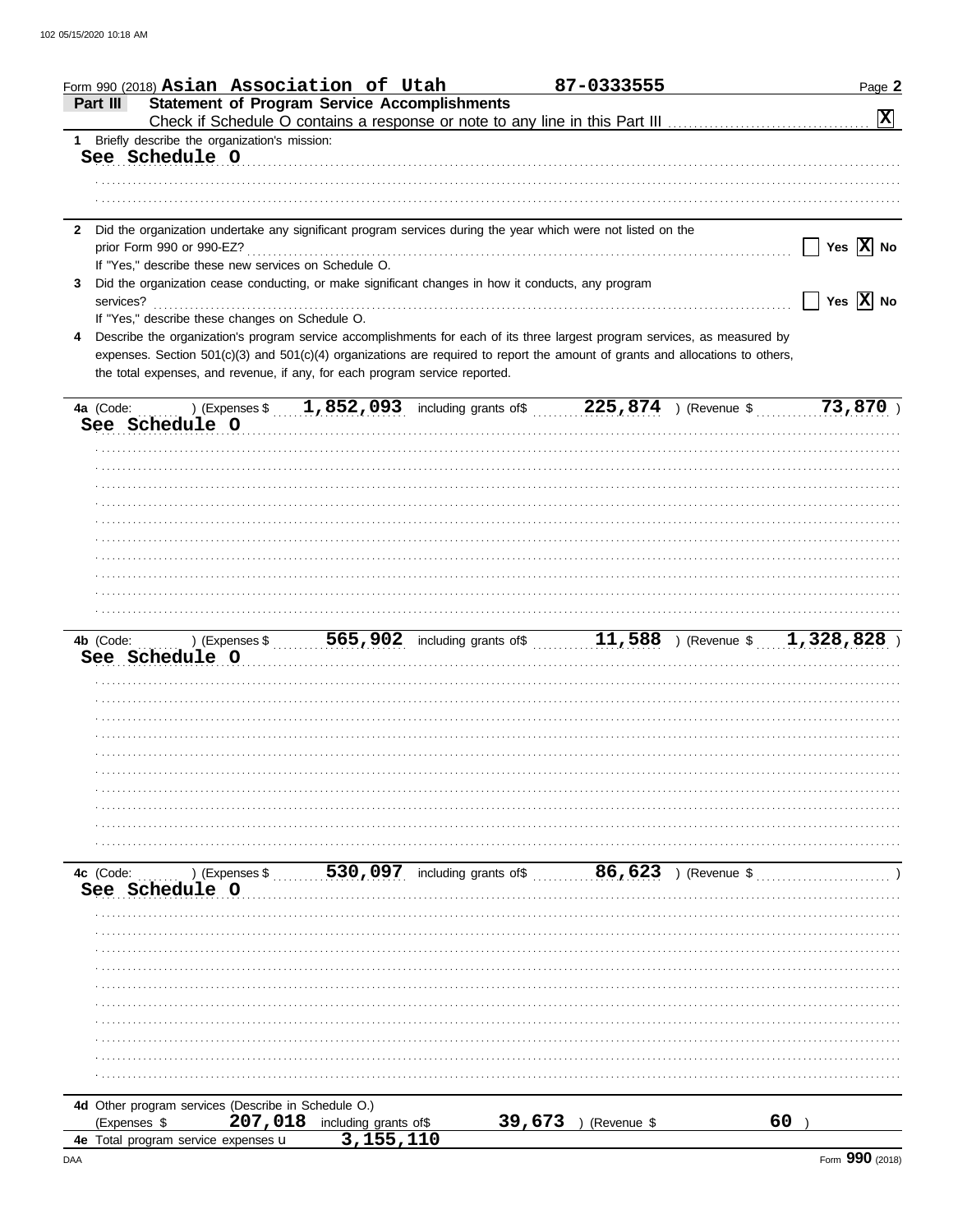|         | 87-0333555<br>Form 990 (2018) Asian Association of Utah                                                                                                                                                 |                        |             | Page 3      |
|---------|---------------------------------------------------------------------------------------------------------------------------------------------------------------------------------------------------------|------------------------|-------------|-------------|
|         | <b>Checklist of Required Schedules</b><br><b>Part IV</b>                                                                                                                                                |                        |             |             |
|         |                                                                                                                                                                                                         |                        | Yes         | No          |
| 1       | Is the organization described in section $501(c)(3)$ or $4947(a)(1)$ (other than a private foundation)? If "Yes,"                                                                                       |                        |             |             |
|         | complete Schedule A<br>Is the organization required to complete Schedule B, Schedule of Contributors (see instructions)?                                                                                | 1<br>$\mathbf{2}$      | $\mathbf X$ | $\mathbf x$ |
| 2<br>3  | Did the organization engage in direct or indirect political campaign activities on behalf of or in opposition to                                                                                        |                        |             |             |
|         | candidates for public office? If "Yes," complete Schedule C, Part I                                                                                                                                     | 3                      |             | X           |
| 4       | Section 501(c)(3) organizations. Did the organization engage in lobbying activities, or have a section 501(h)                                                                                           |                        |             |             |
|         | election in effect during the tax year? If "Yes," complete Schedule C, Part II                                                                                                                          | 4                      |             | X           |
| 5       | Is the organization a section $501(c)(4)$ , $501(c)(5)$ , or $501(c)(6)$ organization that receives membership dues,                                                                                    |                        |             |             |
|         | assessments, or similar amounts as defined in Revenue Procedure 98-19? If "Yes," complete Schedule C, Part III                                                                                          | 5                      |             | X           |
| 6       | Did the organization maintain any donor advised funds or any similar funds or accounts for which donors                                                                                                 |                        |             |             |
|         | have the right to provide advice on the distribution or investment of amounts in such funds or accounts? If                                                                                             |                        |             |             |
|         | "Yes," complete Schedule D, Part I                                                                                                                                                                      | 6                      |             | X           |
| 7       | Did the organization receive or hold a conservation easement, including easements to preserve open space,                                                                                               |                        |             |             |
|         | the environment, historic land areas, or historic structures? If "Yes," complete Schedule D, Part II                                                                                                    | 7                      |             | X           |
| 8       | Did the organization maintain collections of works of art, historical treasures, or other similar assets? If "Yes,"                                                                                     |                        |             |             |
|         | complete Schedule D, Part III                                                                                                                                                                           | 8                      |             | X           |
| 9       | Did the organization report an amount in Part X, line 21, for escrow or custodial account liability, serve as a                                                                                         |                        |             |             |
|         | custodian for amounts not listed in Part X; or provide credit counseling, debt management, credit repair, or                                                                                            |                        |             |             |
|         | debt negotiation services? If "Yes," complete Schedule D, Part IV                                                                                                                                       | 9                      |             | X           |
| 10      | Did the organization, directly or through a related organization, hold assets in temporarily restricted<br>endowments, permanent endowments, or quasi-endowments? If "Yes," complete Schedule D, Part V | 10                     |             | X           |
| 11      | If the organization's answer to any of the following questions is "Yes," then complete Schedule D, Parts VI,                                                                                            |                        |             |             |
|         | VII, VIII, IX, or X as applicable.                                                                                                                                                                      |                        |             |             |
| а       | Did the organization report an amount for land, buildings, and equipment in Part X, line 10? If "Yes,"                                                                                                  |                        |             |             |
|         | complete Schedule D, Part VI                                                                                                                                                                            | 11a                    | X           |             |
| b       | Did the organization report an amount for investments—other securities in Part X, line 12 that is 5% or more                                                                                            |                        |             |             |
|         | of its total assets reported in Part X, line 16? If "Yes," complete Schedule D, Part VII                                                                                                                | 11 <sub>b</sub>        |             | X           |
| c       | Did the organization report an amount for investments—program related in Part X, line 13 that is 5% or more                                                                                             |                        |             |             |
|         | of its total assets reported in Part X, line 16? If "Yes," complete Schedule D, Part VIII                                                                                                               | 11c                    |             | X           |
| d       | Did the organization report an amount for other assets in Part X, line 15 that is 5% or more of its total assets                                                                                        |                        |             |             |
|         | reported in Part X, line 16? If "Yes," complete Schedule D, Part IX                                                                                                                                     | 11d                    |             | X           |
|         | Did the organization report an amount for other liabilities in Part X, line 25? If "Yes," complete Schedule D, Part X                                                                                   | 11e                    | $\mathbf X$ |             |
| f       | Did the organization's separate or consolidated financial statements for the tax year include a footnote that addresses                                                                                 |                        |             |             |
|         | the organization's liability for uncertain tax positions under FIN 48 (ASC 740)? If "Yes," complete Schedule D, Part X                                                                                  | 11f                    |             | X           |
|         | 12a Did the organization obtain separate, independent audited financial statements for the tax year? If "Yes," complete                                                                                 |                        | X           |             |
| b       | Was the organization included in consolidated, independent audited financial statements for the tax year? If                                                                                            | 12a                    |             |             |
|         | "Yes," and if the organization answered "No" to line 12a, then completing Schedule D, Parts XI and XII is optional                                                                                      | 12b                    |             | X           |
| 13      |                                                                                                                                                                                                         | 13                     |             | $\mathbf X$ |
| 14a     | Did the organization maintain an office, employees, or agents outside of the United States?                                                                                                             | 14a                    |             | X           |
| b       | Did the organization have aggregate revenues or expenses of more than \$10,000 from grantmaking,                                                                                                        |                        |             |             |
|         | fundraising, business, investment, and program service activities outside the United States, or aggregate                                                                                               |                        |             |             |
|         |                                                                                                                                                                                                         | 14b                    |             | X           |
| 15      | Did the organization report on Part IX, column (A), line 3, more than \$5,000 of grants or other assistance to or                                                                                       |                        |             |             |
|         | for any foreign organization? If "Yes," complete Schedule F, Parts II and IV                                                                                                                            | 15                     |             | X           |
| 16      | Did the organization report on Part IX, column (A), line 3, more than \$5,000 of aggregate grants or other                                                                                              |                        |             |             |
|         |                                                                                                                                                                                                         | 16                     |             | X           |
| 17      | Did the organization report a total of more than \$15,000 of expenses for professional fundraising services on                                                                                          |                        |             |             |
|         |                                                                                                                                                                                                         | 17                     |             | X           |
| 18      | Did the organization report more than \$15,000 total of fundraising event gross income and contributions on                                                                                             |                        |             |             |
|         | Part VIII, lines 1c and 8a? If "Yes," complete Schedule G, Part II                                                                                                                                      | 18                     |             | X           |
| 19      | Did the organization report more than \$15,000 of gross income from gaming activities on Part VIII, line 9a?                                                                                            |                        |             |             |
|         |                                                                                                                                                                                                         | 19                     |             | X<br>X      |
| 20a     | Did the organization operate one or more hospital facilities? If "Yes," complete Schedule H                                                                                                             | 20a<br>20 <sub>b</sub> |             |             |
| b<br>21 | Did the organization report more than \$5,000 of grants or other assistance to any domestic organization or                                                                                             |                        |             |             |
|         |                                                                                                                                                                                                         | 21                     |             | X           |
|         |                                                                                                                                                                                                         |                        |             |             |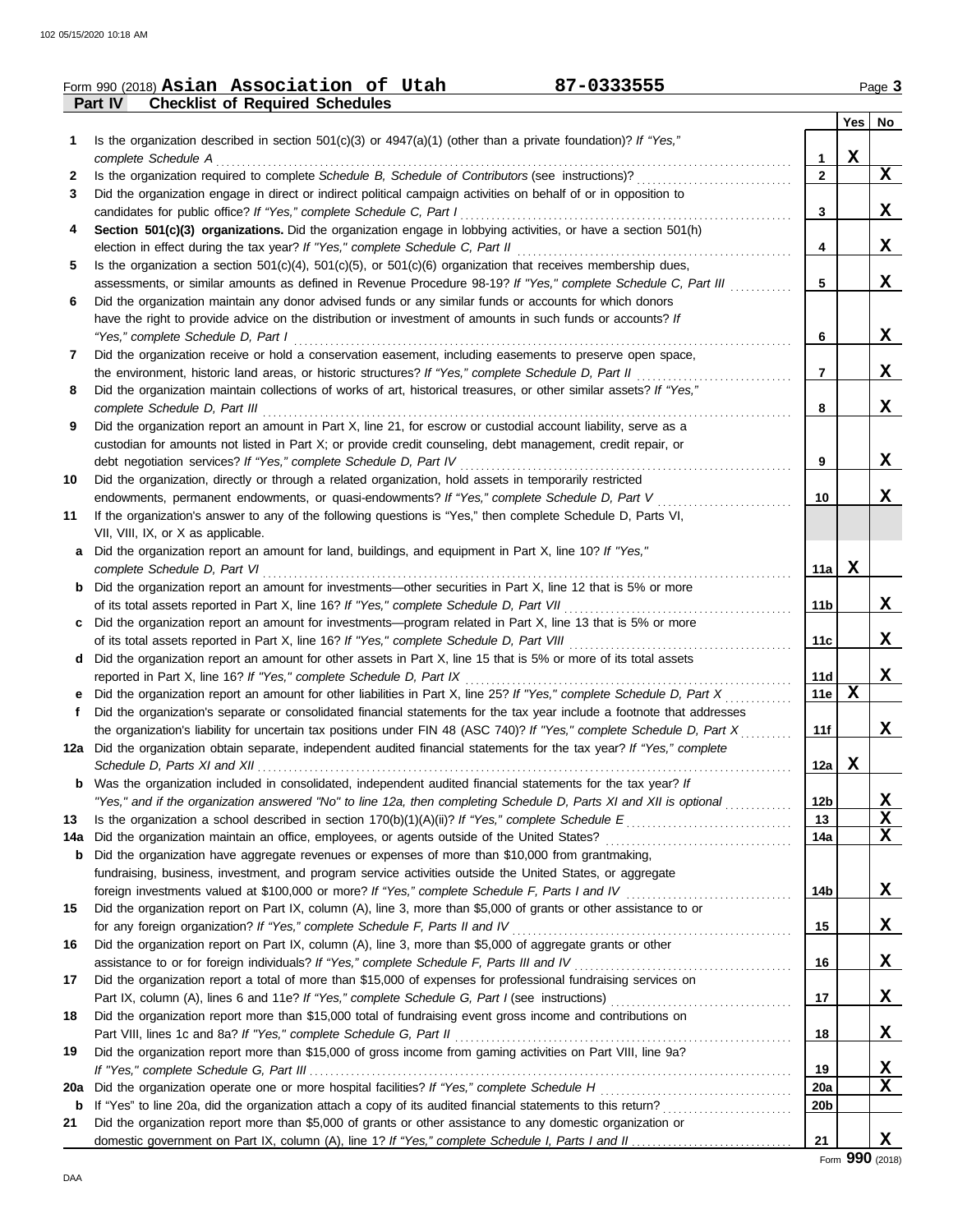|            | Form 990 (2018) Asian Association of Utah<br>87-0333555<br>Part IV<br><b>Checklist of Required Schedules (continued)</b>                                                                                          |                 |             | Page 4        |
|------------|-------------------------------------------------------------------------------------------------------------------------------------------------------------------------------------------------------------------|-----------------|-------------|---------------|
|            |                                                                                                                                                                                                                   |                 | Yes         | No.           |
| 22         | Did the organization report more than \$5,000 of grants or other assistance to or for domestic individuals on                                                                                                     |                 |             |               |
|            | Part IX, column (A), line 2? If "Yes," complete Schedule I, Parts I and III                                                                                                                                       | 22              | X           |               |
| 23         | Did the organization answer "Yes" to Part VII, Section A, line 3, 4, or 5 about compensation of the                                                                                                               |                 |             |               |
|            | organization's current and former officers, directors, trustees, key employees, and highest compensated                                                                                                           |                 |             |               |
|            | employees? If "Yes," complete Schedule J                                                                                                                                                                          | 23              |             | X             |
|            | 24a Did the organization have a tax-exempt bond issue with an outstanding principal amount of more than                                                                                                           |                 |             |               |
|            | \$100,000 as of the last day of the year, that was issued after December 31, 2002? If "Yes," answer lines 24b                                                                                                     |                 |             |               |
|            | through 24d and complete Schedule K. If "No," go to line 25a                                                                                                                                                      | 24a             |             | X             |
|            | <b>b</b> Did the organization invest any proceeds of tax-exempt bonds beyond a temporary period exception?                                                                                                        | 24b             |             |               |
|            | c Did the organization maintain an escrow account other than a refunding escrow at any time during the year                                                                                                       |                 |             |               |
|            | to defease any tax-exempt bonds?                                                                                                                                                                                  | 24c<br>24d      |             |               |
| d          |                                                                                                                                                                                                                   |                 |             |               |
|            | 25a Section 501(c)(3), 501(c)(4), and 501(c)(29) organizations. Did the organization engage in an excess benefit<br>transaction with a disqualified person during the year? If "Yes," complete Schedule L, Part I | 25a             |             | X             |
| b          | Is the organization aware that it engaged in an excess benefit transaction with a disqualified person in a prior                                                                                                  |                 |             |               |
|            | year, and that the transaction has not been reported on any of the organization's prior Forms 990 or 990-EZ?                                                                                                      |                 |             |               |
|            | If "Yes," complete Schedule L, Part I                                                                                                                                                                             | 25b             |             | $\mathbf x$   |
| 26         | Did the organization report any amount on Part X, line 5, 6, or 22 for receivables from or payables to any                                                                                                        |                 |             |               |
|            | current or former officers, directors, trustees, key employees, highest compensated employees, or                                                                                                                 |                 |             |               |
|            | disqualified persons? If "Yes," complete Schedule L, Part II                                                                                                                                                      | 26              |             | $\mathbf x$   |
| 27         | Did the organization provide a grant or other assistance to an officer, director, trustee, key employee,                                                                                                          |                 |             |               |
|            | substantial contributor or employee thereof, a grant selection committee member, or to a 35% controlled                                                                                                           |                 |             |               |
|            | entity or family member of any of these persons? If "Yes," complete Schedule L, Part III                                                                                                                          | 27              |             | $\mathbf x$   |
| 28         | Was the organization a party to a business transaction with one of the following parties (see Schedule L,                                                                                                         |                 |             |               |
|            | Part IV instructions for applicable filing thresholds, conditions, and exceptions):                                                                                                                               |                 |             |               |
| a          | A current or former officer, director, trustee, or key employee? If "Yes," complete Schedule L, Part IV                                                                                                           | 28a             |             | X             |
| b          | A family member of a current or former officer, director, trustee, or key employee? If "Yes," complete                                                                                                            |                 |             |               |
|            | Schedule L, Part IV                                                                                                                                                                                               | 28b             |             | $\mathbf x$   |
| c          | An entity of which a current or former officer, director, trustee, or key employee (or a family member thereof)                                                                                                   |                 |             |               |
|            | was an officer, director, trustee, or direct or indirect owner? If "Yes," complete Schedule L, Part IV entertainments                                                                                             | 28c             |             | $\mathbf X$   |
| 29         |                                                                                                                                                                                                                   | 29              | X           |               |
| 30         | Did the organization receive contributions of art, historical treasures, or other similar assets, or qualified                                                                                                    |                 |             |               |
|            | conservation contributions? If "Yes," complete Schedule M                                                                                                                                                         | 30              |             | X             |
| 31         | Did the organization liquidate, terminate, or dissolve and cease operations? If "Yes," complete Schedule N, Part I                                                                                                | 31              |             | $\mathbf x$   |
| 32         | Did the organization sell, exchange, dispose of, or transfer more than 25% of its net assets? If "Yes,"                                                                                                           |                 |             |               |
|            | complete Schedule N, Part II                                                                                                                                                                                      | 32              |             | X             |
| 33         | Did the organization own 100% of an entity disregarded as separate from the organization under Regulations                                                                                                        |                 |             |               |
|            | sections 301.7701-2 and 301.7701-3? If "Yes," complete Schedule R, Part I                                                                                                                                         | 33              |             | X             |
| 34         | Was the organization related to any tax-exempt or taxable entity? If "Yes," complete Schedule R, Part II, III,                                                                                                    |                 |             |               |
|            | or IV, and Part V, line 1                                                                                                                                                                                         | 34<br>35a       |             | <u>х</u><br>X |
| <b>35a</b> | If "Yes" to line 35a, did the organization receive any payment from or engage in any transaction with a                                                                                                           |                 |             |               |
| b          | controlled entity within the meaning of section 512(b)(13)? If "Yes," complete Schedule R, Part V, line 2                                                                                                         | 35 <sub>b</sub> |             |               |
| 36         | Section 501(c)(3) organizations. Did the organization make any transfers to an exempt non-charitable                                                                                                              |                 |             |               |
|            | related organization? If "Yes," complete Schedule R, Part V, line 2                                                                                                                                               | 36              |             | X             |
| 37         | Did the organization conduct more than 5% of its activities through an entity that is not a related organization                                                                                                  |                 |             |               |
|            | and that is treated as a partnership for federal income tax purposes? If "Yes," complete Schedule R, Part VI                                                                                                      | 37              |             | X             |
| 38         | .<br>Did the organization complete Schedule O and provide explanations in Schedule O for Part VI, lines 11b and                                                                                                   |                 |             |               |
|            | 19? Note. All Form 990 filers are required to complete Schedule O.                                                                                                                                                | 38              | $\mathbf x$ |               |
|            | <b>Statements Regarding Other IRS Filings and Tax Compliance</b><br>Part V                                                                                                                                        |                 |             |               |
|            |                                                                                                                                                                                                                   |                 |             |               |
|            |                                                                                                                                                                                                                   |                 | Yes         | No            |
| 1a         | 134<br>Enter the number reported in Box 3 of Form 1096. Enter -0- if not applicable<br>1a                                                                                                                         |                 |             |               |
| b          | $\mathbf 0$<br>1 <sub>b</sub><br>Enter the number of Forms W-2G included in line 1a. Enter -0- if not applicable                                                                                                  |                 |             |               |
| c          | Did the organization comply with backup withholding rules for reportable payments to vendors and                                                                                                                  |                 |             |               |
|            |                                                                                                                                                                                                                   | 1c              |             |               |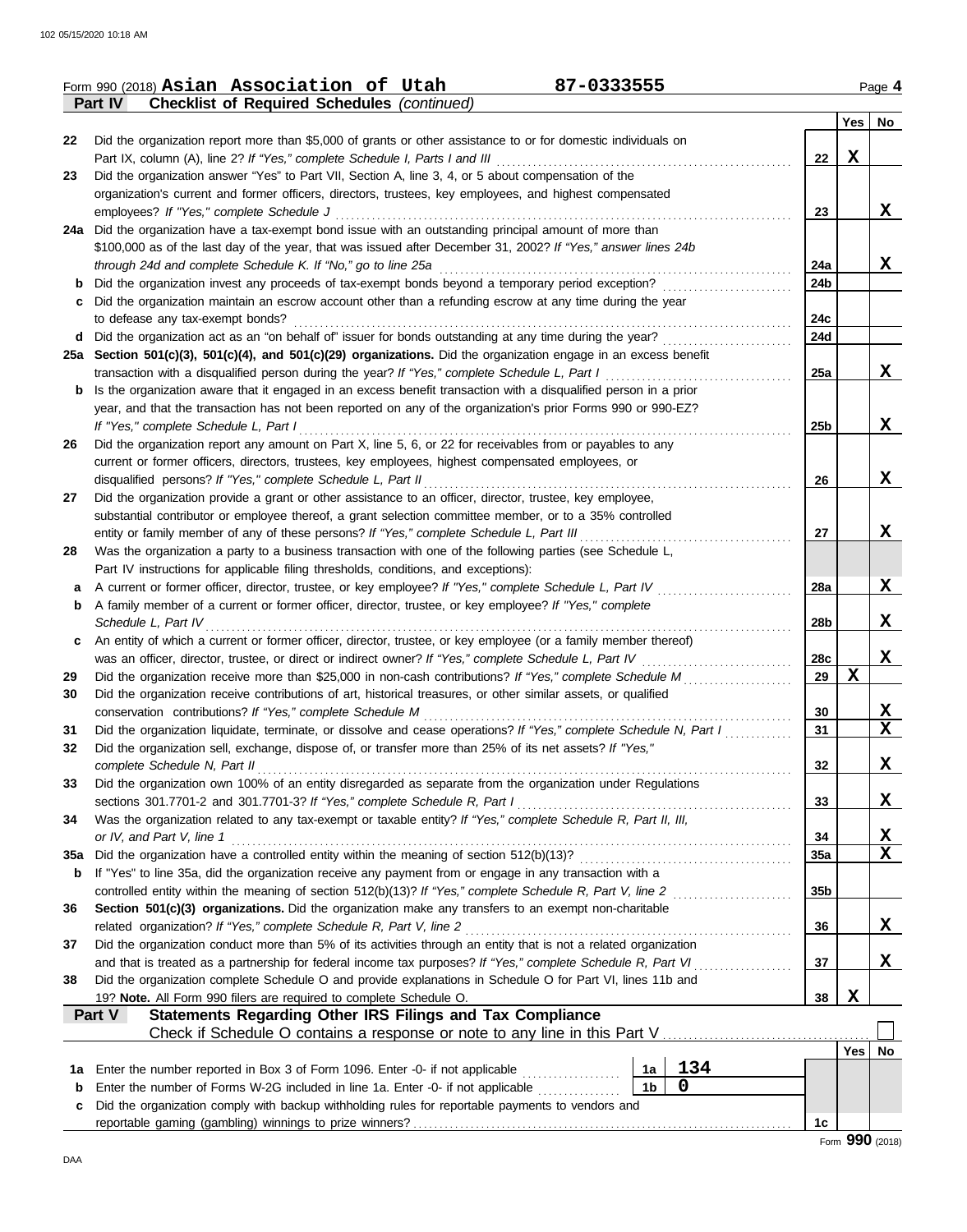|         | 87-0333555<br>Form 990 (2018) Asian Association of Utah                                                                                                                                                                                          |                 |                |                  | Page 5      |
|---------|--------------------------------------------------------------------------------------------------------------------------------------------------------------------------------------------------------------------------------------------------|-----------------|----------------|------------------|-------------|
|         | Statements Regarding Other IRS Filings and Tax Compliance (continued)<br><b>Part V</b>                                                                                                                                                           |                 |                |                  |             |
|         |                                                                                                                                                                                                                                                  |                 |                | Yes <sub>1</sub> | No          |
|         | 2a Enter the number of employees reported on Form W-3, Transmittal of Wage and Tax                                                                                                                                                               |                 |                |                  |             |
|         | Statements, filed for the calendar year ending with or within the year covered by this return                                                                                                                                                    | 97<br>2a        |                |                  |             |
| b       | If at least one is reported on line 2a, did the organization file all required federal employment tax returns?                                                                                                                                   |                 | 2b             | X                |             |
|         | Note. If the sum of lines 1a and 2a is greater than 250, you may be required to e-file (see instructions)                                                                                                                                        |                 |                |                  |             |
| За      | Did the organization have unrelated business gross income of \$1,000 or more during the year?                                                                                                                                                    |                 | За             |                  | x           |
| b       | If "Yes," has it filed a Form 990-T for this year? If "No" to line 3b, provide an explanation in Schedule O                                                                                                                                      |                 | 3 <sub>b</sub> |                  |             |
| 4a      | At any time during the calendar year, did the organization have an interest in, or a signature or other authority over,                                                                                                                          |                 |                |                  |             |
|         | a financial account in a foreign country (such as a bank account, securities account, or other financial account)?                                                                                                                               |                 | 4a             |                  | X           |
| b       | If "Yes," enter the name of the foreign country: <b>u</b>                                                                                                                                                                                        |                 |                |                  |             |
|         | See instructions for filing requirements for FinCEN Form 114, Report of Foreign Bank and Financial Accounts (FBAR).                                                                                                                              |                 |                |                  |             |
| 5а      | Was the organization a party to a prohibited tax shelter transaction at any time during the tax year?                                                                                                                                            |                 | 5a             |                  | X           |
| b       | Did any taxable party notify the organization that it was or is a party to a prohibited tax shelter transaction?                                                                                                                                 |                 | 5 <sub>b</sub> |                  | $\mathbf x$ |
| c       | If "Yes" to line 5a or 5b, did the organization file Form 8886-T?                                                                                                                                                                                |                 | 5c             |                  |             |
| 6a      | Does the organization have annual gross receipts that are normally greater than \$100,000, and did the                                                                                                                                           |                 |                |                  |             |
|         | organization solicit any contributions that were not tax deductible as charitable contributions?                                                                                                                                                 |                 | 6a             |                  | X           |
| b       | If "Yes," did the organization include with every solicitation an express statement that such contributions or                                                                                                                                   |                 |                |                  |             |
|         | gifts were not tax deductible?                                                                                                                                                                                                                   |                 | 6b             |                  |             |
| 7       | Organizations that may receive deductible contributions under section 170(c).                                                                                                                                                                    |                 |                |                  |             |
| a       | Did the organization receive a payment in excess of \$75 made partly as a contribution and partly for goods                                                                                                                                      |                 |                |                  |             |
|         | and services provided to the payor?                                                                                                                                                                                                              |                 | 7a             |                  | X           |
| b       |                                                                                                                                                                                                                                                  |                 | 7b             |                  |             |
| c       | Did the organization sell, exchange, or otherwise dispose of tangible personal property for which it was                                                                                                                                         |                 |                |                  |             |
|         | required to file Form 8282?                                                                                                                                                                                                                      |                 | 7c             |                  | X           |
| d       | If "Yes," indicate the number of Forms 8282 filed during the year<br>[[[[[[[[[[[[[[]]]]]]                                                                                                                                                        | 7d              |                |                  |             |
| е       |                                                                                                                                                                                                                                                  |                 | 7e<br>7f       |                  | X<br>X      |
| t       | Did the organization, during the year, pay premiums, directly or indirectly, on a personal benefit contract?<br>If the organization received a contribution of qualified intellectual property, did the organization file Form 8899 as required? |                 | 7g             |                  |             |
| g<br>n. | If the organization received a contribution of cars, boats, airplanes, or other vehicles, did the organization file a Form 1098-C?                                                                                                               |                 | 7h             |                  |             |
| 8       | Sponsoring organizations maintaining donor advised funds. Did a donor advised fund maintained by the                                                                                                                                             |                 |                |                  |             |
|         |                                                                                                                                                                                                                                                  |                 | 8              |                  |             |
| 9       | Sponsoring organizations maintaining donor advised funds.                                                                                                                                                                                        |                 |                |                  |             |
| a       | Did the sponsoring organization make any taxable distributions under section 4966?                                                                                                                                                               |                 | 9a             |                  |             |
| b       | Did the sponsoring organization make a distribution to a donor, donor advisor, or related person?                                                                                                                                                |                 | 9b             |                  |             |
| 10      | Section 501(c)(7) organizations. Enter:                                                                                                                                                                                                          |                 |                |                  |             |
|         |                                                                                                                                                                                                                                                  | 10a             |                |                  |             |
| b       | Gross receipts, included on Form 990, Part VIII, line 12, for public use of club facilities                                                                                                                                                      | 10b             |                |                  |             |
| 11      | Section 501(c)(12) organizations. Enter:                                                                                                                                                                                                         |                 |                |                  |             |
| a       | Gross income from members or shareholders                                                                                                                                                                                                        | 11a             |                |                  |             |
| b       | Gross income from other sources (Do not net amounts due or paid to other sources                                                                                                                                                                 |                 |                |                  |             |
|         | against amounts due or received from them.)                                                                                                                                                                                                      | 11 <sub>b</sub> |                |                  |             |
| 12a     | Section 4947(a)(1) non-exempt charitable trusts. Is the organization filing Form 990 in lieu of Form 1041?                                                                                                                                       |                 | 12a            |                  |             |
| b       | If "Yes," enter the amount of tax-exempt interest received or accrued during the year                                                                                                                                                            | 12 <sub>b</sub> |                |                  |             |
| 13      | Section 501(c)(29) qualified nonprofit health insurance issuers.                                                                                                                                                                                 |                 |                |                  |             |
| а       | Is the organization licensed to issue qualified health plans in more than one state?                                                                                                                                                             |                 | 13а            |                  |             |
|         | Note. See the instructions for additional information the organization must report on Schedule O.                                                                                                                                                |                 |                |                  |             |
| b       | Enter the amount of reserves the organization is required to maintain by the states in which                                                                                                                                                     |                 |                |                  |             |
|         |                                                                                                                                                                                                                                                  | 13 <sub>b</sub> |                |                  |             |
| c       | Enter the amount of reserves on hand                                                                                                                                                                                                             | 13 <sub>c</sub> |                |                  |             |
| 14a     | Did the organization receive any payments for indoor tanning services during the tax year?                                                                                                                                                       |                 | 14a            |                  | X           |
| b       |                                                                                                                                                                                                                                                  |                 | 14b            |                  |             |
| 15      | Is the organization subject to the section 4960 tax on payment(s) of more than \$1,000,000 in remuneration or                                                                                                                                    |                 |                |                  |             |
|         | excess parachute payment(s) during the year?                                                                                                                                                                                                     |                 | 15             |                  | X           |
|         | If "Yes," see instructions and file Form 4720, Schedule N.                                                                                                                                                                                       |                 |                |                  |             |
| 16      | Is the organization an educational institution subject to the section 4968 excise tax on net investment income?                                                                                                                                  |                 | 16             |                  | X           |
|         | If "Yes," complete Form 4720, Schedule O.                                                                                                                                                                                                        |                 |                |                  |             |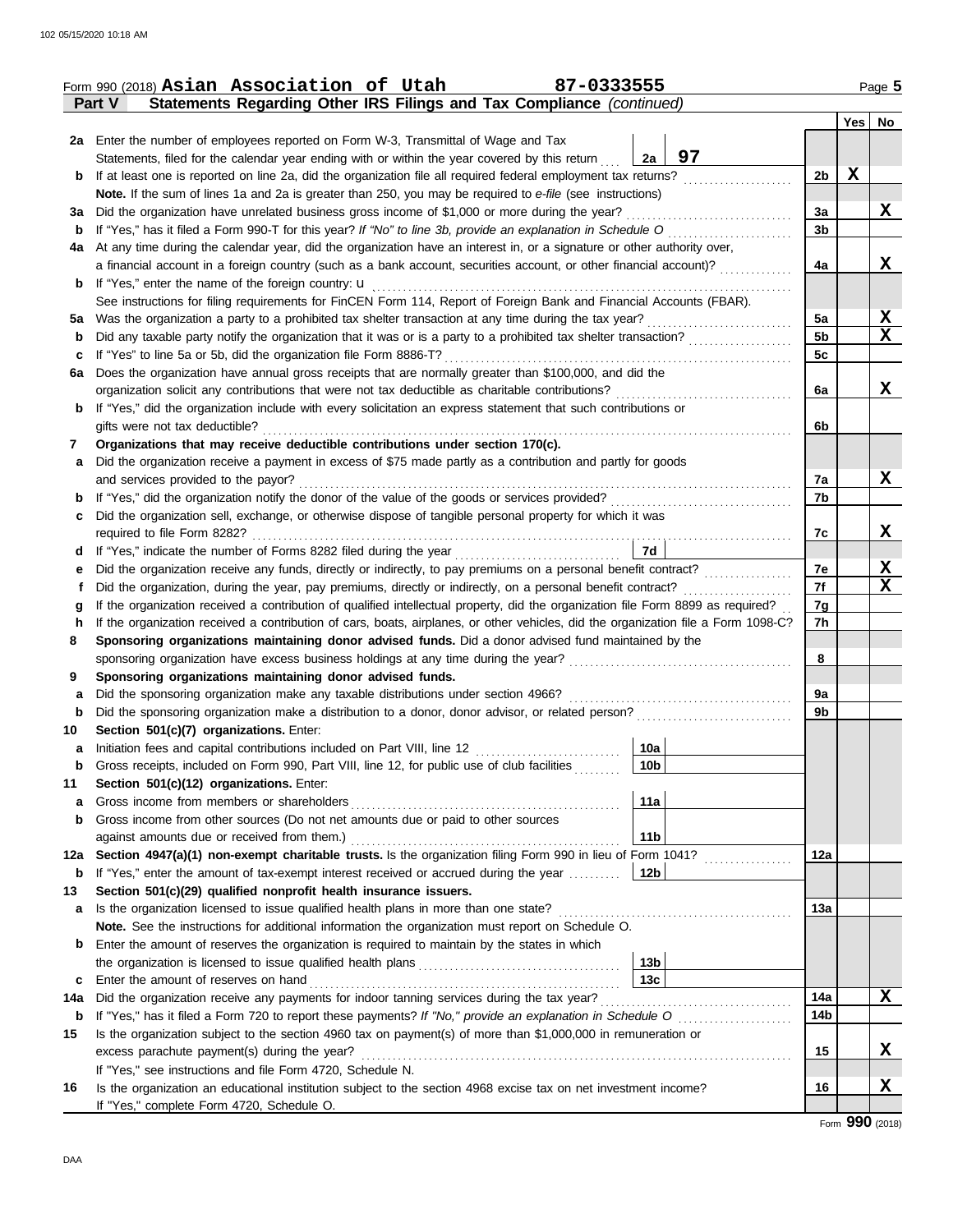|     | Part VI<br>Governance, Management, and Disclosure For each "Yes" response to lines 2 through 7b below, and for a "No"                                                                    |                 |                             |                         |
|-----|------------------------------------------------------------------------------------------------------------------------------------------------------------------------------------------|-----------------|-----------------------------|-------------------------|
|     | response to line 8a, 8b, or 10b below, describe the circumstances, processes, or changes in Schedule O. See instructions.                                                                |                 |                             |                         |
|     | Check if Schedule O contains a response or note to any line in this Part VI.                                                                                                             |                 |                             |                         |
|     | Section A. Governing Body and Management                                                                                                                                                 |                 |                             |                         |
|     |                                                                                                                                                                                          |                 | Yes                         | No                      |
|     | 5<br>1a<br>1a Enter the number of voting members of the governing body at the end of the tax year                                                                                        |                 |                             |                         |
|     | If there are material differences in voting rights among members of the governing body, or                                                                                               |                 |                             |                         |
|     | if the governing body delegated broad authority to an executive committee or similar                                                                                                     |                 |                             |                         |
|     | committee, explain in Schedule O.                                                                                                                                                        |                 |                             |                         |
| b   | 5<br>Enter the number of voting members included in line 1a, above, who are independent<br>1b                                                                                            |                 |                             |                         |
| 2   | Did any officer, director, trustee, or key employee have a family relationship or a business relationship with                                                                           |                 |                             |                         |
|     | any other officer, director, trustee, or key employee?                                                                                                                                   | 2               |                             | <u>x</u>                |
| 3   | Did the organization delegate control over management duties customarily performed by or under the direct                                                                                |                 |                             |                         |
|     | supervision of officers, directors, or trustees, or key employees to a management company or other person?                                                                               | 3               |                             | X                       |
|     | Did the organization make any significant changes to its governing documents since the prior Form 990 was filed?                                                                         | 4               |                             | $\overline{\mathbf{x}}$ |
|     |                                                                                                                                                                                          | 5               |                             | X                       |
| 5   | Did the organization become aware during the year of a significant diversion of the organization's assets?                                                                               | 6               |                             | $\mathbf{x}$            |
| 6   | Did the organization have members or stockholders?                                                                                                                                       |                 |                             |                         |
| 7a  | Did the organization have members, stockholders, or other persons who had the power to elect or appoint                                                                                  |                 |                             |                         |
|     | one or more members of the governing body?                                                                                                                                               | 7a              |                             | X                       |
| b   | Are any governance decisions of the organization reserved to (or subject to approval by) members,                                                                                        |                 |                             |                         |
|     | stockholders, or persons other than the governing body?                                                                                                                                  | 7b              |                             | X.                      |
| 8   | Did the organization contemporaneously document the meetings held or written actions undertaken during the year by the following:                                                        |                 |                             |                         |
| а   | The governing body?                                                                                                                                                                      | 8a              | X                           |                         |
| b   | Each committee with authority to act on behalf of the governing body?                                                                                                                    | 8b              | $\mathbf x$                 |                         |
| 9   | Is there any officer, director, trustee, or key employee listed in Part VII, Section A, who cannot be reached at                                                                         |                 |                             |                         |
|     | the organization's mailing address? If "Yes," provide the names and addresses in Schedule O                                                                                              | 9               |                             | X                       |
|     | Section B. Policies (This Section B requests information about policies not required by the Internal Revenue Code.                                                                       |                 |                             |                         |
|     |                                                                                                                                                                                          |                 | Yes                         | No                      |
| 10a | Did the organization have local chapters, branches, or affiliates?                                                                                                                       | 10a             |                             | X                       |
| b   | If "Yes," did the organization have written policies and procedures governing the activities of such chapters,                                                                           |                 |                             |                         |
|     | affiliates, and branches to ensure their operations are consistent with the organization's exempt purposes?                                                                              | 10 <sub>b</sub> |                             |                         |
|     | 11a Has the organization provided a complete copy of this Form 990 to all members of its governing body before filing the form?                                                          | 11a             | X                           |                         |
|     | Describe in Schedule O the process, if any, used by the organization to review this Form 990.                                                                                            |                 |                             |                         |
| b   |                                                                                                                                                                                          |                 |                             |                         |
| 12a | Did the organization have a written conflict of interest policy? If "No," go to line 13                                                                                                  | 12a             | $\mathbf{x}$<br>$\mathbf x$ |                         |
| b   | Were officers, directors, or trustees, and key employees required to disclose annually interests that could give rise to conflicts?                                                      | 12 <sub>b</sub> |                             |                         |
| с   | Did the organization regularly and consistently monitor and enforce compliance with the policy? If "Yes,"                                                                                |                 |                             |                         |
|     | describe in Schedule O how this was done                                                                                                                                                 | 12c             | X                           |                         |
| 13  | Did the organization have a written whistleblower policy?                                                                                                                                | 13              | $\overline{\mathbf{X}}$     |                         |
| 14  | Did the organization have a written document retention and destruction policy?                                                                                                           | 14              | X                           |                         |
| 15  | Did the process for determining compensation of the following persons include a review and approval by                                                                                   |                 |                             |                         |
|     | independent persons, comparability data, and contemporaneous substantiation of the deliberation and decision?                                                                            |                 |                             |                         |
| a   | The organization's CEO, Executive Director, or top management official<br>and a complete the contract of the complete the complete the complete the complete the complete the complete t | 15a             | X                           |                         |
| b   | Other officers or key employees of the organization                                                                                                                                      | 15 <sub>b</sub> |                             | X                       |
|     | If "Yes" to line 15a or 15b, describe the process in Schedule O (see instructions).                                                                                                      |                 |                             |                         |
|     | 16a Did the organization invest in, contribute assets to, or participate in a joint venture or similar arrangement                                                                       |                 |                             |                         |
|     | with a taxable entity during the year?                                                                                                                                                   | 16a             |                             | х                       |
| b   | If "Yes," did the organization follow a written policy or procedure requiring the organization to evaluate its                                                                           |                 |                             |                         |
|     | participation in joint venture arrangements under applicable federal tax law, and take steps to safeguard the                                                                            |                 |                             |                         |
|     |                                                                                                                                                                                          |                 |                             |                         |
|     |                                                                                                                                                                                          | 16b             |                             |                         |
|     | <b>Section C. Disclosure</b>                                                                                                                                                             |                 |                             |                         |
| 17  | List the states with which a copy of this Form 990 is required to be filed uUT                                                                                                           |                 |                             |                         |
| 18  | Section 6104 requires an organization to make its Forms 1023 (1024 or 1024-A if applicable), 990, and 990-T (Section 501(c)                                                              |                 |                             |                         |
|     | (3)s only) available for public inspection. Indicate how you made these available. Check all that apply.                                                                                 |                 |                             |                         |
|     | Own website $ \mathbf{X} $ Another's website $ \mathbf{X} $ Upon request $ \mathbf{X} $ Other (explain in Schedule O)                                                                    |                 |                             |                         |
| 19  | Describe in Schedule O whether (and if so, how) the organization made its governing documents, conflict of interest policy, and                                                          |                 |                             |                         |
|     | financial statements available to the public during the tax year.                                                                                                                        |                 |                             |                         |
| 20  | State the name, address, and telephone number of the person who possesses the organization's books and records u                                                                         |                 |                             |                         |
|     | 155 South 300 West<br>Yen Pham                                                                                                                                                           |                 |                             |                         |
|     | UT 84101-1217 801-467-6060<br>Salt Lake City                                                                                                                                             |                 |                             |                         |
| DAA |                                                                                                                                                                                          |                 | Form 990 (2018)             |                         |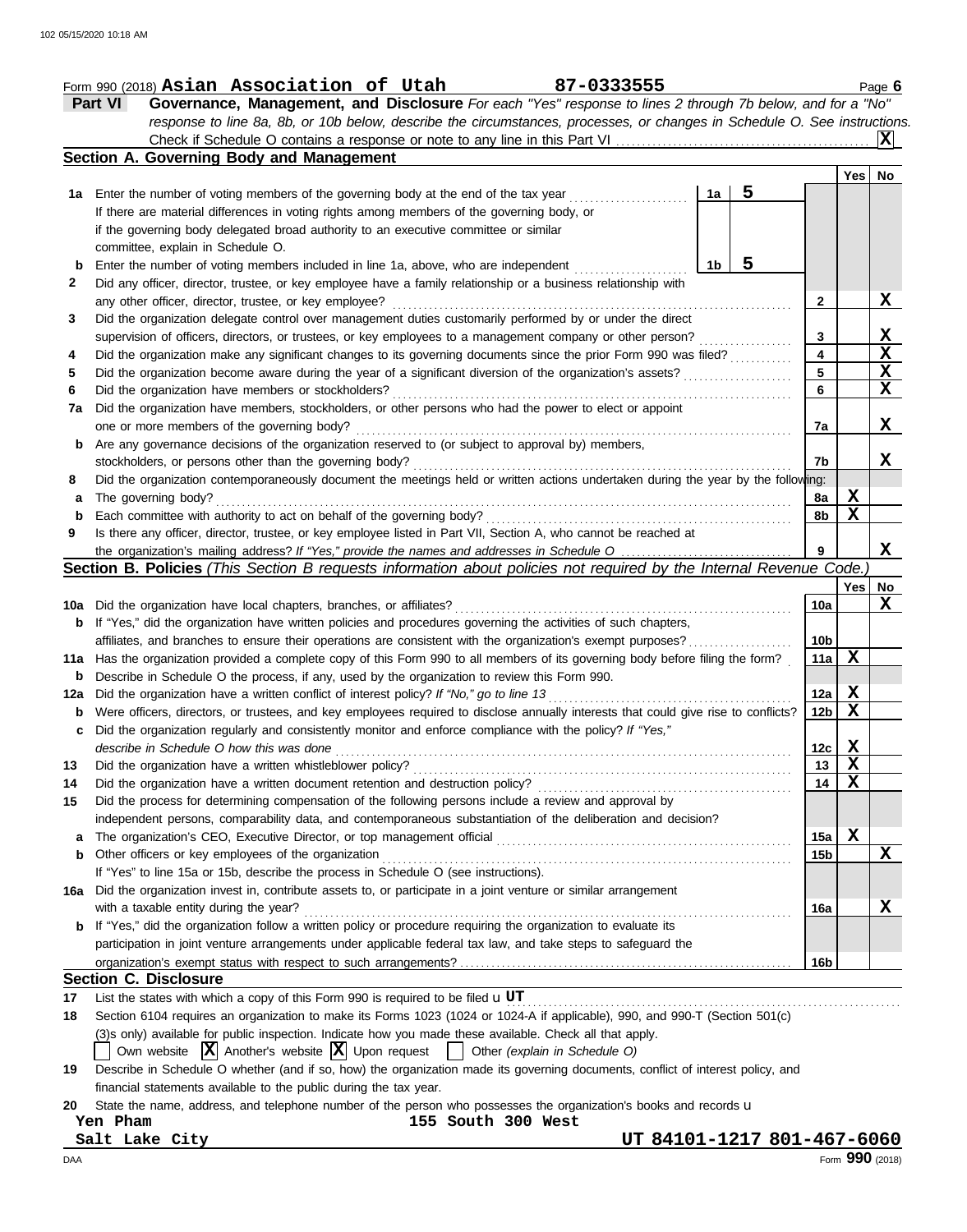## **Section A. Independent Contractors Part VII Compensation of Officers, Directors, Trustees, Key Employees, Highest Compensated Employees, and** Form 990 (2018) Page **7 Asian Association of Utah 87-0333555 Officers, Directors, Trustees, Key Employees, and Highest Compensated Employees 1a** Complete this table for all persons required to be listed. Report compensation for the calendar year ending with or within the ■ List all of the organization's **current** officers, directors, trustees (whether individuals or organizations), regardless of amount of the organization Enter -0- in columns (D), (E), and (E) if no compensation was paid compensation. Enter -0- in columns (D), (E), and (F) if no compensation was paid. ● List all of the organization's **current** key employees, if any. See instructions for definition of "key employee." who received reportable compensation (Box 5 of Form W-2 and/or Box 7 of Form 1099-MISC) of more than \$100,000 from the organization and any related organizations. ■ List all of the organization's **former** officers, key employees, and highest compensated employees who received more than<br>00,000 of reportable compensation from the organization and any related organizations \$100,000 of reportable compensation from the organization and any related organizations. organization's tax year. ■ List the organization's five **current** highest compensated employees (other than an officer, director, trustee, or key employee)<br>
a received reportable compensation (Box 5 of Form W-2 and/or Box 7 of Form 1099-MISC) of Check if Schedule O contains a response or note to any line in this Part VII

• List all of the organization's **former directors or trustees** that received, in the capacity as a former director or trustee of the prization more than \$10,000 of reportable compensation from the organization and any rel organization, more than \$10,000 of reportable compensation from the organization and any related organizations.

List persons in the following order: individual trustees or directors; institutional trustees; officers; key employees; highest compensated employees; and former such persons.

Check this box if neither the organization nor any related organization compensated any current officer, director, or trustee.

| (A)<br>Name and Title                  | (B)<br>Average<br>hours per<br>week<br>(list any               |                                      |                         | (C)<br>Position<br>(do not check more than one<br>box, unless person is both an<br>officer and a director/trustee) |              | (D)<br>Reportable<br>compensation<br>from<br>the | (E)<br>Reportable<br>compensation from<br>related<br>organizations | (F)<br>Estimated<br>amount of<br>other<br>compensation |                 |                                                          |
|----------------------------------------|----------------------------------------------------------------|--------------------------------------|-------------------------|--------------------------------------------------------------------------------------------------------------------|--------------|--------------------------------------------------|--------------------------------------------------------------------|--------------------------------------------------------|-----------------|----------------------------------------------------------|
|                                        | hours for<br>related<br>organizations<br>below dotted<br>line) | Individual<br>or director<br>trustee | nstitutional<br>trustee | Officer                                                                                                            | Key employee | Highest compensated<br>employee                  | Former                                                             | organization<br>(W-2/1099-MISC)                        | (W-2/1099-MISC) | from the<br>organization<br>and related<br>organizations |
| (1) Michael Kwan                       |                                                                |                                      |                         |                                                                                                                    |              |                                                  |                                                                    |                                                        |                 |                                                          |
|                                        | 2.00                                                           |                                      |                         |                                                                                                                    |              |                                                  |                                                                    |                                                        |                 |                                                          |
| Chair<br>(2) Sulistaiani<br>Kathol     | 0.00                                                           | $\mathbf X$                          |                         |                                                                                                                    |              |                                                  |                                                                    | 0                                                      | 0               | $\mathbf 0$                                              |
| 2nd Vice Chair                         | 2.00<br>0.00                                                   | X                                    |                         |                                                                                                                    |              |                                                  |                                                                    | 0                                                      | 0               | $\mathbf 0$                                              |
| (3) Eunice Lane                        |                                                                |                                      |                         |                                                                                                                    |              |                                                  |                                                                    |                                                        |                 |                                                          |
|                                        | 2.00                                                           |                                      |                         |                                                                                                                    |              |                                                  |                                                                    |                                                        |                 |                                                          |
| 1st Vice Chair<br>(4) Marlene Gonzalez | 0.00                                                           | $\mathbf X$                          |                         |                                                                                                                    |              |                                                  |                                                                    | 0                                                      | 0               | $\mathbf 0$                                              |
|                                        | 2.00                                                           |                                      |                         |                                                                                                                    |              |                                                  |                                                                    |                                                        |                 |                                                          |
| Secretary                              | 0.00                                                           | $\mathbf X$                          |                         |                                                                                                                    |              |                                                  |                                                                    | 0                                                      | 0               | $\mathbf 0$                                              |
| (5) Heru Hendarto                      |                                                                |                                      |                         |                                                                                                                    |              |                                                  |                                                                    |                                                        |                 |                                                          |
| Treasurer                              | 2.00<br>0.00                                                   | $\mathbf X$                          |                         |                                                                                                                    |              |                                                  |                                                                    | 0                                                      | 0               | $\mathbf 0$                                              |
| (6) Shu H. Cheng Ph.D.                 |                                                                |                                      |                         |                                                                                                                    |              |                                                  |                                                                    |                                                        |                 |                                                          |
| Executive Director                     | 40.00<br>0.00                                                  |                                      |                         | $\mathbf x$                                                                                                        |              |                                                  |                                                                    | 108,413                                                | 0               | $\mathbf 0$                                              |
| (7)                                    |                                                                |                                      |                         |                                                                                                                    |              |                                                  |                                                                    |                                                        |                 |                                                          |
|                                        |                                                                |                                      |                         |                                                                                                                    |              |                                                  |                                                                    |                                                        |                 |                                                          |
| (8)                                    |                                                                |                                      |                         |                                                                                                                    |              |                                                  |                                                                    |                                                        |                 |                                                          |
|                                        |                                                                |                                      |                         |                                                                                                                    |              |                                                  |                                                                    |                                                        |                 |                                                          |
| (9)                                    |                                                                |                                      |                         |                                                                                                                    |              |                                                  |                                                                    |                                                        |                 |                                                          |
|                                        |                                                                |                                      |                         |                                                                                                                    |              |                                                  |                                                                    |                                                        |                 |                                                          |
| (10)                                   |                                                                |                                      |                         |                                                                                                                    |              |                                                  |                                                                    |                                                        |                 |                                                          |
| (11)                                   |                                                                |                                      |                         |                                                                                                                    |              |                                                  |                                                                    |                                                        |                 |                                                          |
|                                        |                                                                |                                      |                         |                                                                                                                    |              |                                                  |                                                                    |                                                        |                 |                                                          |
| DAA                                    |                                                                |                                      |                         |                                                                                                                    |              |                                                  |                                                                    |                                                        |                 | Form 990 (2018)                                          |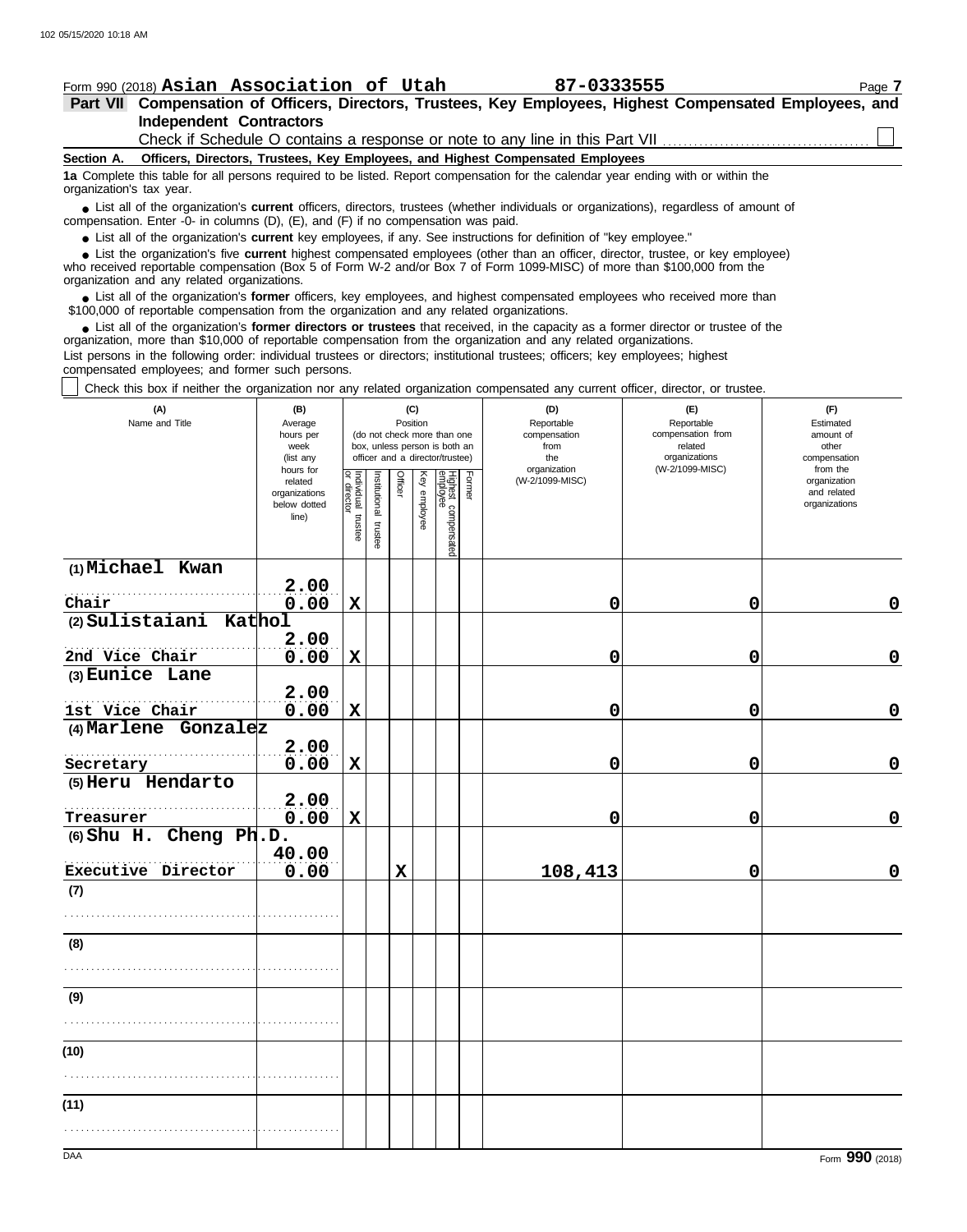|              | Form 990 (2018) Asian Association of Utah                                                                                                                                                                                                                                                                                                                                                |                                                               |                                      |                          |         |                 |                                                                                                 |        | 87-0333555                                                                                             |                                                                                       |                                                                    | Page 8                       |
|--------------|------------------------------------------------------------------------------------------------------------------------------------------------------------------------------------------------------------------------------------------------------------------------------------------------------------------------------------------------------------------------------------------|---------------------------------------------------------------|--------------------------------------|--------------------------|---------|-----------------|-------------------------------------------------------------------------------------------------|--------|--------------------------------------------------------------------------------------------------------|---------------------------------------------------------------------------------------|--------------------------------------------------------------------|------------------------------|
|              | <b>Part VII</b>                                                                                                                                                                                                                                                                                                                                                                          |                                                               |                                      |                          |         |                 |                                                                                                 |        | Section A. Officers, Directors, Trustees, Key Employees, and Highest Compensated Employees (continued) |                                                                                       |                                                                    |                              |
|              | (A)<br>Name and title                                                                                                                                                                                                                                                                                                                                                                    | (B)<br>Average<br>hours per<br>week<br>(list any<br>hours for |                                      |                          |         | (C)<br>Position | (do not check more than one<br>box, unless person is both an<br>officer and a director/trustee) |        | (D)<br>Reportable<br>compensation<br>from<br>the<br>organization                                       | (E)<br>Reportable<br>compensation from<br>related<br>organizations<br>(W-2/1099-MISC) | (F)<br>Estimated<br>amount of<br>other<br>compensation<br>from the |                              |
|              |                                                                                                                                                                                                                                                                                                                                                                                          | related<br>organizations<br>below dotted<br>line)             | Individual<br>or director<br>trustee | Institutional<br>trustee | Officer | Key employee    | Highest compensatec<br>employee                                                                 | Former | (W-2/1099-MISC)                                                                                        |                                                                                       | organization<br>and related<br>organizations                       |                              |
|              |                                                                                                                                                                                                                                                                                                                                                                                          |                                                               |                                      |                          |         |                 |                                                                                                 |        |                                                                                                        |                                                                                       |                                                                    |                              |
|              |                                                                                                                                                                                                                                                                                                                                                                                          |                                                               |                                      |                          |         |                 |                                                                                                 |        |                                                                                                        |                                                                                       |                                                                    |                              |
|              |                                                                                                                                                                                                                                                                                                                                                                                          |                                                               |                                      |                          |         |                 |                                                                                                 |        |                                                                                                        |                                                                                       |                                                                    |                              |
|              |                                                                                                                                                                                                                                                                                                                                                                                          |                                                               |                                      |                          |         |                 |                                                                                                 |        |                                                                                                        |                                                                                       |                                                                    |                              |
|              |                                                                                                                                                                                                                                                                                                                                                                                          |                                                               |                                      |                          |         |                 |                                                                                                 |        |                                                                                                        |                                                                                       |                                                                    |                              |
|              |                                                                                                                                                                                                                                                                                                                                                                                          |                                                               |                                      |                          |         |                 |                                                                                                 |        |                                                                                                        |                                                                                       |                                                                    |                              |
|              |                                                                                                                                                                                                                                                                                                                                                                                          |                                                               |                                      |                          |         |                 |                                                                                                 |        |                                                                                                        |                                                                                       |                                                                    |                              |
|              |                                                                                                                                                                                                                                                                                                                                                                                          |                                                               |                                      |                          |         |                 |                                                                                                 |        |                                                                                                        |                                                                                       |                                                                    |                              |
|              |                                                                                                                                                                                                                                                                                                                                                                                          |                                                               |                                      |                          |         |                 |                                                                                                 | u      | 108,413                                                                                                |                                                                                       |                                                                    |                              |
|              | c Total from continuation sheets to Part VII, Section A<br>d Total (add lines 1b and 1c) $\ldots$ $\ldots$ $\ldots$ $\ldots$ $\ldots$ $\ldots$ $\ldots$ $\ldots$ $\ldots$ $\ldots$ $\ldots$ $\ldots$ $\ldots$ $\ldots$ $\ldots$ $\ldots$ $\ldots$ $\ldots$ $\ldots$ $\ldots$ $\ldots$ $\ldots$ $\ldots$ $\ldots$ $\ldots$ $\ldots$ $\ldots$ $\ldots$ $\ldots$ $\ldots$ $\ldots$ $\ldots$ |                                                               |                                      |                          |         |                 |                                                                                                 | u      |                                                                                                        |                                                                                       |                                                                    |                              |
| $\mathbf{2}$ | Total number of individuals (including but not limited to those listed above) who received more than \$100,000 of<br>reportable compensation from the organization $ul$                                                                                                                                                                                                                  |                                                               |                                      |                          |         |                 |                                                                                                 |        |                                                                                                        |                                                                                       |                                                                    |                              |
|              |                                                                                                                                                                                                                                                                                                                                                                                          |                                                               |                                      |                          |         |                 |                                                                                                 |        |                                                                                                        |                                                                                       |                                                                    | <b>Yes</b><br>N <sub>o</sub> |
| 3            | Did the organization list any former officer, director, or trustee, key employee, or highest compensated                                                                                                                                                                                                                                                                                 |                                                               |                                      |                          |         |                 |                                                                                                 |        |                                                                                                        |                                                                                       | 3                                                                  | X                            |
| 4            | For any individual listed on line 1a, is the sum of reportable compensation and other compensation from the<br>organization and related organizations greater than \$150,000? If "Yes," complete Schedule J for such                                                                                                                                                                     |                                                               |                                      |                          |         |                 |                                                                                                 |        |                                                                                                        |                                                                                       |                                                                    |                              |
|              | individual <b>construction of the construction of the construction</b> of the construction of the construction of the construction of the construction of the construction of the construction of the construction of the construct                                                                                                                                                      |                                                               |                                      |                          |         |                 |                                                                                                 |        |                                                                                                        |                                                                                       | 4                                                                  | X                            |
| 5            | Did any person listed on line 1a receive or accrue compensation from any unrelated organization or individual                                                                                                                                                                                                                                                                            |                                                               |                                      |                          |         |                 |                                                                                                 |        |                                                                                                        |                                                                                       | 5                                                                  | X                            |
|              | Section B. Independent Contractors                                                                                                                                                                                                                                                                                                                                                       |                                                               |                                      |                          |         |                 |                                                                                                 |        |                                                                                                        |                                                                                       |                                                                    |                              |
| 1            | Complete this table for your five highest compensated independent contractors that received more than \$100,000 of<br>compensation from the organization. Report compensation for the calendar year ending with or within the organization's tax year.                                                                                                                                   |                                                               |                                      |                          |         |                 |                                                                                                 |        |                                                                                                        |                                                                                       |                                                                    |                              |
|              |                                                                                                                                                                                                                                                                                                                                                                                          | (A)<br>Name and business address                              |                                      |                          |         |                 |                                                                                                 |        |                                                                                                        | (B)<br>Description of services                                                        |                                                                    | (C)<br>Compensation          |
|              |                                                                                                                                                                                                                                                                                                                                                                                          |                                                               |                                      |                          |         |                 |                                                                                                 |        |                                                                                                        |                                                                                       |                                                                    |                              |
|              |                                                                                                                                                                                                                                                                                                                                                                                          |                                                               |                                      |                          |         |                 |                                                                                                 |        |                                                                                                        |                                                                                       |                                                                    |                              |
|              |                                                                                                                                                                                                                                                                                                                                                                                          |                                                               |                                      |                          |         |                 |                                                                                                 |        |                                                                                                        |                                                                                       |                                                                    |                              |
|              |                                                                                                                                                                                                                                                                                                                                                                                          |                                                               |                                      |                          |         |                 |                                                                                                 |        |                                                                                                        |                                                                                       |                                                                    |                              |
|              |                                                                                                                                                                                                                                                                                                                                                                                          |                                                               |                                      |                          |         |                 |                                                                                                 |        |                                                                                                        |                                                                                       |                                                                    |                              |

**2** Total number of independent contractors (including but not limited to those listed above) who received more than \$100,000 of compensation from the organization u

**0**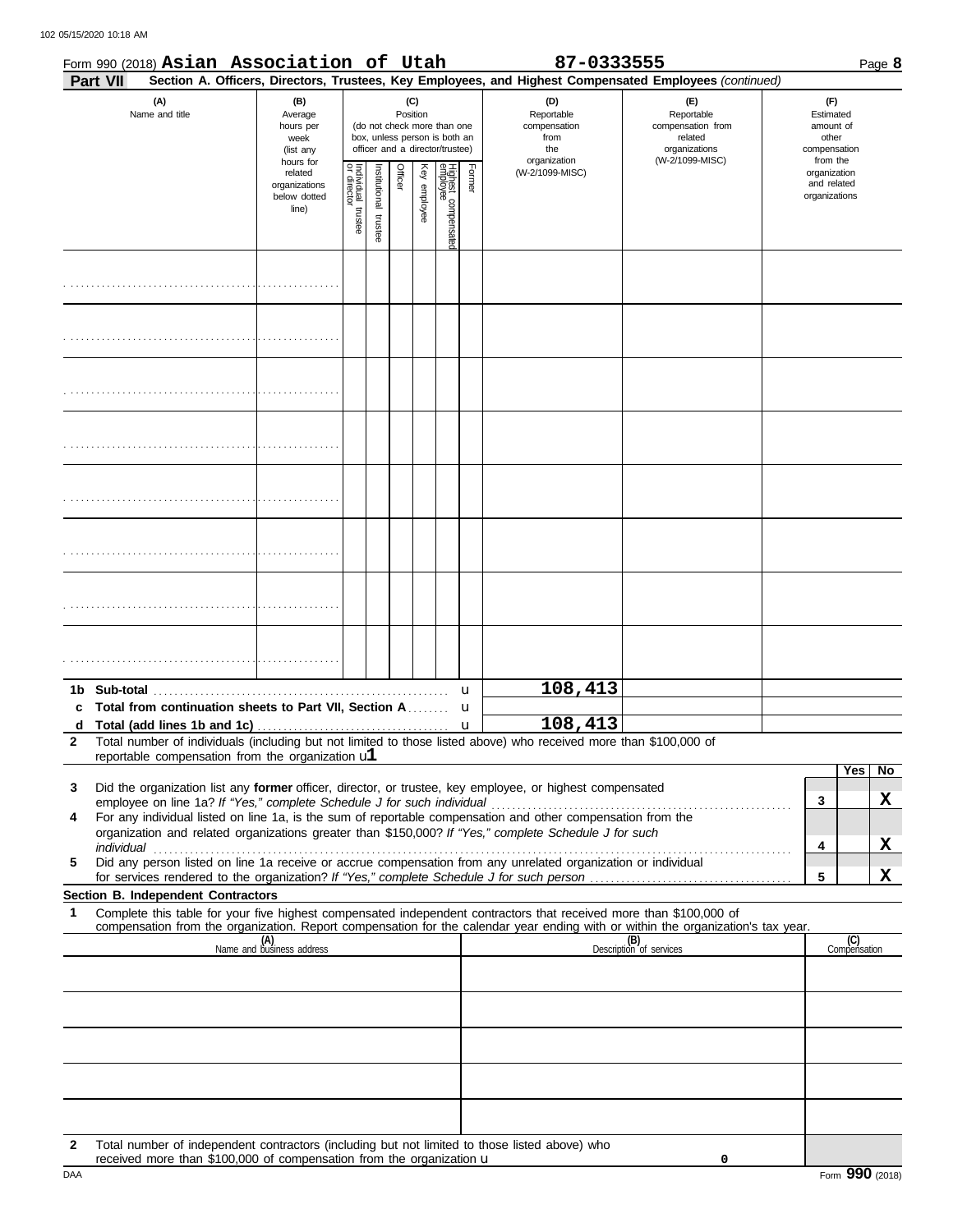|                                                             |                  | Form 990 (2018) Asian Association of Utah                                     |                |                   |                      | 87-0333555                                         |                                         | Page 9                                                           |
|-------------------------------------------------------------|------------------|-------------------------------------------------------------------------------|----------------|-------------------|----------------------|----------------------------------------------------|-----------------------------------------|------------------------------------------------------------------|
|                                                             | <b>Part VIII</b> | <b>Statement of Revenue</b>                                                   |                |                   |                      |                                                    |                                         |                                                                  |
|                                                             |                  | Check if Schedule O contains a response or note to any line in this Part VIII |                |                   |                      |                                                    |                                         |                                                                  |
|                                                             |                  |                                                                               |                |                   | (A)<br>Total revenue | (B)<br>Related or<br>exempt<br>function<br>revenue | (C)<br>Unrelated<br>business<br>revenue | (D)<br>Revenue<br>excluded from tax<br>under sections<br>512-514 |
|                                                             |                  | 1a Federated campaigns                                                        | 1a             |                   |                      |                                                    |                                         |                                                                  |
|                                                             |                  | <b>b</b> Membership dues                                                      | 1 <sub>b</sub> |                   |                      |                                                    |                                         |                                                                  |
| Program Service Revenue <b>Contributions, Gifts, Grants</b> |                  | c Fundraising events                                                          | 1 <sub>c</sub> |                   |                      |                                                    |                                         |                                                                  |
|                                                             |                  | d Related organizations                                                       | 1 <sub>d</sub> |                   |                      |                                                    |                                         |                                                                  |
|                                                             |                  | e Government grants (contributions)                                           | 1e             | 2,191,521         |                      |                                                    |                                         |                                                                  |
|                                                             |                  | f All other contributions, gifts, grants,                                     |                |                   |                      |                                                    |                                         |                                                                  |
|                                                             |                  | and similar amounts not included above                                        | 1f             | 339,534           |                      |                                                    |                                         |                                                                  |
|                                                             |                  | <b>g</b> Noncash contributions included in lines 1a-1f: $$$                   |                | 84,787            |                      |                                                    |                                         |                                                                  |
|                                                             |                  |                                                                               |                | $\mathbf u$       | 2,531,055            |                                                    |                                         |                                                                  |
|                                                             |                  |                                                                               |                | Busn. Code        |                      |                                                    |                                         |                                                                  |
|                                                             | 2a               | Fee for Service                                                               |                |                   | 1,402,758            | 1,402,758                                          |                                         |                                                                  |
|                                                             | b                |                                                                               |                |                   |                      |                                                    |                                         |                                                                  |
|                                                             |                  |                                                                               |                |                   |                      |                                                    |                                         |                                                                  |
|                                                             |                  |                                                                               |                |                   |                      |                                                    |                                         |                                                                  |
|                                                             |                  |                                                                               |                |                   |                      |                                                    |                                         |                                                                  |
|                                                             |                  | f All other program service revenue                                           |                |                   |                      |                                                    |                                         |                                                                  |
|                                                             |                  |                                                                               |                |                   | 1,402,758            |                                                    |                                         |                                                                  |
|                                                             | 3                | Investment income (including dividends, interest,                             |                |                   |                      |                                                    |                                         |                                                                  |
|                                                             |                  | and other similar amounts)                                                    |                | u                 | 1,275                |                                                    |                                         | 1,275                                                            |
|                                                             | 4                | Income from investment of tax-exempt bond proceeds                            |                |                   |                      |                                                    |                                         |                                                                  |
|                                                             | 5                |                                                                               |                | u                 |                      |                                                    |                                         |                                                                  |
|                                                             |                  | (i) Real                                                                      |                | (ii) Personal     |                      |                                                    |                                         |                                                                  |
|                                                             |                  | 6a Gross rents                                                                | 73,282         |                   |                      |                                                    |                                         |                                                                  |
|                                                             | b                | Less: rental exps.                                                            | 35,929         |                   |                      |                                                    |                                         |                                                                  |
|                                                             |                  | Rental inc. or (loss)                                                         | 37,353         |                   |                      |                                                    |                                         |                                                                  |
|                                                             | d                |                                                                               |                | u                 | 37,353               |                                                    |                                         | 37,353                                                           |
|                                                             |                  | <b>7a</b> Gross amount from<br>(i) Securities                                 |                | (ii) Other        |                      |                                                    |                                         |                                                                  |
|                                                             |                  | sales of assets<br>other than inventor                                        |                |                   |                      |                                                    |                                         |                                                                  |
|                                                             |                  | <b>b</b> Less: cost or other                                                  |                |                   |                      |                                                    |                                         |                                                                  |
|                                                             |                  | basis & sales exps.                                                           |                |                   |                      |                                                    |                                         |                                                                  |
|                                                             |                  | c Gain or (loss)                                                              |                |                   |                      |                                                    |                                         |                                                                  |
|                                                             |                  | d Net gain or (loss)                                                          |                |                   |                      |                                                    |                                         |                                                                  |
|                                                             |                  | 8a Gross income from fundraising events                                       |                |                   |                      |                                                    |                                         |                                                                  |
|                                                             |                  | (not including \$<br>.                                                        |                |                   |                      |                                                    |                                         |                                                                  |
|                                                             |                  | of contributions reported on line 1c).                                        |                |                   |                      |                                                    |                                         |                                                                  |
|                                                             |                  | See Part IV, line $18$                                                        | a              | 11,454            |                      |                                                    |                                         |                                                                  |
| Other Revenue                                               |                  | <b>b</b> Less: direct expenses                                                | b              | 22,784            |                      |                                                    |                                         |                                                                  |
|                                                             |                  | c Net income or (loss) from fundraising events  u                             |                |                   | $-11,330$            |                                                    |                                         |                                                                  |
|                                                             |                  | 9a Gross income from gaming activities.                                       |                |                   |                      |                                                    |                                         |                                                                  |
|                                                             |                  | See Part IV, line $19$                                                        | a              |                   |                      |                                                    |                                         |                                                                  |
|                                                             |                  | <b>b</b> Less: direct expenses                                                |                |                   |                      |                                                    |                                         |                                                                  |
|                                                             |                  | c Net income or (loss) from gaming activities  u                              |                |                   |                      |                                                    |                                         |                                                                  |
|                                                             |                  | 10a Gross sales of inventory, less                                            |                |                   |                      |                                                    |                                         |                                                                  |
|                                                             |                  | returns and allowances                                                        | a              |                   |                      |                                                    |                                         |                                                                  |
|                                                             |                  | <b>b</b> Less: cost of goods sold                                             |                |                   |                      |                                                    |                                         |                                                                  |
|                                                             |                  | <b>c</b> Net income or (loss) from sales of inventory                         |                | $\mathbf{u}$      |                      |                                                    |                                         |                                                                  |
|                                                             |                  | Miscellaneous Revenue                                                         |                | <b>Busn. Code</b> |                      |                                                    |                                         |                                                                  |
|                                                             |                  |                                                                               |                |                   |                      |                                                    |                                         |                                                                  |
|                                                             | b                |                                                                               |                |                   |                      |                                                    |                                         |                                                                  |
|                                                             |                  |                                                                               |                |                   |                      |                                                    |                                         |                                                                  |
|                                                             |                  |                                                                               |                |                   |                      |                                                    |                                         |                                                                  |
|                                                             |                  |                                                                               |                | $\mathbf{u}$      |                      |                                                    |                                         |                                                                  |
|                                                             | 12               |                                                                               |                |                   | 3,961,111            | 1,402,758                                          | $\Omega$                                | 38,628                                                           |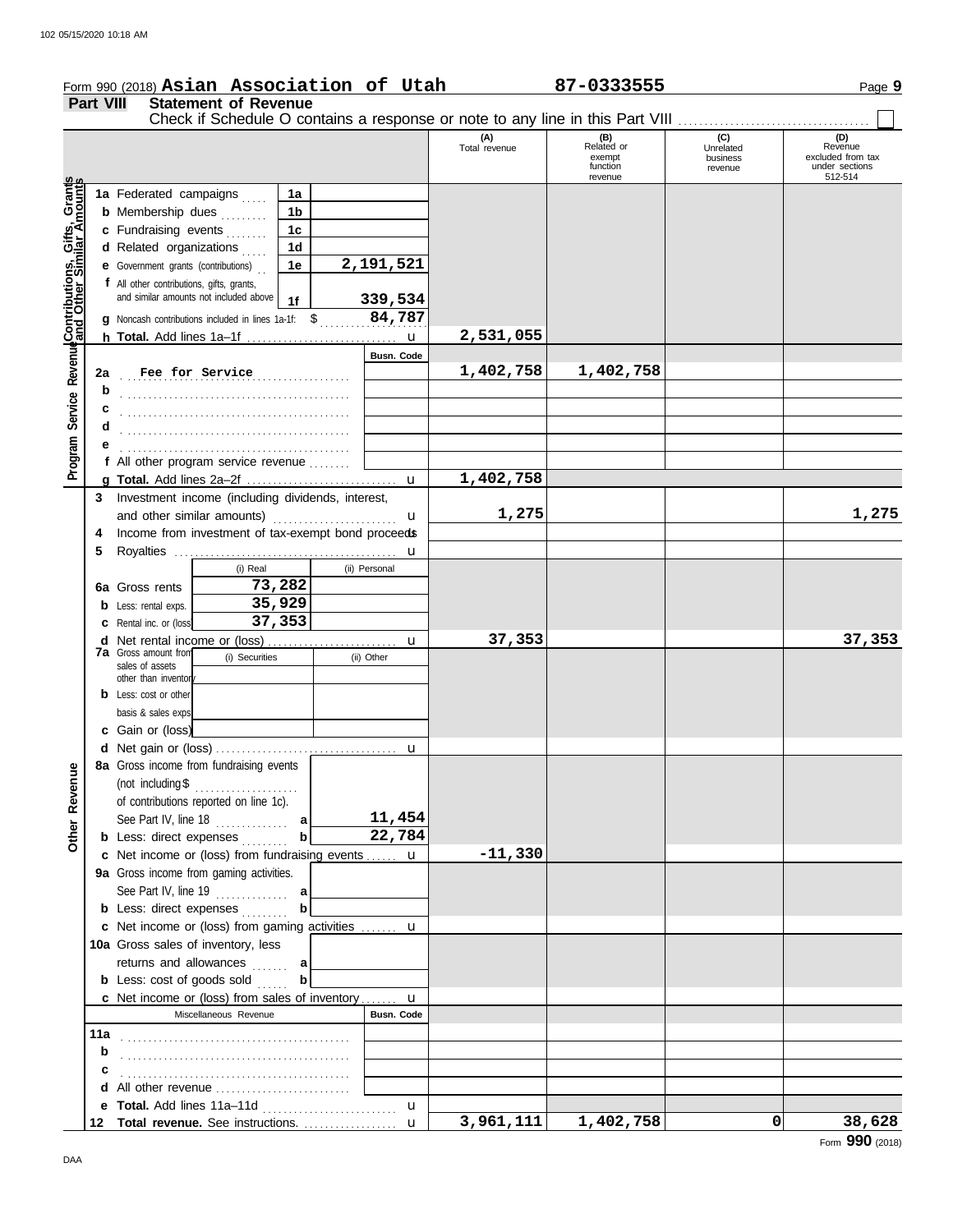## Form 990 (2018) Page **10 Asian Association of Utah 87-0333555**

**Part IX Statement of Functional Expenses**

|              | Section 501(c)(3) and 501(c)(4) organizations must complete all columns. All other organizations must complete column (A).<br>Check if Schedule O contains a response or note to any line in this Part IX                                                                         |                       |                             |                                    | $ \mathbf{x} $          |
|--------------|-----------------------------------------------------------------------------------------------------------------------------------------------------------------------------------------------------------------------------------------------------------------------------------|-----------------------|-----------------------------|------------------------------------|-------------------------|
|              | Do not include amounts reported on lines 6b,                                                                                                                                                                                                                                      | (A)<br>Total expenses | (B)                         | (C)                                | (D)                     |
|              | 7b, 8b, 9b, and 10b of Part VIII.                                                                                                                                                                                                                                                 |                       | Program service<br>expenses | Management and<br>general expenses | Fundraising<br>expenses |
| 1            | Grants and other assistance to domestic organizations                                                                                                                                                                                                                             |                       |                             |                                    |                         |
|              | and domestic governments. See Part IV, line 21                                                                                                                                                                                                                                    |                       |                             |                                    |                         |
| $\mathbf{2}$ | Grants and other assistance to domestic                                                                                                                                                                                                                                           |                       |                             |                                    |                         |
|              | individuals. See Part IV, line 22                                                                                                                                                                                                                                                 | 357,918               | 357,918                     |                                    |                         |
| 3            | Grants and other assistance to foreign                                                                                                                                                                                                                                            |                       |                             |                                    |                         |
|              | organizations, foreign governments, and foreign                                                                                                                                                                                                                                   |                       |                             |                                    |                         |
|              | individuals. See Part IV, lines 15 and 16                                                                                                                                                                                                                                         |                       |                             |                                    |                         |
| 4            | Benefits paid to or for members                                                                                                                                                                                                                                                   |                       |                             |                                    |                         |
| 5            | Compensation of current officers, directors,                                                                                                                                                                                                                                      |                       |                             |                                    |                         |
|              | trustees, and key employees                                                                                                                                                                                                                                                       | 126,253               | 25,250                      | 97,481                             | 3,522                   |
| 6            | Compensation not included above, to disqualified                                                                                                                                                                                                                                  |                       |                             |                                    |                         |
|              | persons (as defined under section 4958(f)(1)) and                                                                                                                                                                                                                                 |                       |                             |                                    |                         |
|              | persons described in section 4958(c)(3)(B)                                                                                                                                                                                                                                        |                       |                             |                                    |                         |
| 7            | Other salaries and wages                                                                                                                                                                                                                                                          | 1,430,462             | 1,209,030                   | 221, 432                           |                         |
| 8            | Pension plan accruals and contributions (include                                                                                                                                                                                                                                  |                       |                             |                                    |                         |
|              | section 401(k) and 403(b) employer contributions)                                                                                                                                                                                                                                 |                       |                             |                                    |                         |
| 9            | Other employee benefits                                                                                                                                                                                                                                                           | 455,943               | 361,505                     | 93,406                             | $\frac{1,032}{317}$     |
| 10           | Payroll taxes                                                                                                                                                                                                                                                                     | 139,922               | 110,943                     | 28,662                             |                         |
| 11           | Fees for services (non-employees):                                                                                                                                                                                                                                                |                       |                             |                                    |                         |
|              | a Management                                                                                                                                                                                                                                                                      |                       |                             |                                    |                         |
|              | <b>b</b> Legal                                                                                                                                                                                                                                                                    | 3,000                 |                             | 3,000                              |                         |
|              | c Accounting <b>contained</b>                                                                                                                                                                                                                                                     | 15,736                |                             | 15,736                             |                         |
|              | d Lobbying                                                                                                                                                                                                                                                                        |                       |                             |                                    |                         |
|              | e Professional fundraising services. See Part IV, line 1                                                                                                                                                                                                                          |                       |                             |                                    |                         |
| f            | Investment management fees                                                                                                                                                                                                                                                        |                       |                             |                                    |                         |
|              | g Other. (If line 11g amount exceeds 10% of line 25, column                                                                                                                                                                                                                       |                       |                             |                                    |                         |
|              | (A) amount, list line 11g expenses on Schedule O.)                                                                                                                                                                                                                                | 798, 413              | 756,402                     | 42,011                             |                         |
|              | 12 Advertising and promotion                                                                                                                                                                                                                                                      |                       |                             |                                    |                         |
| 13           |                                                                                                                                                                                                                                                                                   | 58,275                | 38,212                      | 19,697                             | 366                     |
| 14           | Information technology                                                                                                                                                                                                                                                            | 50,175                | 22,903                      | 26,518                             | 754                     |
| 15           |                                                                                                                                                                                                                                                                                   |                       |                             |                                    | 621                     |
| 16           |                                                                                                                                                                                                                                                                                   | 130,768<br>55,306     | 67,908<br>42,668            | 62,239<br>12,638                   |                         |
| 17           | Payments of travel or entertainment expenses                                                                                                                                                                                                                                      |                       |                             |                                    |                         |
|              | for any federal, state, or local public officials                                                                                                                                                                                                                                 |                       |                             |                                    |                         |
|              | Conferences, conventions, and meetings                                                                                                                                                                                                                                            | 28,790                | 21,415                      | 7,375                              |                         |
| 19<br>20     |                                                                                                                                                                                                                                                                                   | 59,707                |                             | 59,707                             |                         |
| 21           | $Interest$                                                                                                                                                                                                                                                                        |                       |                             |                                    |                         |
| 22           | Payments to affiliates [11] production of the symmetric state of the symmetric state of the symmetric state of the symmetric state of the symmetric state of the symmetric state of the symmetric state of the symmetric state<br>Depreciation, depletion, and amortization       | 136,370               | 120,178                     | 14,078                             |                         |
| 23           |                                                                                                                                                                                                                                                                                   | 66,071                | 20,778                      | 44,274                             | $\frac{2,114}{1,019}$   |
|              | Insurance with a construction of the construction of the construction of the construction of the construction of the construction of the construction of the construction of the construction of the construction of the const<br>24 Other expenses. Itemize expenses not covered |                       |                             |                                    |                         |
|              | above (List miscellaneous expenses in line 24e. If                                                                                                                                                                                                                                |                       |                             |                                    |                         |
|              | line 24e amount exceeds 10% of line 25, column                                                                                                                                                                                                                                    |                       |                             |                                    |                         |
|              | (A) amount, list line 24e expenses on Schedule O.)                                                                                                                                                                                                                                |                       |                             |                                    |                         |
| a            | Client services                                                                                                                                                                                                                                                                   | 5,840                 |                             | 5,840                              |                         |
| b            |                                                                                                                                                                                                                                                                                   |                       |                             |                                    |                         |
|              |                                                                                                                                                                                                                                                                                   |                       |                             |                                    |                         |
| d            |                                                                                                                                                                                                                                                                                   |                       |                             |                                    |                         |
| е            | All other expenses                                                                                                                                                                                                                                                                |                       |                             |                                    |                         |
| 25           | Total functional expenses. Add lines 1 through 24e                                                                                                                                                                                                                                | 3,918,949             | 3, 155, 110                 | 754,094                            | 9,745                   |
| 26           | Joint costs. Complete this line only if the                                                                                                                                                                                                                                       |                       |                             |                                    |                         |
|              | organization reported in column (B) joint costs<br>from a combined educational campaign and                                                                                                                                                                                       |                       |                             |                                    |                         |
|              | fundraising solicitation. Check here $\mathbf{u}$   if                                                                                                                                                                                                                            |                       |                             |                                    |                         |
|              | following SOP 98-2 (ASC 958-720)                                                                                                                                                                                                                                                  |                       |                             |                                    |                         |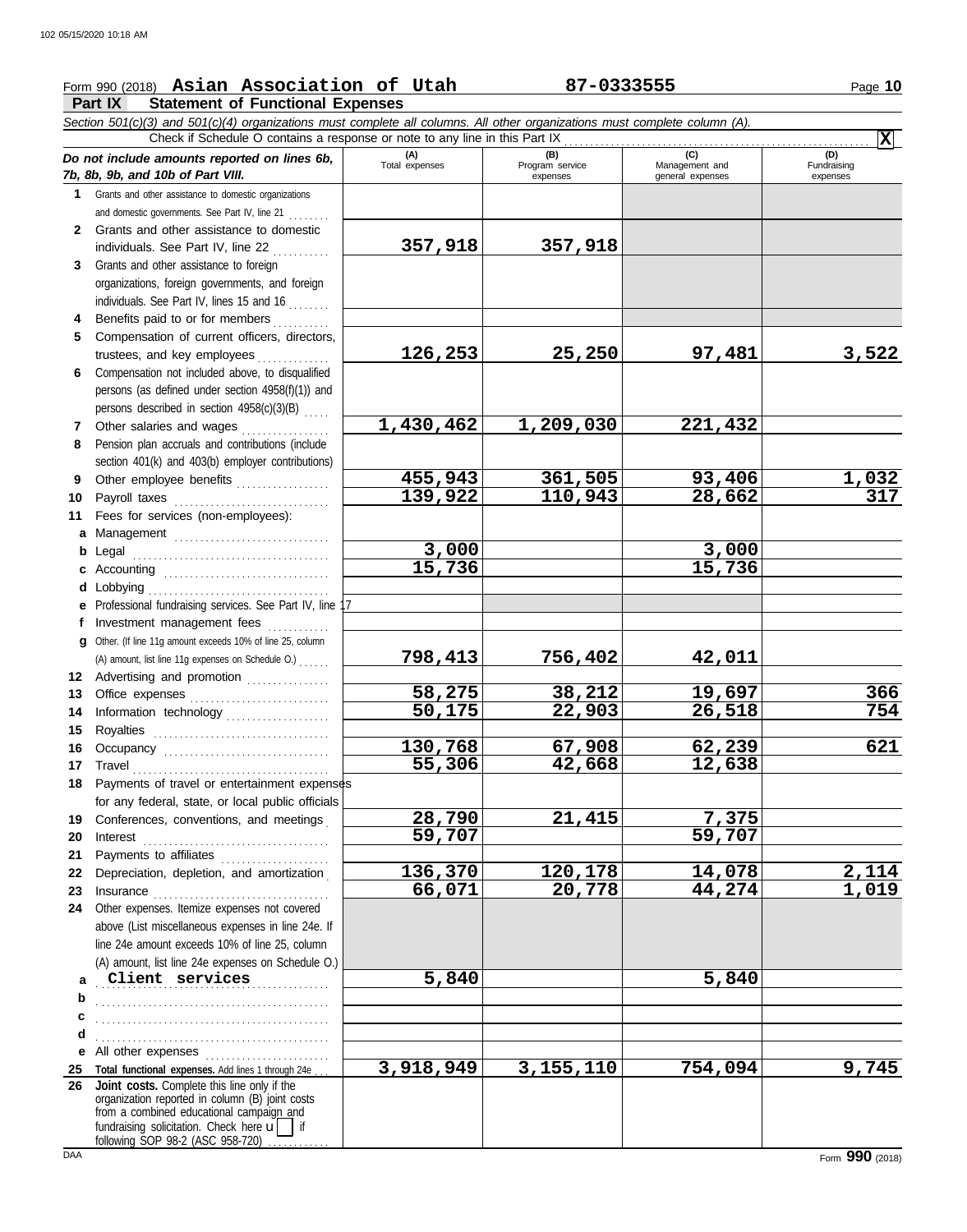### Form 990 (2018) Page **11 Asian Association of Utah 87-0333555**

|                      | Part X   | <b>Balance Sheet</b>                                                                                                                       |  |     |                          |                         |                        |
|----------------------|----------|--------------------------------------------------------------------------------------------------------------------------------------------|--|-----|--------------------------|-------------------------|------------------------|
|                      |          | Check if Schedule O contains a response or note to any line in this Part X.                                                                |  |     |                          |                         |                        |
|                      |          |                                                                                                                                            |  |     | (A)<br>Beginning of year |                         | (B)<br>End of year     |
|                      | 1        | Cash-non-interest bearing                                                                                                                  |  |     | 603, 413                 | $\overline{\mathbf{1}}$ | 290,397                |
|                      | 2        |                                                                                                                                            |  |     | 145,961                  | $\overline{\mathbf{2}}$ | 246,460                |
|                      | 3        |                                                                                                                                            |  |     | 852,585                  | $\mathbf{3}$            | 1,016,698              |
|                      | 4        |                                                                                                                                            |  |     | 978                      | 4                       | 1,553                  |
|                      | 5        | Loans and other receivables from current and former officers, directors,                                                                   |  |     |                          |                         |                        |
|                      |          | trustees, key employees, and highest compensated employees.                                                                                |  |     |                          |                         |                        |
|                      |          | Complete Part II of Schedule L                                                                                                             |  |     |                          | 5                       |                        |
|                      | 6        | Loans and other receivables from other disqualified persons (as defined under section                                                      |  |     |                          |                         |                        |
|                      |          | 4958(f)(1)), persons described in section 4958(c)(3)(B), and contributing employers and                                                    |  |     |                          |                         |                        |
|                      |          | sponsoring organizations of section 501(c)(9) voluntary employees' beneficiary                                                             |  |     |                          |                         |                        |
|                      |          | organizations (see instructions). Complete Part II of Schedule L                                                                           |  |     |                          | 6                       |                        |
| Assets               | 7        |                                                                                                                                            |  |     |                          | $\overline{7}$          |                        |
|                      | 8        | Inventories for sale or use                                                                                                                |  |     |                          | 8                       |                        |
|                      | 9        |                                                                                                                                            |  |     | 74,512                   | 9                       | 56,196                 |
|                      |          | 10a Land, buildings, and equipment: cost or                                                                                                |  |     |                          |                         |                        |
|                      |          |                                                                                                                                            |  |     |                          |                         |                        |
|                      | b        | other basis. Complete Part VI of Schedule D<br>Less: accumulated depreciation<br>10b 1, 255, 175<br>Less: accumulated depreciation         |  |     | 3,297,806                | 10c                     | 3,209,247              |
|                      | 11       | Investments-publicly traded securities                                                                                                     |  |     |                          | 11                      |                        |
|                      | 12       |                                                                                                                                            |  |     |                          | 12                      |                        |
|                      | 13       |                                                                                                                                            |  | 13  |                          |                         |                        |
|                      | 14       | Intangible assets                                                                                                                          |  |     |                          | 14                      | 8,225                  |
|                      | 15       | Other assets. See Part IV, line 11                                                                                                         |  |     |                          | 15                      |                        |
|                      | 16       | <b>Total assets.</b> Add lines 1 through 15 (must equal line 34)                                                                           |  |     | 4,975,255<br>339,943     | 16                      | 4,828,776              |
|                      | 17       |                                                                                                                                            |  |     |                          | 17                      | 293,434                |
|                      | 18       |                                                                                                                                            |  | 18  |                          |                         |                        |
|                      | 19       |                                                                                                                                            |  |     | 19                       |                         |                        |
|                      | 20       |                                                                                                                                            |  |     | 20                       |                         |                        |
|                      | 21       | Escrow or custodial account liability. Complete Part IV of Schedule D                                                                      |  |     |                          | 21                      |                        |
|                      | 22       | Loans and other payables to current and former officers, directors,                                                                        |  |     |                          |                         |                        |
|                      |          | trustees, key employees, highest compensated employees, and                                                                                |  |     |                          |                         |                        |
| Liabilities          |          | disqualified persons. Complete Part II of Schedule L                                                                                       |  |     |                          | 22                      |                        |
|                      | 23       | Secured mortgages and notes payable to unrelated third parties                                                                             |  |     | 1,623,154                | 23                      | 1,481,022              |
|                      | 24<br>25 | Unsecured notes and loans payable to unrelated third parties<br>Other liabilities (including federal income tax, payables to related third |  |     |                          | 24                      |                        |
|                      |          | parties, and other liabilities not included on lines 17-24). Complete Part X                                                               |  |     |                          |                         |                        |
|                      |          | of Schedule D                                                                                                                              |  |     | 30,000                   | 25                      | <u>30,000</u>          |
|                      | 26       |                                                                                                                                            |  |     | $\overline{1,993,097}$   | 26                      | $\overline{1,804,456}$ |
|                      |          | Organizations that follow SFAS 117 (ASC 958), check here $\mathbf{u}[\overline{\mathbf{X}}]$ and                                           |  |     |                          |                         |                        |
| <b>Fund Balances</b> |          | complete lines 27 through 29, and lines 33 and 34.                                                                                         |  |     |                          |                         |                        |
|                      | 27       | Unrestricted net assets                                                                                                                    |  |     | 2,886,134                | 27                      | 2,861,878              |
|                      | 28       | Temporarily restricted net assets                                                                                                          |  |     | 96,024                   | 28                      | 162,442                |
|                      | 29       | Permanently restricted net assets                                                                                                          |  |     |                          | 29                      |                        |
|                      |          | Organizations that do not follow SFAS 117 (ASC 958), check here u                                                                          |  | and |                          |                         |                        |
| $\overline{\sigma}$  |          | complete lines 30 through 34.                                                                                                              |  |     |                          |                         |                        |
| <b>Net Assets</b>    | 30       | Capital stock or trust principal, or current funds                                                                                         |  |     |                          | 30                      |                        |
|                      | 31       |                                                                                                                                            |  |     |                          | 31                      |                        |
|                      | 32       | Retained earnings, endowment, accumulated income, or other funds                                                                           |  |     |                          | 32                      |                        |
|                      | 33       | Total net assets or fund balances                                                                                                          |  |     | 2,982,158                | 33                      | 3,024,320              |
|                      | 34       |                                                                                                                                            |  |     | <u>4,975,255 </u>        | 34                      | <u>4,828,776</u>       |

Form **990** (2018)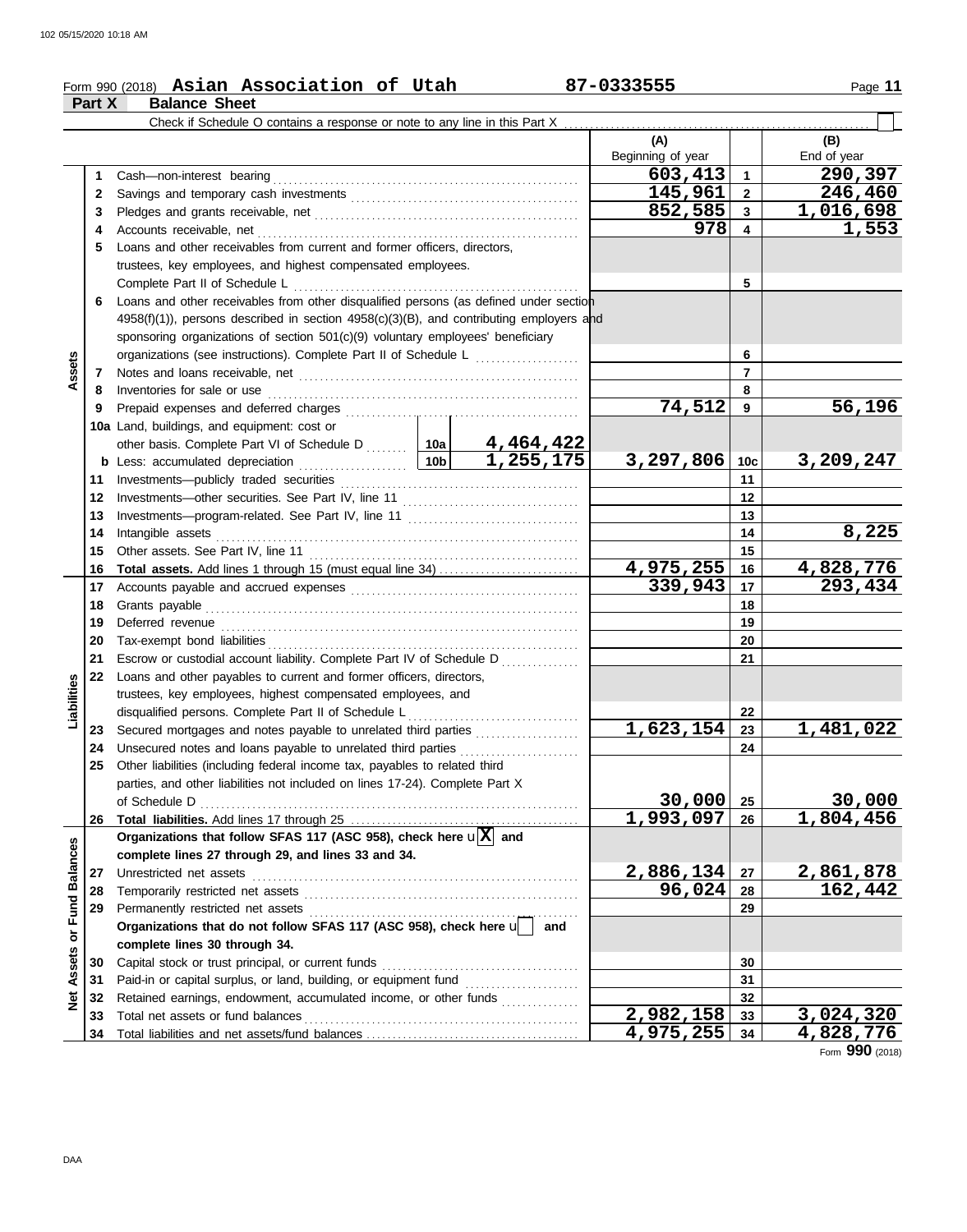|    | Form 990 (2018) Asian Association of Utah<br>87-0333555                                                                                                                                                                        |                  |                |                    | Page 12     |
|----|--------------------------------------------------------------------------------------------------------------------------------------------------------------------------------------------------------------------------------|------------------|----------------|--------------------|-------------|
|    | <b>Reconciliation of Net Assets</b><br>Part XI                                                                                                                                                                                 |                  |                |                    |             |
|    |                                                                                                                                                                                                                                |                  |                |                    | $ {\bf x} $ |
| 1  |                                                                                                                                                                                                                                | $\mathbf{1}$     | 3,961,111      |                    |             |
| 2  |                                                                                                                                                                                                                                | $\overline{2}$   | 3,918,949      |                    |             |
| 3  | Revenue less expenses. Subtract line 2 from line 1                                                                                                                                                                             | $\overline{3}$   |                | 42,162             |             |
| 4  | Net assets or fund balances at beginning of year (must equal Part X, line 33, column (A))                                                                                                                                      | $\blacktriangle$ | 2,982,158      |                    |             |
| 5  | Net unrealized gains (losses) on investments [11] matter contracts and the state of the state of the state of the state of the state of the state of the state of the state of the state of the state of the state of the stat | 5                |                |                    |             |
| 6  |                                                                                                                                                                                                                                | 6                |                |                    |             |
| 7  | Investment expenses                                                                                                                                                                                                            | $\overline{7}$   |                |                    |             |
| 8  | Prior period adjustments [11, 12] and the contract of the contract of the contract of the contract of the contract of the contract of the contract of the contract of the contract of the contract of the contract of the cont | 8                |                |                    |             |
| 9  |                                                                                                                                                                                                                                | 9                |                |                    |             |
| 10 | Net assets or fund balances at end of year. Combine lines 3 through 9 (must equal Part X, line                                                                                                                                 |                  |                |                    |             |
|    | 33, column (B))                                                                                                                                                                                                                | 10               | 3,024,320      |                    |             |
|    | <b>Financial Statements and Reporting</b><br>Part XII                                                                                                                                                                          |                  |                |                    |             |
|    |                                                                                                                                                                                                                                |                  |                |                    |             |
|    |                                                                                                                                                                                                                                |                  |                | Yes l              | No          |
| 1. | $ \mathbf{X} $ Accrual<br>Accounting method used to prepare the Form 990:     Cash<br>Other                                                                                                                                    |                  |                |                    |             |
|    | If the organization changed its method of accounting from a prior year or checked "Other," explain in                                                                                                                          |                  |                |                    |             |
|    | Schedule O.                                                                                                                                                                                                                    |                  |                |                    |             |
|    | 2a Were the organization's financial statements compiled or reviewed by an independent accountant?                                                                                                                             |                  | 2a             |                    | x           |
|    | If "Yes," check a box below to indicate whether the financial statements for the year were compiled or                                                                                                                         |                  |                |                    |             |
|    | reviewed on a separate basis, consolidated basis, or both:                                                                                                                                                                     |                  |                |                    |             |
|    | Consolidated basis<br>  Both consolidated and separate basis<br>Separate basis                                                                                                                                                 |                  |                |                    |             |
|    | <b>b</b> Were the organization's financial statements audited by an independent accountant?                                                                                                                                    |                  | 2b             | X                  |             |
|    | If "Yes," check a box below to indicate whether the financial statements for the year were audited on a                                                                                                                        |                  |                |                    |             |
|    | separate basis, consolidated basis, or both:                                                                                                                                                                                   |                  |                |                    |             |
|    | $ \mathbf{X} $ Separate basis<br>  Consolidated basis<br>  Both consolidated and separate basis                                                                                                                                |                  |                |                    |             |
|    | c If "Yes" to line 2a or 2b, does the organization have a committee that assumes responsibility for oversight                                                                                                                  |                  |                |                    |             |
|    | of the audit, review, or compilation of its financial statements and selection of an independent accountant?                                                                                                                   |                  | 2c             | $\mathbf x$        |             |
|    | If the organization changed either its oversight process or selection process during the tax year, explain in                                                                                                                  |                  |                |                    |             |
|    | Schedule O.                                                                                                                                                                                                                    |                  |                |                    |             |
|    | 3a As a result of a federal award, was the organization required to undergo an audit or audits as set forth in                                                                                                                 |                  |                |                    |             |
|    | the Single Audit Act and OMB Circular A-133?                                                                                                                                                                                   |                  | За             | X                  |             |
|    | b If "Yes," did the organization undergo the required audit or audits? If the organization did not undergo the                                                                                                                 |                  |                |                    |             |
|    | required audit or audits, explain why in Schedule O and describe any steps taken to undergo such audits.                                                                                                                       |                  | 3 <sub>b</sub> | $\mathbf x$<br>000 |             |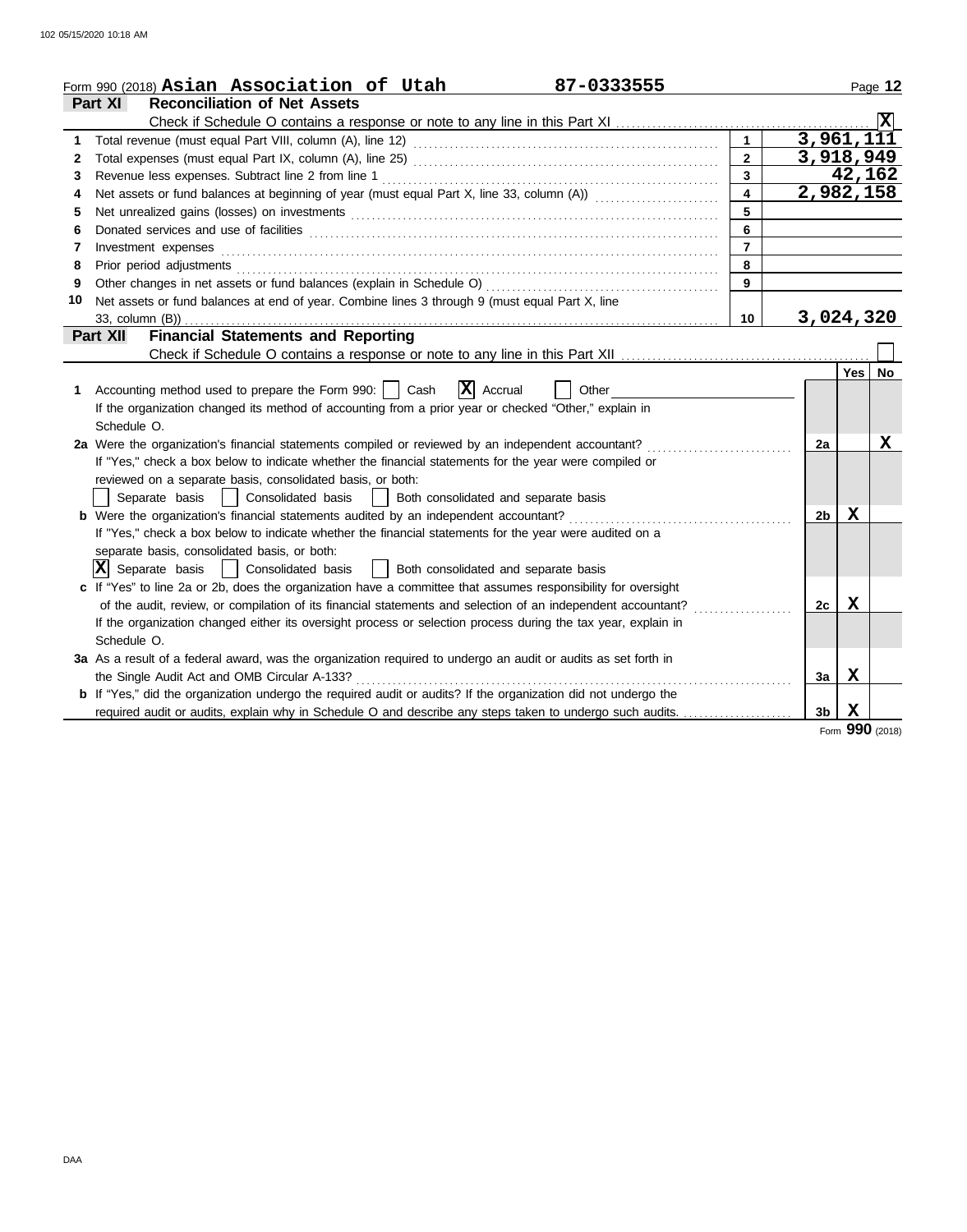|       | <b>SCHEDULE A</b>          |                                                            | <b>Public Charity Status and Public Support</b>                                                                                                                                                                                                                         |                                       |                                       |                               | OMB No. 1545-0047                    |  |
|-------|----------------------------|------------------------------------------------------------|-------------------------------------------------------------------------------------------------------------------------------------------------------------------------------------------------------------------------------------------------------------------------|---------------------------------------|---------------------------------------|-------------------------------|--------------------------------------|--|
|       | (Form 990 or 990-EZ)       |                                                            | Complete if the organization is a section 501(c)(3) organization or a section 4947(a)(1) nonexempt charitable trust.                                                                                                                                                    |                                       | 2018                                  |                               |                                      |  |
|       | Department of the Treasury |                                                            |                                                                                                                                                                                                                                                                         | La Attach to Form 990 or Form 990-EZ. |                                       |                               |                                      |  |
|       | Internal Revenue Service   |                                                            | u Go to www.irs.gov/Form990 for instructions and the latest information.                                                                                                                                                                                                | Open to Public<br><b>Inspection</b>   |                                       |                               |                                      |  |
|       | Name of the organization   |                                                            |                                                                                                                                                                                                                                                                         |                                       |                                       |                               | Employer identification number       |  |
|       | Part I                     |                                                            | Asian Association of Utah<br>Reason for Public Charity Status (All organizations must complete this part.)                                                                                                                                                              |                                       |                                       | 87-0333555                    | See instructions.                    |  |
|       |                            |                                                            | The organization is not a private foundation because it is: (For lines 1 through 12, check only one box.)                                                                                                                                                               |                                       |                                       |                               |                                      |  |
| 1     |                            |                                                            | A church, convention of churches, or association of churches described in <b>section 170(b)(1)(A)(i).</b>                                                                                                                                                               |                                       |                                       |                               |                                      |  |
| 2     |                            |                                                            | A school described in section 170(b)(1)(A)(ii). (Attach Schedule E (Form 990 or 990-EZ).)                                                                                                                                                                               |                                       |                                       |                               |                                      |  |
| 3     |                            |                                                            | A hospital or a cooperative hospital service organization described in section 170(b)(1)(A)(iii).                                                                                                                                                                       |                                       |                                       |                               |                                      |  |
| 4     |                            |                                                            | A medical research organization operated in conjunction with a hospital described in section 170(b)(1)(A)(iii). Enter the hospital's name,                                                                                                                              |                                       |                                       |                               |                                      |  |
| 5     | city, and state:           |                                                            | An organization operated for the benefit of a college or university owned or operated by a governmental unit described in                                                                                                                                               |                                       |                                       |                               |                                      |  |
|       |                            | section 170(b)(1)(A)(iv). (Complete Part II.)              |                                                                                                                                                                                                                                                                         |                                       |                                       |                               |                                      |  |
| 6     |                            |                                                            | A federal, state, or local government or governmental unit described in section 170(b)(1)(A)(v).                                                                                                                                                                        |                                       |                                       |                               |                                      |  |
| 7     | X                          | described in section 170(b)(1)(A)(vi). (Complete Part II.) | An organization that normally receives a substantial part of its support from a governmental unit or from the general public                                                                                                                                            |                                       |                                       |                               |                                      |  |
| 8     |                            |                                                            | A community trust described in section 170(b)(1)(A)(vi). (Complete Part II.)                                                                                                                                                                                            |                                       |                                       |                               |                                      |  |
| 9     |                            |                                                            | An agricultural research organization described in section 170(b)(1)(A)(ix) operated in conjunction with a land-grant college                                                                                                                                           |                                       |                                       |                               |                                      |  |
|       | university:                |                                                            | or university or a non-land-grant college of agriculture (see instructions). Enter the name, city, and state of the college or                                                                                                                                          |                                       |                                       |                               |                                      |  |
| 10    |                            |                                                            | An organization that normally receives: (1) more than 33 1/3% of its support from contributions, membership fees, and gross                                                                                                                                             |                                       |                                       |                               |                                      |  |
|       |                            |                                                            | receipts from activities related to its exempt functions—subject to certain exceptions, and (2) no more than 33 1/3% of its<br>support from gross investment income and unrelated business taxable income (less section 511 tax) from businesses                        |                                       |                                       |                               |                                      |  |
|       |                            |                                                            | acquired by the organization after June 30, 1975. See section 509(a)(2). (Complete Part III.)                                                                                                                                                                           |                                       |                                       |                               |                                      |  |
| 11    |                            |                                                            | An organization organized and operated exclusively to test for public safety. See section 509(a)(4).                                                                                                                                                                    |                                       |                                       |                               |                                      |  |
| 12    |                            |                                                            | An organization organized and operated exclusively for the benefit of, to perform the functions of, or to carry out the purposes<br>of one or more publicly supported organizations described in section $509(a)(1)$ or section $509(a)(2)$ . See section $509(a)(3)$ . |                                       |                                       |                               |                                      |  |
|       |                            |                                                            | Check the box in lines 12a through 12d that describes the type of supporting organization and complete lines 12e, 12f, and 12g.                                                                                                                                         |                                       |                                       |                               |                                      |  |
|       | a                          |                                                            | Type I. A supporting organization operated, supervised, or controlled by its supported organization(s), typically by giving                                                                                                                                             |                                       |                                       |                               |                                      |  |
|       |                            |                                                            | the supported organization(s) the power to regularly appoint or elect a majority of the directors or trustees of the<br>supporting organization. You must complete Part IV, Sections A and B.                                                                           |                                       |                                       |                               |                                      |  |
|       | b                          |                                                            | Type II. A supporting organization supervised or controlled in connection with its supported organization(s), by having                                                                                                                                                 |                                       |                                       |                               |                                      |  |
|       |                            |                                                            | control or management of the supporting organization vested in the same persons that control or manage the supported                                                                                                                                                    |                                       |                                       |                               |                                      |  |
|       |                            |                                                            | organization(s). You must complete Part IV, Sections A and C.<br>Type III functionally integrated. A supporting organization operated in connection with, and functionally integrated with,                                                                             |                                       |                                       |                               |                                      |  |
|       | c                          |                                                            | its supported organization(s) (see instructions). You must complete Part IV, Sections A, D, and E.                                                                                                                                                                      |                                       |                                       |                               |                                      |  |
|       | d                          |                                                            | Type III non-functionally integrated. A supporting organization operated in connection with its supported organization(s)                                                                                                                                               |                                       |                                       |                               |                                      |  |
|       |                            |                                                            | that is not functionally integrated. The organization generally must satisfy a distribution requirement and an attentiveness<br>requirement (see instructions). You must complete Part IV, Sections A and D, and Part V.                                                |                                       |                                       |                               |                                      |  |
|       | е                          |                                                            | Check this box if the organization received a written determination from the IRS that it is a Type I, Type II, Type III                                                                                                                                                 |                                       |                                       |                               |                                      |  |
|       |                            |                                                            | functionally integrated, or Type III non-functionally integrated supporting organization.                                                                                                                                                                               |                                       |                                       |                               |                                      |  |
|       | f<br>g                     | Enter the number of supported organizations                | Provide the following information about the supported organization(s).                                                                                                                                                                                                  |                                       |                                       |                               |                                      |  |
|       | (i) Name of supported      | (ii) EIN                                                   | (iii) Type of organization                                                                                                                                                                                                                                              |                                       | (iv) Is the organization              | (v) Amount of monetary        | (vi) Amount of                       |  |
|       | organization               |                                                            | (described on lines 1-10<br>above (see instructions))                                                                                                                                                                                                                   |                                       | listed in your governing<br>document? | support (see<br>instructions) | other support (see<br>instructions)  |  |
|       |                            |                                                            |                                                                                                                                                                                                                                                                         | Yes                                   | No                                    |                               |                                      |  |
| (A)   |                            |                                                            |                                                                                                                                                                                                                                                                         |                                       |                                       |                               |                                      |  |
|       |                            |                                                            |                                                                                                                                                                                                                                                                         |                                       |                                       |                               |                                      |  |
| (B)   |                            |                                                            |                                                                                                                                                                                                                                                                         |                                       |                                       |                               |                                      |  |
| (C)   |                            |                                                            |                                                                                                                                                                                                                                                                         |                                       |                                       |                               |                                      |  |
| (D)   |                            |                                                            |                                                                                                                                                                                                                                                                         |                                       |                                       |                               |                                      |  |
|       |                            |                                                            |                                                                                                                                                                                                                                                                         |                                       |                                       |                               |                                      |  |
| (E)   |                            |                                                            |                                                                                                                                                                                                                                                                         |                                       |                                       |                               |                                      |  |
|       |                            |                                                            |                                                                                                                                                                                                                                                                         |                                       |                                       |                               |                                      |  |
| Total |                            |                                                            | For Paperwork Reduction Act Notice, see the Instructions for Form 990 or 990-F7                                                                                                                                                                                         |                                       |                                       |                               | Schodule A (Form 990 or 990-F7) 2018 |  |

**For Paperwork Reduction Act Notice, see the Instructions for Form 990 or 990-EZ.**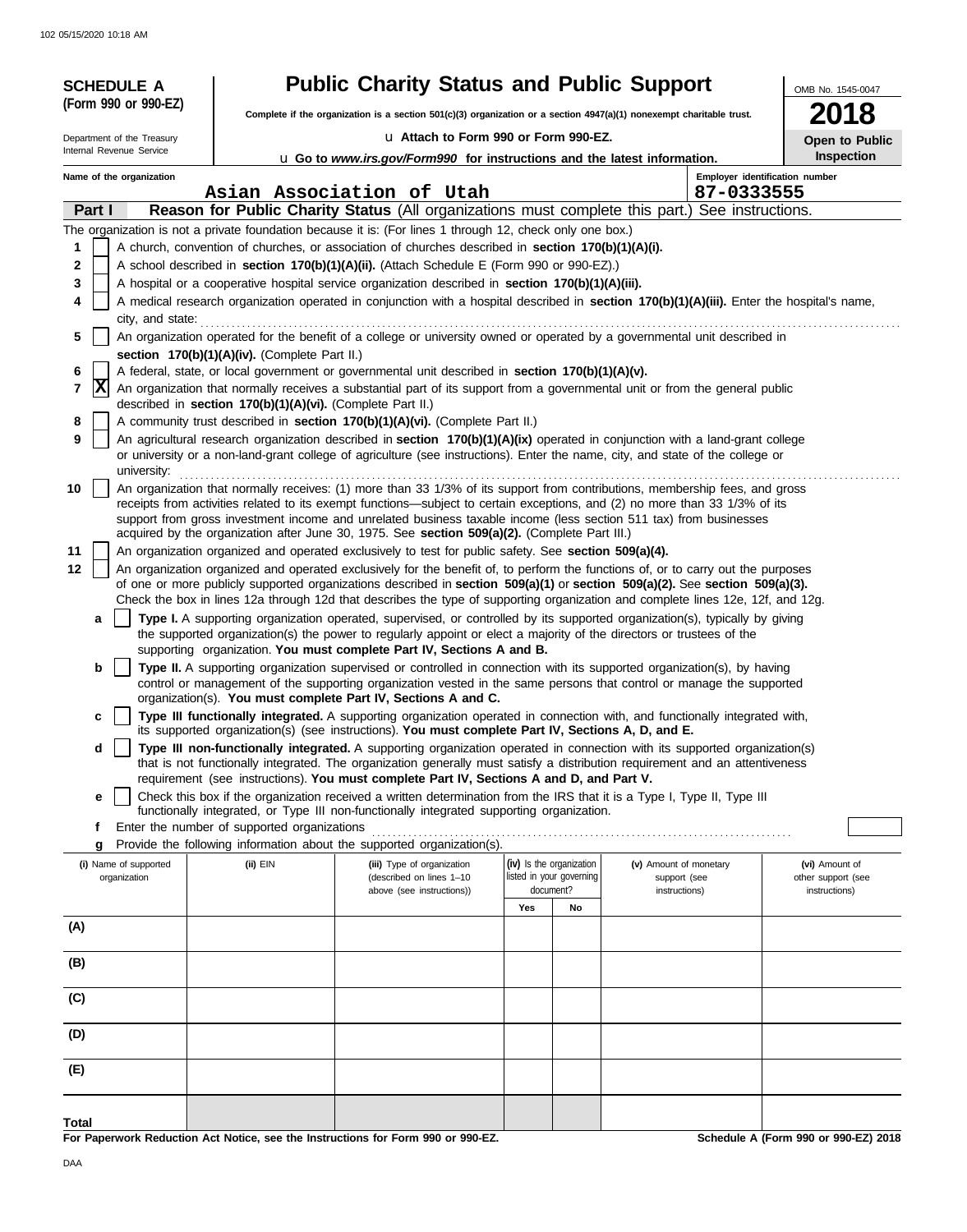(Explain in Part VI.) . . . . . . . . . . . . . . . . . . . governmental unit or publicly **Section A. Public Support Total support.** Add lines 7 through 10 loss from the sale of capital assets Other income. Do not include gain or is regularly carried on . . . . . . . . . . . . . . . activities, whether or not the business Net income from unrelated business rents, royalties, and income from payments received on securities loans, Gross income from interest, dividends, line 1 that exceeds 2% of the amount supported organization) included on each person (other than a The portion of total contributions by **Total.** Add lines 1 through 3 .......... The value of services or facilities to or expended on its behalf ......... organization's benefit and either paid Tax revenues levied for the First five years. If the Form 990 is for the organization's first, second, third, fourth, or fifth tax year as a section 501(c)(3) Gross receipts from related activities, etc. (see instructions) . . . . . . . . . . . . . . . . . . . . . . . . . . . . . . . . . . . . . . . . . . . . . . . . . . . . . . . . . . . . . . . Amounts from line 4 Public support. Subtract line 5 from line 4 include any "unusual grants.") . . . . . . . . membership fees received. (Do not Gifts, grants, contributions, and Schedule A (Form 990 or 990-EZ) 2018 Page **2 Asian Association of Utah 87-0333555 13 12 11 9 8 6 4 3 2 1 (a)** 2014 **(b)** 2015 **(c)** 2016 **(d)** 2017 **(e)** 2018 (Complete only if you checked the box on line 5, 7, or 8 of Part I or if the organization failed to qualify under **Part II Support Schedule for Organizations Described in Sections 170(b)(1)(A)(iv) and 170(b)(1)(A)(vi)** Calendar year (or fiscal year beginning in) **\u** | (a) 2014 | (b) 2015 | (c) 2016 | (d) 2017 | (e) 2018 | (f) Total furnished by a governmental unit to the organization without charge **5 Section B. Total Support 7** similar sources **10** organization, check this box and stop here **Section C. Computation of Public Support Percentage 12 14** Public support percentage for 2018 (line 6, column (f) divided by line 11, column (f)) . . . . . . . . . . . . . . . . . . . . . . . . . . . . . . . . . . . . . . Public support percentage from 2017 Schedule A, Part II, line 14 . . . . . . . . . . . . . . . . . . . . . . . . . . . . . . . . . . . . . . . . . . . . . . . . . . . . . . . . . . **15 16a 33 1/3% support test—2018.** If the organization did not check the box on line 13, and line 14 is 33 1/3% or more, check this box and stop here. The organization qualifies as a publicly supported organization ............... **b 33 1/3% support test—2017.** If the organization did not check a box on line 13 or 16a, and line 15 is 33 1/3% or more, check this box and **stop here.** The organization qualifies as a publicly supported organization . . . . . . . . . . . . . . . . . . . . . . . . . . . . . . . . . . . . . . . . . . . . . . . . . . . . . . **17a 10%-facts-and-circumstances test—2018.** If the organization did not check a box on line 13, 16a, or 16b, and line 14 is 10% or more, and if the organization meets the "facts-and-circumstances" test, check this box and **stop here.** Explain in Part VI how the organization meets the "facts-and-circumstances" test. The organization qualifies as a publicly supported **b 10%-facts-and-circumstances test—2017.** If the organization did not check a box on line 13, 16a, 16b, or 17a, and line Explain in Part VI how the organization meets the "facts-and-circumstances" test. The organization qualifies as a publicly 15 is 10% or more, and if the organization meets the "facts-and-circumstances" test, check this box and **stop here. 18 Private foundation.** If the organization did not check a box on line 13, 16a, 16b, 17a, or 17b, check this box and see **14 15 % 96.77 % 96.91** Calendar year (or fiscal year beginning in)  $\mathbf{u}$  (a) 2014 (b) 2015 (c) 2016 (d) 2017 (e) 2018 (f) Total Part III. If the organization fails to qualify under the tests listed below, please complete Part III.) **(a)** 2014 shown on line 11, column (f)  $\ldots$ organization content to the content of the content of the content of the content of the content of the content of the content of the content of the content of the content of the content of the content of the content of the supported organization . . . . . . . . . . . . . . . . . . . . . . . . . . . . . . . . . . . . . . . . . . . . . . . . . . . . . . . . . . . . . . . . . . . . . . . . . . . . . . . . . . . . . . . . . . . . . . . . . . . . . . . . . . . . . . . . . . . . . . . . . . instructions . . . . . . . . . . . . . . . . . . . . . . . . . . . . . . . . . . . . . . . . . . . . . . . . . . . . . . . . . . . . . . . . . . . . . . . . . . . . . . . . . . . . . . . . . . . . . . . . . . . . . . . . . . . . . . . . . . . . . . . . . . . . . . . . . . . . . . . u **(b)** 2015 **(c)** 2016 **(d)** 2017 **(e)** 2018 **2,622,042 3,789,754 3,342,275 3,200,407 2,569,645 15,524,123 2,622,042 3,789,754 3,342,275 3,200,407 2,569,645 15,524,123 91,816 15,432,307 2,622,042 3,789,754 3,342,275 3,200,407 2,569,645 15,524,123 66,897 75,929 78,699 126,623 74,557 422,705 15,946,828 5,736,921 X**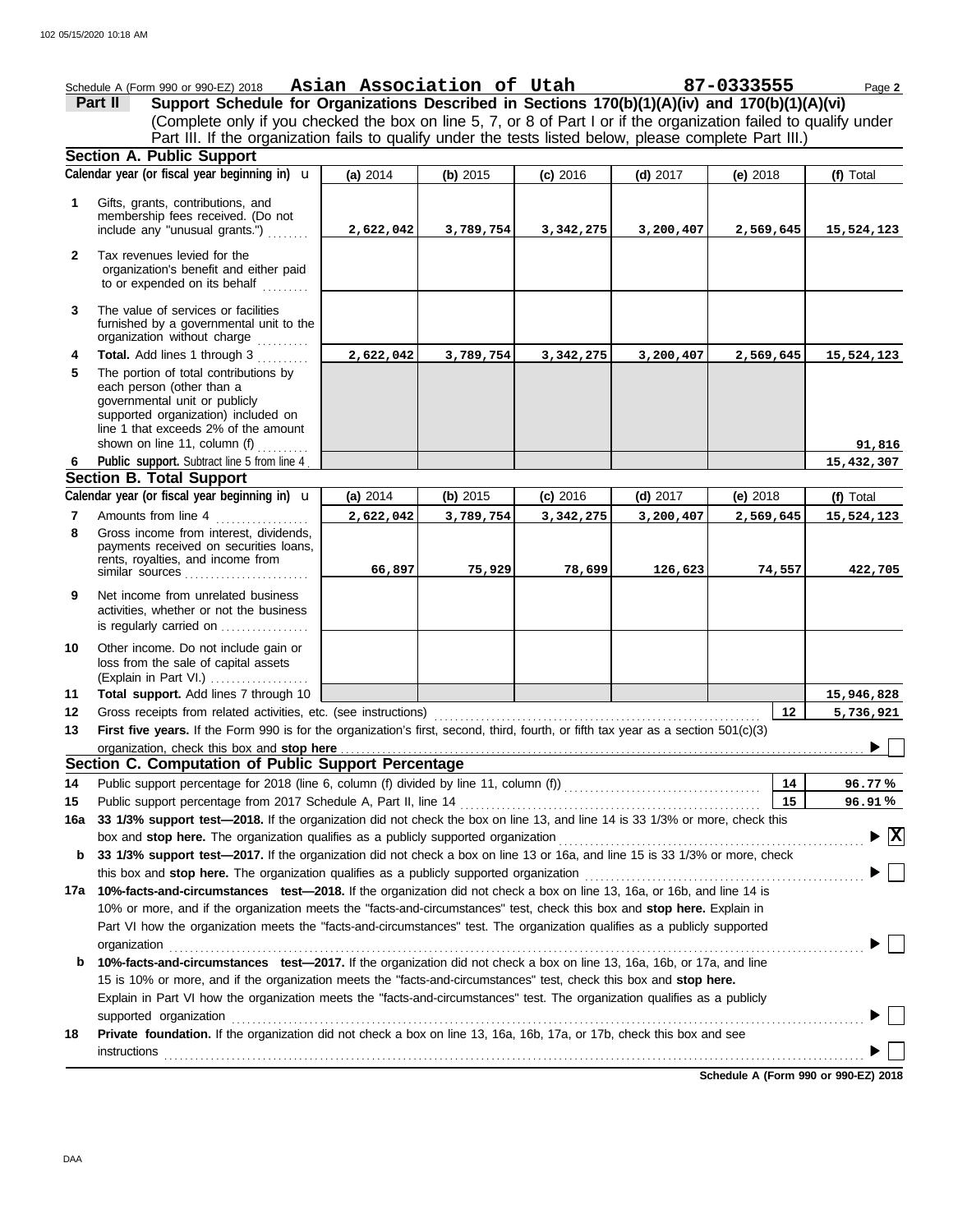|          | Schedule A (Form 990 or 990-EZ) 2018                              | Asian Association of Utah |  | 87-0333555 | Page 3 |
|----------|-------------------------------------------------------------------|---------------------------|--|------------|--------|
| Part III | Support Schedule for Organizations Described in Section 509(a)(2) |                           |  |            |        |

(Complete only if you checked the box on line 10 of Part I or if the organization failed to qualify under Part II. If the organization fails to qualify under the tests listed below, please complete Part II.)

|     | <b>Section A. Public Support</b>                                                                                                                                                  |          |          |            |            |            |    |           |
|-----|-----------------------------------------------------------------------------------------------------------------------------------------------------------------------------------|----------|----------|------------|------------|------------|----|-----------|
|     | Calendar year (or fiscal year beginning in) <b>u</b>                                                                                                                              | (a) 2014 | (b) 2015 | $(c)$ 2016 | $(d)$ 2017 | (e) $2018$ |    | (f) Total |
| 1   | Gifts, grants, contributions, and membership<br>fees received. (Do not include any "unusual grants.")                                                                             |          |          |            |            |            |    |           |
| 2   | Gross receipts from admissions, merchandise<br>sold or services performed, or facilities<br>furnished in any activity that is related to the<br>organization's fax-exempt purpose |          |          |            |            |            |    |           |
| 3   | Gross receipts from activities that are not an<br>unrelated trade or business under section 513                                                                                   |          |          |            |            |            |    |           |
| 4   | Tax revenues levied for the<br>organization's benefit and either paid<br>to or expended on its behalf                                                                             |          |          |            |            |            |    |           |
| 5   | The value of services or facilities<br>furnished by a governmental unit to the<br>organization without charge                                                                     |          |          |            |            |            |    |           |
| 6   | Total. Add lines 1 through 5                                                                                                                                                      |          |          |            |            |            |    |           |
| 7a  | Amounts included on lines 1, 2, and 3<br>received from disqualified persons                                                                                                       |          |          |            |            |            |    |           |
| b   | Amounts included on lines 2 and 3<br>received from other than disqualified<br>persons that exceed the greater of \$5,000<br>or 1% of the amount on line 13 for the year           |          |          |            |            |            |    |           |
| c   | Add lines 7a and 7b<br>.                                                                                                                                                          |          |          |            |            |            |    |           |
| 8   | Public support. (Subtract line 7c from                                                                                                                                            |          |          |            |            |            |    |           |
|     | line $6$ .)<br><b>Section B. Total Support</b>                                                                                                                                    |          |          |            |            |            |    |           |
|     | Calendar year (or fiscal year beginning in) $\mathbf u$                                                                                                                           | (a) 2014 | (b) 2015 | $(c)$ 2016 | $(d)$ 2017 | (e) $2018$ |    | (f) Total |
| 9   | Amounts from line 6                                                                                                                                                               |          |          |            |            |            |    |           |
|     |                                                                                                                                                                                   |          |          |            |            |            |    |           |
| 10a | Gross income from interest, dividends,<br>payments received on securities loans, rents,<br>royalties, and income from similar sources.                                            |          |          |            |            |            |    |           |
| b   | Unrelated business taxable income (less<br>section 511 taxes) from businesses<br>acquired after June 30, 1975                                                                     |          |          |            |            |            |    |           |
| c   | Add lines 10a and 10b                                                                                                                                                             |          |          |            |            |            |    |           |
| 11  | Net income from unrelated business<br>activities not included in line 10b, whether<br>or not the business is regularly carried on                                                 |          |          |            |            |            |    |           |
| 12  | Other income. Do not include gain or<br>loss from the sale of capital assets<br>(Explain in Part VI.)                                                                             |          |          |            |            |            |    |           |
| 13  | Total support. (Add lines 9, 10c, 11,                                                                                                                                             |          |          |            |            |            |    |           |
|     | and 12.)                                                                                                                                                                          |          |          |            |            |            |    |           |
| 14  | First five years. If the Form 990 is for the organization's first, second, third, fourth, or fifth tax year as a section 501(c)(3)<br>organization, check this box and stop here  |          |          |            |            |            |    |           |
|     | Section C. Computation of Public Support Percentage                                                                                                                               |          |          |            |            |            |    |           |
| 15  |                                                                                                                                                                                   |          |          |            |            |            | 15 | %         |
| 16  |                                                                                                                                                                                   |          |          |            |            |            | 16 | $\%$      |
|     | Section D. Computation of Investment Income Percentage                                                                                                                            |          |          |            |            |            |    |           |
| 17  |                                                                                                                                                                                   |          |          |            |            |            | 17 | $\%$      |
| 18  | Investment income percentage from 2017 Schedule A, Part III, line 17                                                                                                              |          |          |            |            |            | 18 | %         |
| 19a | 33 1/3% support tests-2018. If the organization did not check the box on line 14, and line 15 is more than 33 1/3%, and line                                                      |          |          |            |            |            |    |           |
|     | 17 is not more than 33 1/3%, check this box and stop here. The organization qualifies as a publicly supported organization                                                        |          |          |            |            |            |    |           |
| b   | 33 1/3% support tests-2017. If the organization did not check a box on line 14 or line 19a, and line 16 is more than 33 1/3%, and                                                 |          |          |            |            |            |    |           |
|     | line 18 is not more than 33 1/3%, check this box and stop here. The organization qualifies as a publicly supported organization                                                   |          |          |            |            |            |    |           |
| 20  |                                                                                                                                                                                   |          |          |            |            |            |    |           |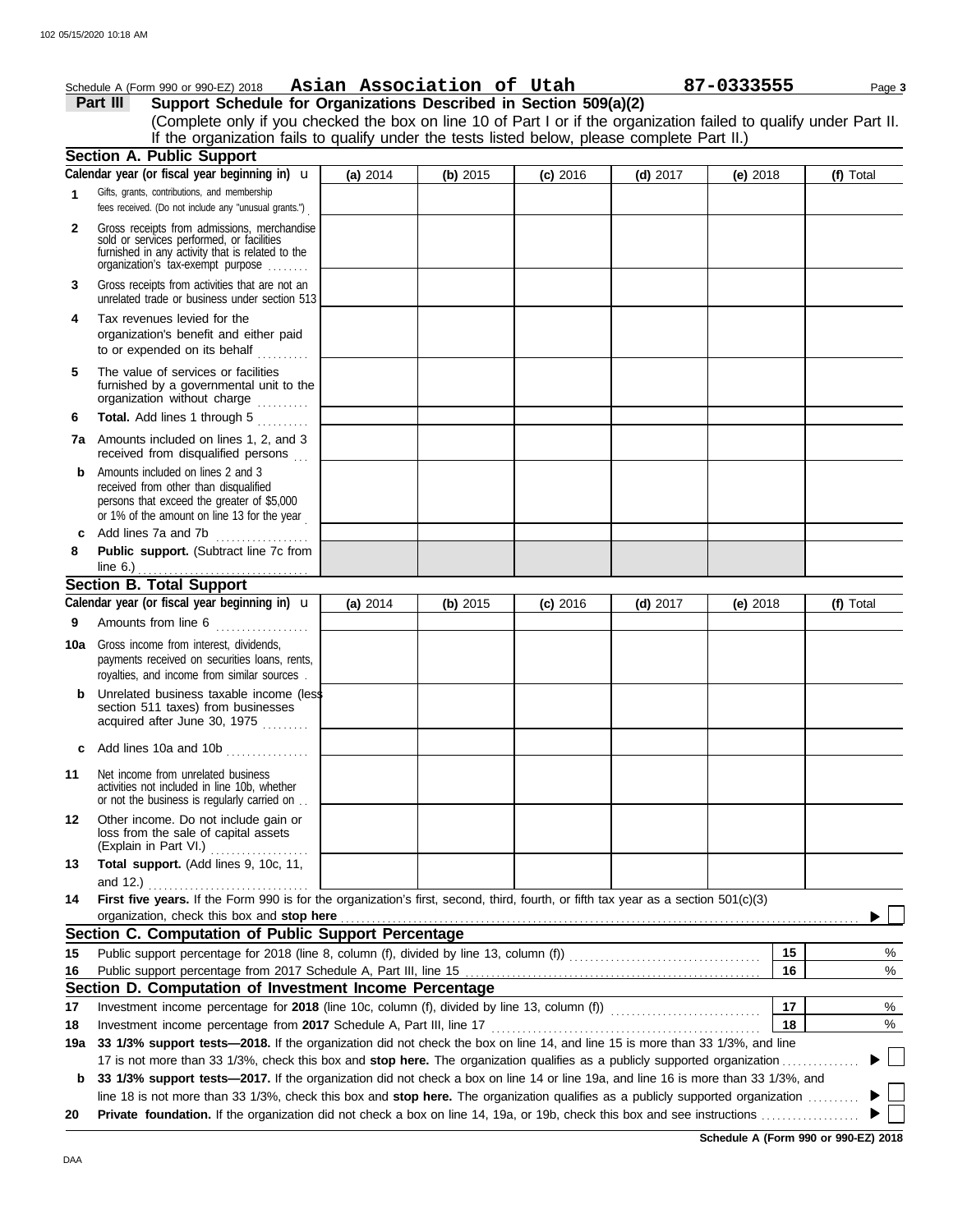### **Part IV Supporting Organizations** Sections A, D, and E. If you checked 12d of Part I, complete Sections A and D, and complete Part V.) Schedule A (Form 990 or 990-EZ) 2018 Page **4 Asian Association of Utah 87-0333555 Section A. All Supporting Organizations** (Complete only if you checked a box in line 12 on Part I. If you checked 12a of Part I, complete Sections A and B. If you checked 12b of Part I, complete Sections A and C. If you checked 12c of Part I, complete Are all of the organization's supported organizations listed by name in the organization's governing documents? *If "No," describe in Part VI how the supported organizations are designated. If designated by class or purpose, describe the designation. If historic and continuing relationship, explain.* Did the organization have any supported organization that does not have an IRS determination of status under section 509(a)(1) or (2)? *If "Yes," explain in Part VI how the organization determined that the supported organization was described in section 509(a)(1) or (2).* **1 2 3a** Did the organization have a supported organization described in section 501(c)(4), (5), or (6)? *If "Yes," answer* **b** Did the organization confirm that each supported organization qualified under section 501(c)(4), (5), or (6) and **c** Did the organization ensure that all support to such organizations was used exclusively for section 170(c)(2)(B) **4a b** Did the organization have ultimate control and discretion in deciding whether to make grants to the foreign **c** Did the organization support any foreign supported organization that does not have an IRS determination **5a** Did the organization add, substitute, or remove any supported organizations during the tax year? *If "Yes,"* **b** Type I or Type II only. Was any added or substituted supported organization part of a class already **c Substitutions only.** Was the substitution the result of an event beyond the organization's control? **6 7 8 9a** Was the organization controlled directly or indirectly at any time during the tax year by one or more **b** Did one or more disqualified persons (as defined in line 9a) hold a controlling interest in any entity in which **c** Did a disqualified person (as defined in line 9a) have an ownership interest in, or derive any personal benefit **10a** *(b) and (c) below.* satisfied the public support tests under section 509(a)(2)? *If "Yes," describe in Part VI when and how the organization made the determination.* purposes? *If "Yes," explain in Part VI what controls the organization put in place to ensure such use.* Was any supported organization not organized in the United States ("foreign supported organization")? *If "Yes," and if you checked 12a or 12b in Part I, answer (b) and (c) below.* supported organization? *If "Yes," describe in Part VI how the organization had such control and discretion despite being controlled or supervised by or in connection with its supported organizations.* under sections 501(c)(3) and 509(a)(1) or (2)? *If "Yes," explain in Part VI what controls the organization used to ensure that all support to the foreign supported organization was used exclusively for section 170(c)(2)(B) purposes.* answer (b) and (c) below (if applicable). Also, provide detail in Part VI, including (i) the names and EIN *numbers of the supported organizations added, substituted, or removed; (ii) the reasons for each such action; (iii) the authority under the organization's organizing document authorizing such action; and (iv) how the action was accomplished (such as by amendment to the organizing document).* designated in the organization's organizing document? Did the organization provide support (whether in the form of grants or the provision of services or facilities) to anyone other than (i) its supported organizations, (ii) individuals that are part of the charitable class benefited by one or more of its supported organizations, or (iii) other supporting organizations that also support or benefit one or more of the filing organization's supported organizations? *If "Yes," provide detail in Part VI.* Did the organization provide a grant, loan, compensation, or other similar payment to a substantial contributor (as defined in section 4958(c)(3)(C)), a family member of a substantial contributor, or a 35% controlled entity with regard to a substantial contributor? *If "Yes," complete Part I of Schedule L (Form 990 or 990-EZ).* Did the organization make a loan to a disqualified person (as defined in section 4958) not described in line 7? *If "Yes," complete Part I of Schedule L (Form 990 or 990-EZ).* disqualified persons as defined in section 4946 (other than foundation managers and organizations described in section 509(a)(1) or (2))? *If "Yes," provide detail in Part VI.* the supporting organization had an interest? *If "Yes," provide detail in Part VI.* from, assets in which the supporting organization also had an interest? *If "Yes," provide detail in Part VI.* Was the organization subject to the excess business holdings rules of section 4943 because of section 4943(f) (regarding certain Type II supporting organizations, and all Type III non-functionally integrated supporting organizations)? *If "Yes," answer 10b below.* **Yes No 1 2 3a 3b 3c 4a 4b 4c 5a 5b 5c 6 7 8 9a 9b 9c 10a**

**b** Did the organization have any excess business holdings in the tax year? *(Use Schedule C, Form 4720, to determine whether the organization had excess business holdings.)*

**Schedule A (Form 990 or 990-EZ) 2018 10b**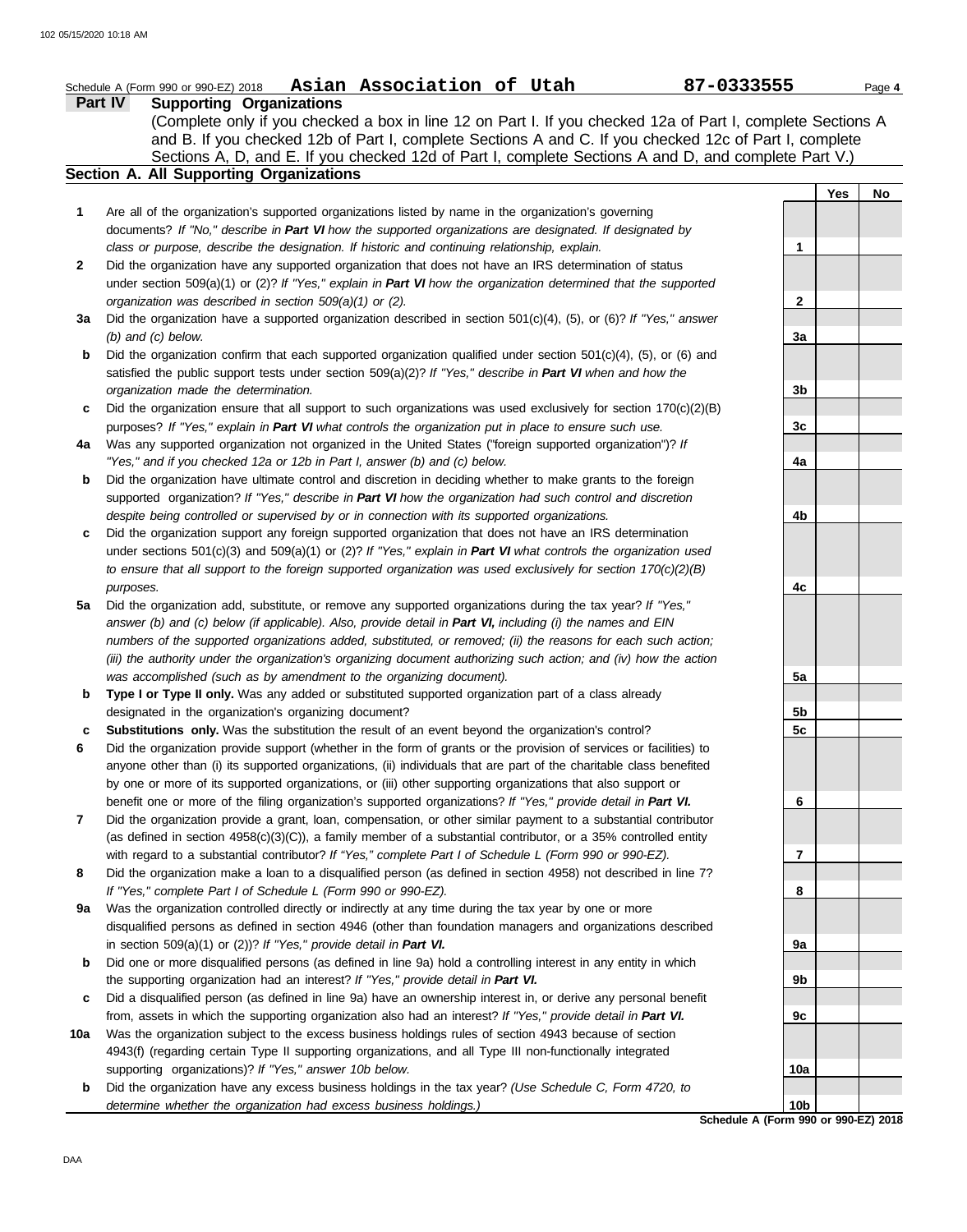|              | Asian Association of Utah<br>Schedule A (Form 990 or 990-EZ) 2018                                                                                                                       | 87-0333555             |            | Page 5 |
|--------------|-----------------------------------------------------------------------------------------------------------------------------------------------------------------------------------------|------------------------|------------|--------|
|              | <b>Supporting Organizations (continued)</b><br>Part IV                                                                                                                                  |                        |            |        |
|              |                                                                                                                                                                                         |                        | Yes        | No     |
| 11           | Has the organization accepted a gift or contribution from any of the following persons?                                                                                                 |                        |            |        |
| a            | A person who directly or indirectly controls, either alone or together with persons described in (b) and (c)                                                                            |                        |            |        |
|              | below, the governing body of a supported organization?                                                                                                                                  | 11a                    |            |        |
|              | <b>b</b> A family member of a person described in (a) above?<br>c A 35% controlled entity of a person described in (a) or (b) above? If "Yes" to a, b, or c, provide detail in Part VI. | 11 <sub>b</sub><br>11c |            |        |
|              | Section B. Type I Supporting Organizations                                                                                                                                              |                        |            |        |
|              |                                                                                                                                                                                         |                        | <b>Yes</b> | No     |
| 1            | Did the directors, trustees, or membership of one or more supported organizations have the power to                                                                                     |                        |            |        |
|              | regularly appoint or elect at least a majority of the organization's directors or trustees at all times during the                                                                      |                        |            |        |
|              | tax year? If "No," describe in Part VI how the supported organization(s) effectively operated, supervised, or                                                                           |                        |            |        |
|              | controlled the organization's activities. If the organization had more than one supported organization,                                                                                 |                        |            |        |
|              | describe how the powers to appoint and/or remove directors or trustees were allocated among the supported                                                                               |                        |            |        |
|              | organizations and what conditions or restrictions, if any, applied to such powers during the tax year.                                                                                  | 1                      |            |        |
| 2            | Did the organization operate for the benefit of any supported organization other than the supported                                                                                     |                        |            |        |
|              | organization(s) that operated, supervised, or controlled the supporting organization? If "Yes," explain in Part                                                                         |                        |            |        |
|              | VI how providing such benefit carried out the purposes of the supported organization(s) that operated,                                                                                  |                        |            |        |
|              | supervised, or controlled the supporting organization.                                                                                                                                  | $\mathbf{2}$           |            |        |
|              | Section C. Type II Supporting Organizations                                                                                                                                             |                        |            |        |
|              |                                                                                                                                                                                         |                        | Yes        | No     |
| 1            | Were a majority of the organization's directors or trustees during the tax year also a majority of the directors                                                                        |                        |            |        |
|              | or trustees of each of the organization's supported organization(s)? If "No," describe in Part VI how control                                                                           |                        |            |        |
|              | or management of the supporting organization was vested in the same persons that controlled or managed                                                                                  |                        |            |        |
|              | the supported organization(s).                                                                                                                                                          | 1                      |            |        |
|              | Section D. All Type III Supporting Organizations                                                                                                                                        |                        |            |        |
|              |                                                                                                                                                                                         |                        | Yes        | No     |
| 1            | Did the organization provide to each of its supported organizations, by the last day of the fifth month of the                                                                          |                        |            |        |
|              | organization's tax year, (i) a written notice describing the type and amount of support provided during the prior tax                                                                   |                        |            |        |
|              | year, (ii) a copy of the Form 990 that was most recently filed as of the date of notification, and (iii) copies of the                                                                  |                        |            |        |
|              | organization's governing documents in effect on the date of notification, to the extent not previously provided?                                                                        | 1                      |            |        |
| 2            | Were any of the organization's officers, directors, or trustees either (i) appointed or elected by the supported                                                                        |                        |            |        |
|              | organization(s) or (ii) serving on the governing body of a supported organization? If "No," explain in Part VI how                                                                      |                        |            |        |
|              | the organization maintained a close and continuous working relationship with the supported organization(s).                                                                             | 2                      |            |        |
| 3            | By reason of the relationship described in (2), did the organization's supported organizations have a                                                                                   |                        |            |        |
|              | significant voice in the organization's investment policies and in directing the use of the organization's                                                                              |                        |            |        |
|              | income or assets at all times during the tax year? If "Yes," describe in Part VI the role the organization's                                                                            |                        |            |        |
|              | supported organizations played in this regard.                                                                                                                                          | 3                      |            |        |
|              | Section E. Type III Functionally-Integrated Supporting Organizations                                                                                                                    |                        |            |        |
| 1            | Check the box next to the method that the organization used to satisfy the Integral Part Test during the year (see instructions).                                                       |                        |            |        |
| a            | The organization satisfied the Activities Test. Complete line 2 below.                                                                                                                  |                        |            |        |
| b            | The organization is the parent of each of its supported organizations. Complete line 3 below.                                                                                           |                        |            |        |
| c            | The organization supported a governmental entity. Describe in Part VI how you supported a government entity (see instructions).                                                         |                        |            |        |
| $\mathbf{2}$ | Activities Test. Answer (a) and (b) below.                                                                                                                                              |                        | Yes        | No     |
| a            | Did substantially all of the organization's activities during the tax year directly further the exempt purposes of                                                                      |                        |            |        |
|              | the supported organization(s) to which the organization was responsive? If "Yes," then in Part VI identify                                                                              |                        |            |        |
|              | those supported organizations and explain how these activities directly furthered their exempt purposes,                                                                                |                        |            |        |
|              | how the organization was responsive to those supported organizations, and how the organization determined                                                                               |                        |            |        |
|              | that these activities constituted substantially all of its activities.                                                                                                                  | 2a                     |            |        |
| b            | Did the activities described in (a) constitute activities that, but for the organization's involvement, one or more                                                                     |                        |            |        |
|              | of the organization's supported organization(s) would have been engaged in? If "Yes," explain in Part VI the                                                                            |                        |            |        |
|              | reasons for the organization's position that its supported organization(s) would have engaged in these                                                                                  |                        |            |        |

**3** *activities but for the organization's involvement.* Parent of Supported Organizations. *Answer (a) and (b) below.*

**a** Did the organization have the power to regularly appoint or elect a majority of the officers, directors, or trustees of each of the supported organizations? *Provide details in Part VI.*

**b** Did the organization exercise a substantial degree of direction over the policies, programs, and activities of each of its supported organizations? *If "Yes," describe in Part VI the role played by the organization in this regard.*

DAA **SChedule A (Form 990 or 990-EZ) 2018 3b**

**3a**

**2b**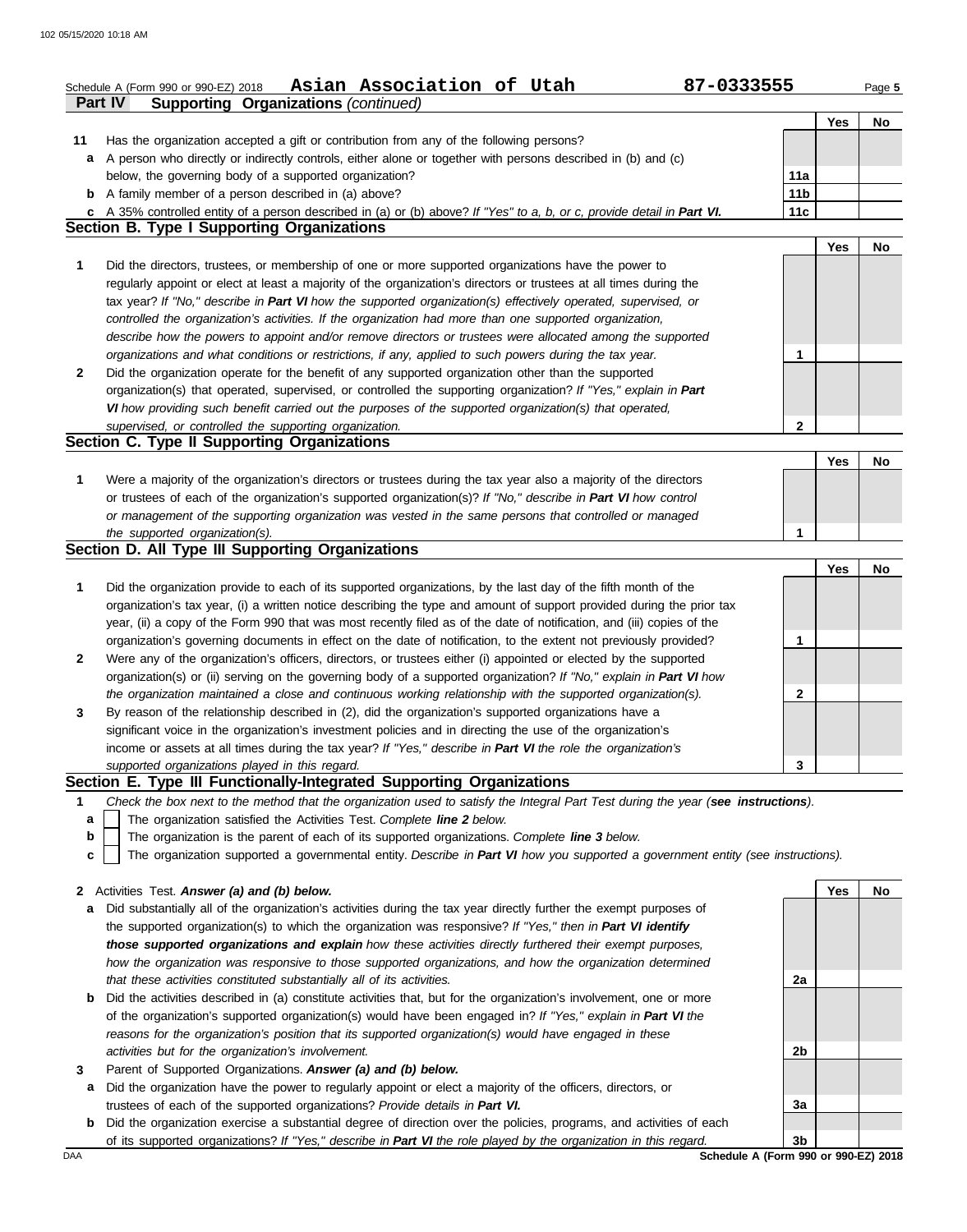### **Part V Type III Non-Functionally Integrated 509(a)(3) Supporting Organizations** Schedule A (Form 990 or 990-EZ) 2018 Page **6 Asian Association of Utah 87-0333555 1** Check here if the organization satisfied the Integral Part Test as a qualifying trust on Nov. 20, 1970 (explain in Part VI). **See instructions.** All other Type III non-functionally integrated supporting organizations must complete Sections A through E. **1** Net short-term capital gain **2** Recoveries of prior-year distributions **3 4** Add lines 1 through 3. **5** Depreciation and depletion **6** Portion of operating expenses paid or incurred for production or **7** Other expenses (see instructions) **8 Adjusted Net Income** (subtract lines 5, 6, and 7 from line 4) **1** Aggregate fair market value of all non-exempt-use assets (see **Section A - Adjusted Net Income** Other gross income (see instructions) collection of gross income or for management, conservation, or maintenance of property held for production of income (see instructions) **Section B - Minimum Asset Amount** instructions for short tax year or assets held for part of year): **a** Average monthly value of securities **b** Average monthly cash balances **c** Fair market value of other non-exempt-use assets **d Total** (add lines 1a, 1b, and 1c) **e Discount** claimed for blockage or other factors (explain in detail in **Part VI**): **5** Net value of non-exempt-use assets (subtract line 4 from line 3) **4** Cash deemed held for exempt use. Enter 1-1/2% of line 3 (for greater amount, **3** Subtract line 2 from line 1d. **2** Acquisition indebtedness applicable to non-exempt-use assets see instructions). **8 7 6 5 4 3 2 1** (A) Prior Year (B) Current Year (optional) (optional) (B) Current Year (A) Prior Year **1a 1b 1c 1d 2 3 4 5**

**7 6 Distributable Amount.** Subtract line 5 from line 4, unless subject to **5** Income tax imposed in prior year **4** Enter greater of line 2 or line 3. **3 2** Enter 85% of line 1. **1** Adjusted net income for prior year (from Section A, line 8, Column A) Minimum asset amount for prior year (from Section B, line 8, Column A) emergency temporary reduction (see instructions). instructions). Check here if the current year is the organization's first as a non-functionally integrated Type III supporting organization (see **3 2 1 6 5 4**

**6 7 8**

**Schedule A (Form 990 or 990-EZ) 2018**

Current Year

**7**

**6** Multiply line 5 by .035.

**Section C - Distributable Amount**

**8 Minimum Asset Amount** (add line 7 to line 6)

Recoveries of prior-year distributions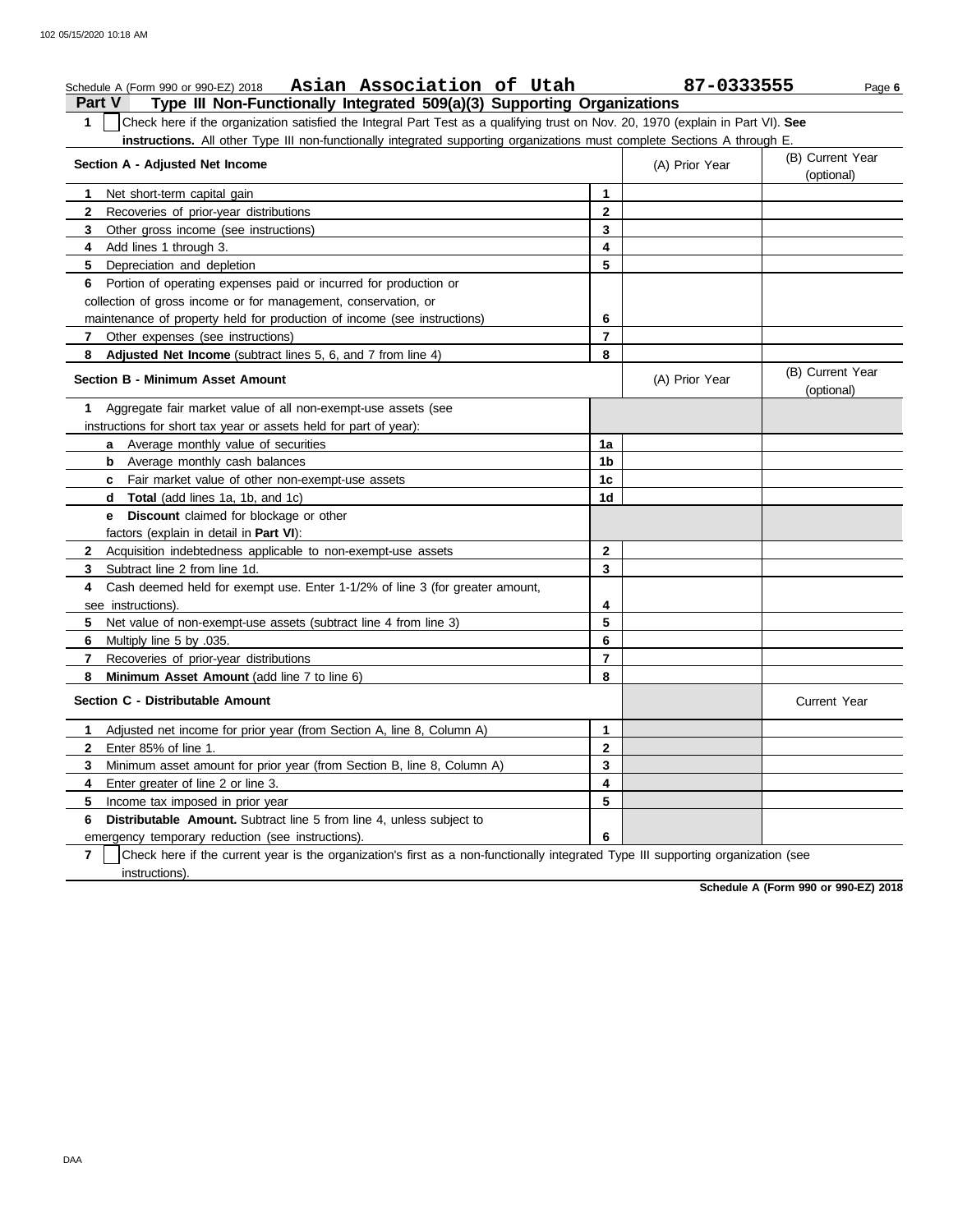organizations, in excess of income from activity

## Schedule A (Form 990 or 990-EZ) 2018 Page **7 Asian Association of Utah 87-0333555 Part V Type III Non-Functionally Integrated 509(a)(3) Supporting Organizations** *(continued)* **Section D - Distributions Current Year 1** Amounts paid to supported organizations to accomplish exempt purposes **2** Amounts paid to perform activity that directly furthers exempt purposes of supported

| 3            | Administrative expenses paid to accomplish exempt purposes of supported organizations                                       |                                    |                                               |                                                  |
|--------------|-----------------------------------------------------------------------------------------------------------------------------|------------------------------------|-----------------------------------------------|--------------------------------------------------|
| 4            | Amounts paid to acquire exempt-use assets                                                                                   |                                    |                                               |                                                  |
| 5            | Qualified set-aside amounts (prior IRS approval required)                                                                   |                                    |                                               |                                                  |
| 6            | Other distributions (describe in <b>Part VI</b> ). See instructions.                                                        |                                    |                                               |                                                  |
| 7            | Total annual distributions. Add lines 1 through 6.                                                                          |                                    |                                               |                                                  |
| 8            | Distributions to attentive supported organizations to which the organization is responsive                                  |                                    |                                               |                                                  |
|              | (provide details in Part VI). See instructions.                                                                             |                                    |                                               |                                                  |
| 9            | Distributable amount for 2018 from Section C, line 6                                                                        |                                    |                                               |                                                  |
| 10           | Line 8 amount divided by line 9 amount                                                                                      |                                    |                                               |                                                  |
|              | <b>Section E - Distribution Allocations (see instructions)</b>                                                              | (i)<br><b>Excess Distributions</b> | (ii)<br><b>Underdistributions</b><br>Pre-2018 | (iii)<br><b>Distributable</b><br>Amount for 2018 |
| 1.           | Distributable amount for 2018 from Section C, line 6                                                                        |                                    |                                               |                                                  |
| $\mathbf{2}$ | Underdistributions, if any, for years prior to 2018<br>(reasonable cause required-explain in Part VI). See<br>instructions. |                                    |                                               |                                                  |
| 3.           | Excess distributions carryover, if any, to 2018                                                                             |                                    |                                               |                                                  |
|              |                                                                                                                             |                                    |                                               |                                                  |
|              |                                                                                                                             |                                    |                                               |                                                  |
|              | <b>c</b> From 2015                                                                                                          |                                    |                                               |                                                  |
|              |                                                                                                                             |                                    |                                               |                                                  |
|              |                                                                                                                             |                                    |                                               |                                                  |
|              | f Total of lines 3a through e                                                                                               |                                    |                                               |                                                  |
|              | g Applied to underdistributions of prior years<br>h Applied to 2018 distributable amount                                    |                                    |                                               |                                                  |
| i.           | Carryover from 2013 not applied (see instructions)                                                                          |                                    |                                               |                                                  |
|              | Remainder. Subtract lines 3g, 3h, and 3i from 3f.                                                                           |                                    |                                               |                                                  |
| 4            | Distributions for 2018 from                                                                                                 |                                    |                                               |                                                  |
|              | Section D, line 7:<br>\$                                                                                                    |                                    |                                               |                                                  |
|              | a Applied to underdistributions of prior years                                                                              |                                    |                                               |                                                  |
|              | <b>b</b> Applied to 2018 distributable amount                                                                               |                                    |                                               |                                                  |
|              | c Remainder. Subtract lines 4a and 4b from 4.                                                                               |                                    |                                               |                                                  |
| 5            | Remaining underdistributions for years prior to 2018, if                                                                    |                                    |                                               |                                                  |
|              | any. Subtract lines 3g and 4a from line 2. For result                                                                       |                                    |                                               |                                                  |
|              | greater than zero, explain in Part VI. See instructions.                                                                    |                                    |                                               |                                                  |
| 6            | Remaining underdistributions for 2018. Subtract lines 3h                                                                    |                                    |                                               |                                                  |
|              | and 4b from line 1. For result greater than zero, explain in                                                                |                                    |                                               |                                                  |
|              | <b>Part VI.</b> See instructions.                                                                                           |                                    |                                               |                                                  |
| 7            | Excess distributions carryover to 2019. Add lines 3j                                                                        |                                    |                                               |                                                  |
|              | and 4c.                                                                                                                     |                                    |                                               |                                                  |
| 8            | Breakdown of line 7:                                                                                                        |                                    |                                               |                                                  |
|              | a Excess from 2014                                                                                                          |                                    |                                               |                                                  |
|              | <b>b</b> Excess from 2015                                                                                                   |                                    |                                               |                                                  |
|              |                                                                                                                             |                                    |                                               |                                                  |
|              |                                                                                                                             |                                    |                                               |                                                  |
|              |                                                                                                                             |                                    |                                               | Schodule A (Form 990 or 990-F7) 2018             |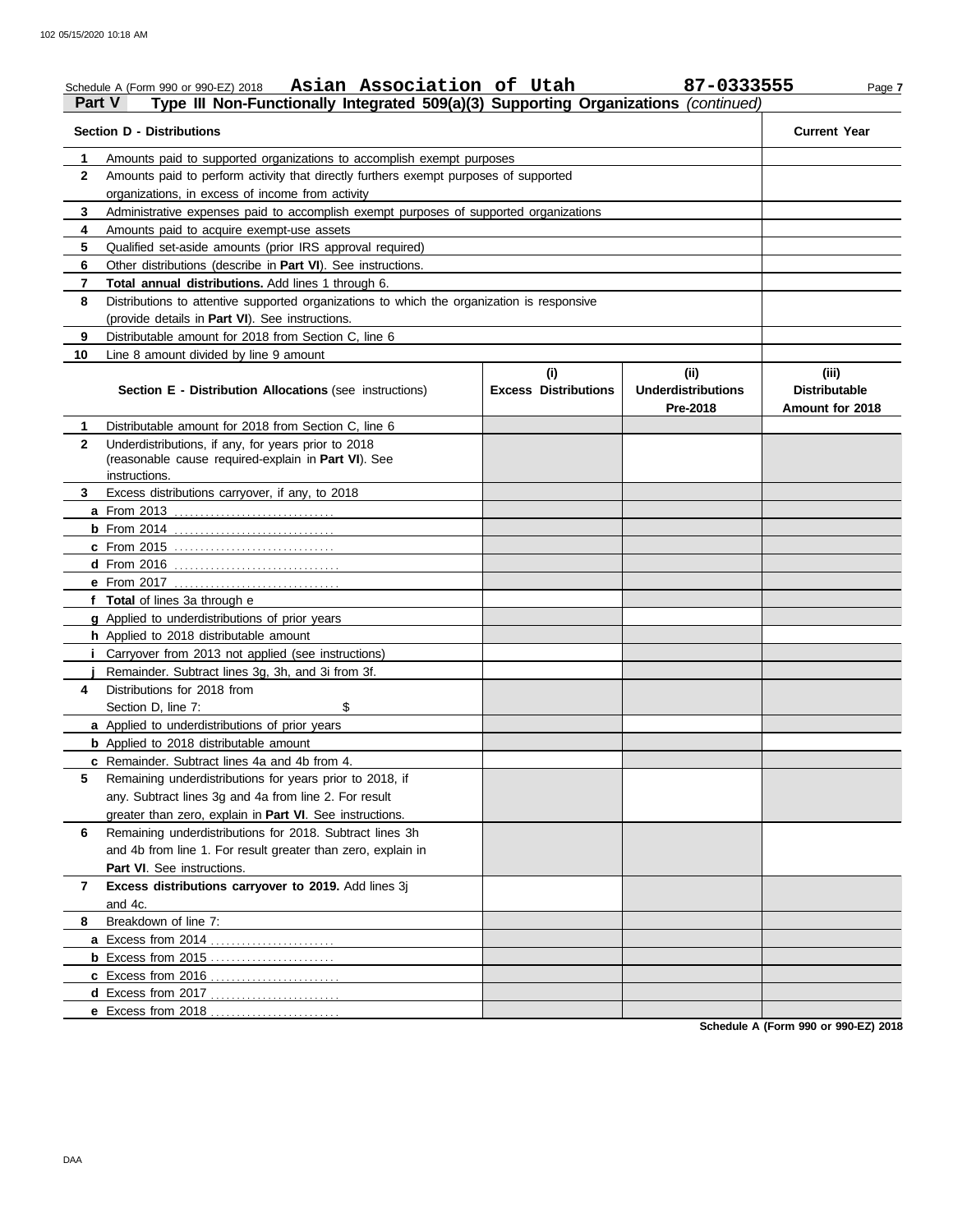|         | Schedule A (Form 990 or 990-EZ) 2018 Asian Association of Utah                                                                                                                                                                                                                                                                                                                                                                                                                                                                                                                              |  |  | 87-0333555 | Page 8 |
|---------|---------------------------------------------------------------------------------------------------------------------------------------------------------------------------------------------------------------------------------------------------------------------------------------------------------------------------------------------------------------------------------------------------------------------------------------------------------------------------------------------------------------------------------------------------------------------------------------------|--|--|------------|--------|
| Part VI | Supplemental Information. Provide the explanations required by Part II, line 10; Part II, line 17a or 17b; Part<br>III, line 12; Part IV, Section A, lines 1, 2, 3b, 3c, 4b, 4c, 5a, 6, 9a, 9b, 9c, 11a, 11b, and 11c; Part IV, Section<br>B, lines 1 and 2; Part IV, Section C, line 1; Part IV, Section D, lines 2 and 3; Part IV, Section E, lines 1c, 2a, 2b,<br>3a, and 3b; Part V, line 1; Part V, Section B, line 1e; Part V, Section D, lines 5, 6, and 8; and Part V, Section E,<br>lines 2, 5, and 6. Also complete this part for any additional information. (See instructions.) |  |  |            |        |
|         |                                                                                                                                                                                                                                                                                                                                                                                                                                                                                                                                                                                             |  |  |            |        |
|         |                                                                                                                                                                                                                                                                                                                                                                                                                                                                                                                                                                                             |  |  |            |        |
|         |                                                                                                                                                                                                                                                                                                                                                                                                                                                                                                                                                                                             |  |  |            |        |
|         |                                                                                                                                                                                                                                                                                                                                                                                                                                                                                                                                                                                             |  |  |            |        |
|         |                                                                                                                                                                                                                                                                                                                                                                                                                                                                                                                                                                                             |  |  |            |        |
|         |                                                                                                                                                                                                                                                                                                                                                                                                                                                                                                                                                                                             |  |  |            |        |
|         |                                                                                                                                                                                                                                                                                                                                                                                                                                                                                                                                                                                             |  |  |            |        |
|         |                                                                                                                                                                                                                                                                                                                                                                                                                                                                                                                                                                                             |  |  |            |        |
|         |                                                                                                                                                                                                                                                                                                                                                                                                                                                                                                                                                                                             |  |  |            |        |
|         |                                                                                                                                                                                                                                                                                                                                                                                                                                                                                                                                                                                             |  |  |            |        |
|         |                                                                                                                                                                                                                                                                                                                                                                                                                                                                                                                                                                                             |  |  |            |        |
|         |                                                                                                                                                                                                                                                                                                                                                                                                                                                                                                                                                                                             |  |  |            |        |
|         |                                                                                                                                                                                                                                                                                                                                                                                                                                                                                                                                                                                             |  |  |            |        |
|         |                                                                                                                                                                                                                                                                                                                                                                                                                                                                                                                                                                                             |  |  |            |        |
|         |                                                                                                                                                                                                                                                                                                                                                                                                                                                                                                                                                                                             |  |  |            |        |
|         |                                                                                                                                                                                                                                                                                                                                                                                                                                                                                                                                                                                             |  |  |            |        |
|         |                                                                                                                                                                                                                                                                                                                                                                                                                                                                                                                                                                                             |  |  |            |        |
|         |                                                                                                                                                                                                                                                                                                                                                                                                                                                                                                                                                                                             |  |  |            |        |
|         |                                                                                                                                                                                                                                                                                                                                                                                                                                                                                                                                                                                             |  |  |            |        |
|         |                                                                                                                                                                                                                                                                                                                                                                                                                                                                                                                                                                                             |  |  |            |        |
|         |                                                                                                                                                                                                                                                                                                                                                                                                                                                                                                                                                                                             |  |  |            |        |
|         |                                                                                                                                                                                                                                                                                                                                                                                                                                                                                                                                                                                             |  |  |            |        |
|         |                                                                                                                                                                                                                                                                                                                                                                                                                                                                                                                                                                                             |  |  |            |        |
|         |                                                                                                                                                                                                                                                                                                                                                                                                                                                                                                                                                                                             |  |  |            |        |
|         |                                                                                                                                                                                                                                                                                                                                                                                                                                                                                                                                                                                             |  |  |            |        |
|         |                                                                                                                                                                                                                                                                                                                                                                                                                                                                                                                                                                                             |  |  |            |        |
|         |                                                                                                                                                                                                                                                                                                                                                                                                                                                                                                                                                                                             |  |  |            |        |
|         |                                                                                                                                                                                                                                                                                                                                                                                                                                                                                                                                                                                             |  |  |            |        |
|         |                                                                                                                                                                                                                                                                                                                                                                                                                                                                                                                                                                                             |  |  |            |        |
|         |                                                                                                                                                                                                                                                                                                                                                                                                                                                                                                                                                                                             |  |  |            |        |
|         |                                                                                                                                                                                                                                                                                                                                                                                                                                                                                                                                                                                             |  |  |            |        |
|         |                                                                                                                                                                                                                                                                                                                                                                                                                                                                                                                                                                                             |  |  |            |        |
|         |                                                                                                                                                                                                                                                                                                                                                                                                                                                                                                                                                                                             |  |  |            |        |
|         |                                                                                                                                                                                                                                                                                                                                                                                                                                                                                                                                                                                             |  |  |            |        |
|         |                                                                                                                                                                                                                                                                                                                                                                                                                                                                                                                                                                                             |  |  |            |        |
|         |                                                                                                                                                                                                                                                                                                                                                                                                                                                                                                                                                                                             |  |  |            |        |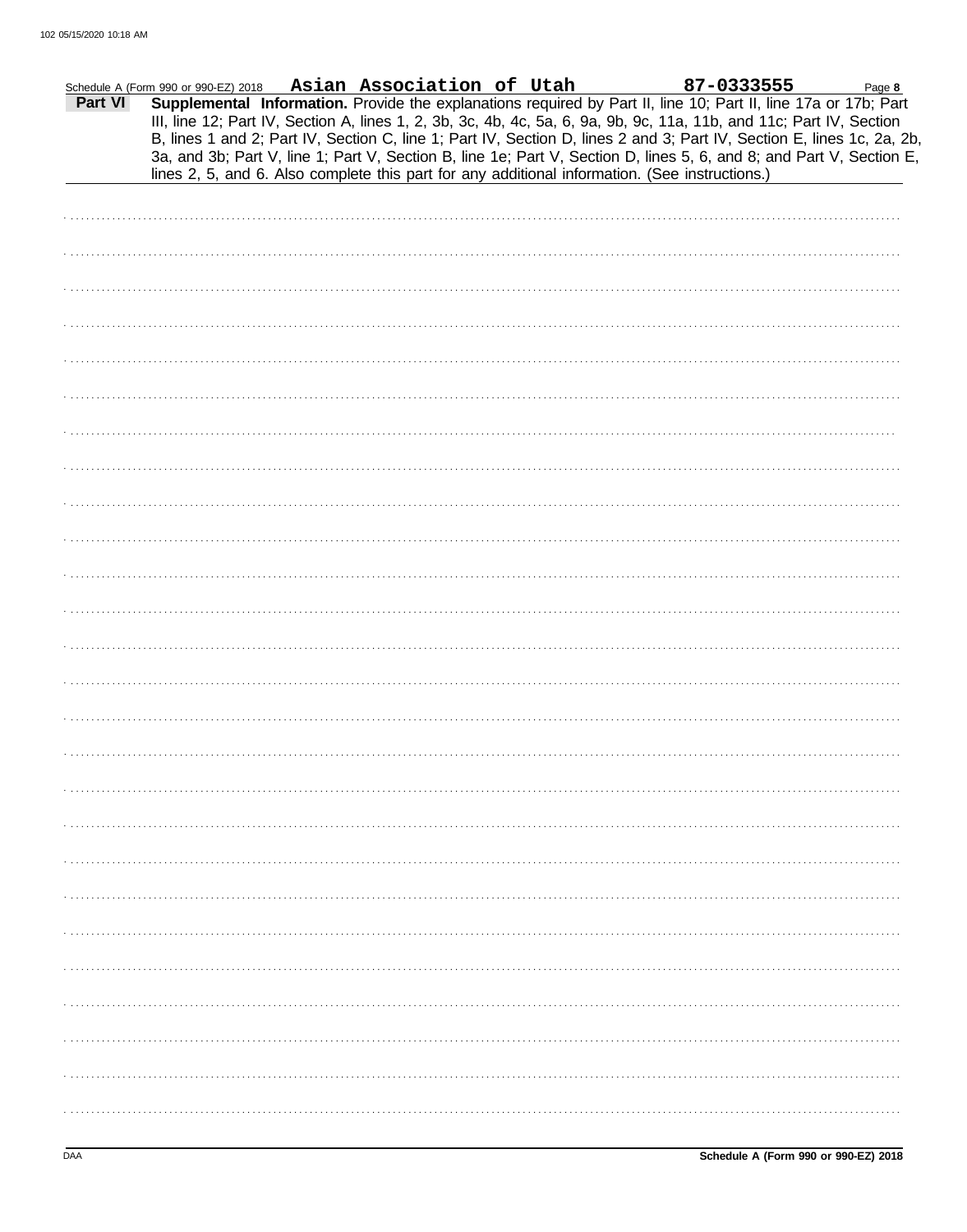|        | <b>SCHEDULE D</b>                                      |                                                                                                                                                                                                                  | Supplemental Financial Statements                                                                 |                                | OMB No. 1545-0047                   |
|--------|--------------------------------------------------------|------------------------------------------------------------------------------------------------------------------------------------------------------------------------------------------------------------------|---------------------------------------------------------------------------------------------------|--------------------------------|-------------------------------------|
|        | (Form 990)                                             |                                                                                                                                                                                                                  | u Complete if the organization answered "Yes" on Form 990,                                        |                                |                                     |
|        |                                                        |                                                                                                                                                                                                                  | Part IV, line 6, 7, 8, 9, 10, 11a, 11b, 11c, 11d, 11e, 11f, 12a, or 12b.                          |                                |                                     |
|        | Department of the Treasury<br>Internal Revenue Service |                                                                                                                                                                                                                  | u Attach to Form 990.<br>u Go to www.irs.gov/Form990 for instructions and the latest information. |                                | <b>Open to Public</b><br>Inspection |
|        | Name of the organization                               |                                                                                                                                                                                                                  |                                                                                                   | Employer identification number |                                     |
|        |                                                        |                                                                                                                                                                                                                  |                                                                                                   |                                |                                     |
|        |                                                        | Asian Association of Utah<br>Organizations Maintaining Donor Advised Funds or Other Similar Funds or Accounts.                                                                                                   |                                                                                                   | 87-0333555                     |                                     |
|        | Part I                                                 | Complete if the organization answered "Yes" on Form 990, Part IV, line 6.                                                                                                                                        |                                                                                                   |                                |                                     |
|        |                                                        |                                                                                                                                                                                                                  | (a) Donor advised funds                                                                           | (b) Funds and other accounts   |                                     |
| 1      |                                                        |                                                                                                                                                                                                                  |                                                                                                   |                                |                                     |
| 2<br>3 |                                                        | Aggregate value of contributions to (during year)                                                                                                                                                                |                                                                                                   |                                |                                     |
| 4      |                                                        |                                                                                                                                                                                                                  |                                                                                                   |                                |                                     |
| 5      |                                                        | Did the organization inform all donors and donor advisors in writing that the assets held in donor advised                                                                                                       |                                                                                                   |                                |                                     |
|        |                                                        |                                                                                                                                                                                                                  |                                                                                                   |                                | Yes<br>No                           |
| 6      |                                                        | Did the organization inform all grantees, donors, and donor advisors in writing that grant funds can be used                                                                                                     |                                                                                                   |                                |                                     |
|        |                                                        | only for charitable purposes and not for the benefit of the donor or donor advisor, or for any other purpose                                                                                                     |                                                                                                   |                                |                                     |
|        |                                                        |                                                                                                                                                                                                                  |                                                                                                   |                                | <b>Yes</b><br>No.                   |
|        | Part II                                                | <b>Conservation Easements.</b>                                                                                                                                                                                   |                                                                                                   |                                |                                     |
|        |                                                        | Complete if the organization answered "Yes" on Form 990, Part IV, line 7.                                                                                                                                        |                                                                                                   |                                |                                     |
|        |                                                        | 1 Purpose(s) of conservation easements held by the organization (check all that apply).                                                                                                                          |                                                                                                   |                                |                                     |
|        | Protection of natural habitat                          | Preservation of land for public use (e.g., recreation or education)                                                                                                                                              | Preservation of a historically important land area                                                |                                |                                     |
|        | Preservation of open space                             |                                                                                                                                                                                                                  | Preservation of a certified historic structure                                                    |                                |                                     |
| 2      |                                                        | Complete lines 2a through 2d if the organization held a qualified conservation contribution in the form of a conservation                                                                                        |                                                                                                   |                                |                                     |
|        | easement on the last day of the tax year.              |                                                                                                                                                                                                                  |                                                                                                   |                                | Held at the End of the Tax Year     |
|        |                                                        |                                                                                                                                                                                                                  |                                                                                                   | 2a                             |                                     |
| b      |                                                        |                                                                                                                                                                                                                  |                                                                                                   | 2 <sub>b</sub>                 |                                     |
| c      |                                                        | Number of conservation easements on a certified historic structure included in (a) <i>manumeron</i> conservation                                                                                                 |                                                                                                   | 2c                             |                                     |
|        |                                                        | d Number of conservation easements included in (c) acquired after 7/25/06, and not on a                                                                                                                          |                                                                                                   |                                |                                     |
|        |                                                        | historic structure listed in the National Register                                                                                                                                                               |                                                                                                   | 2d                             |                                     |
| 3      |                                                        | Number of conservation easements modified, transferred, released, extinguished, or terminated by the organization during the                                                                                     |                                                                                                   |                                |                                     |
|        | tax year $\mathbf{u}$                                  |                                                                                                                                                                                                                  |                                                                                                   |                                |                                     |
|        |                                                        | Number of states where property subject to conservation easement is located u                                                                                                                                    |                                                                                                   |                                |                                     |
| 5      |                                                        | Does the organization have a written policy regarding the periodic monitoring, inspection, handling of                                                                                                           |                                                                                                   |                                |                                     |
| 6      |                                                        | violations, and enforcement of the conservation easements it holds?<br>Staff and volunteer hours devoted to monitoring, inspecting, handling of violations, and enforcing conservation easements during the year |                                                                                                   |                                | Yes<br>No                           |
|        | u                                                      |                                                                                                                                                                                                                  |                                                                                                   |                                |                                     |
| 7      |                                                        | Amount of expenses incurred in monitoring, inspecting, handling of violations, and enforcing conservation easements during the year                                                                              |                                                                                                   |                                |                                     |
|        |                                                        |                                                                                                                                                                                                                  |                                                                                                   |                                |                                     |
| 8      |                                                        | Does each conservation easement reported on line 2(d) above satisfy the requirements of section 170(h)(4)(B)(i)                                                                                                  |                                                                                                   |                                |                                     |
|        |                                                        |                                                                                                                                                                                                                  |                                                                                                   |                                | <b>Yes</b><br>No                    |
| 9      |                                                        | In Part XIII, describe how the organization reports conservation easements in its revenue and expense statement, and                                                                                             |                                                                                                   |                                |                                     |
|        |                                                        | balance sheet, and include, if applicable, the text of the footnote to the organization's financial statements that describes the                                                                                |                                                                                                   |                                |                                     |
|        |                                                        | organization's accounting for conservation easements.                                                                                                                                                            |                                                                                                   |                                |                                     |
|        | Part III                                               | Organizations Maintaining Collections of Art, Historical Treasures, or Other Similar Assets.<br>Complete if the organization answered "Yes" on Form 990, Part IV, line 8.                                        |                                                                                                   |                                |                                     |
|        |                                                        | 1a If the organization elected, as permitted under SFAS 116 (ASC 958), not to report in its revenue statement and balance sheet                                                                                  |                                                                                                   |                                |                                     |
|        |                                                        | works of art, historical treasures, or other similar assets held for public exhibition, education, or research in furtherance of                                                                                 |                                                                                                   |                                |                                     |
|        |                                                        | public service, provide, in Part XIII, the text of the footnote to its financial statements that describes these items.                                                                                          |                                                                                                   |                                |                                     |
|        |                                                        | <b>b</b> If the organization elected, as permitted under SFAS 116 (ASC 958), to report in its revenue statement and balance sheet                                                                                |                                                                                                   |                                |                                     |
|        |                                                        | works of art, historical treasures, or other similar assets held for public exhibition, education, or research in furtherance of                                                                                 |                                                                                                   |                                |                                     |
|        |                                                        | public service, provide the following amounts relating to these items:                                                                                                                                           |                                                                                                   |                                |                                     |
|        |                                                        |                                                                                                                                                                                                                  |                                                                                                   |                                |                                     |
| 2      | (ii) Assets included in Form 990, Part X               | If the organization received or held works of art, historical treasures, or other similar assets for financial gain, provide the                                                                                 |                                                                                                   |                                |                                     |
|        |                                                        | following amounts required to be reported under SFAS 116 (ASC 958) relating to these items:                                                                                                                      |                                                                                                   |                                |                                     |
|        |                                                        | a Revenue included on Form 990, Part VIII, line 1                                                                                                                                                                |                                                                                                   |                                |                                     |
|        |                                                        |                                                                                                                                                                                                                  |                                                                                                   |                                |                                     |
|        |                                                        |                                                                                                                                                                                                                  |                                                                                                   |                                |                                     |

**For Paperwork Reduction Act Notice, see the Instructions for Form 990.**<br><sub>DAA</sub>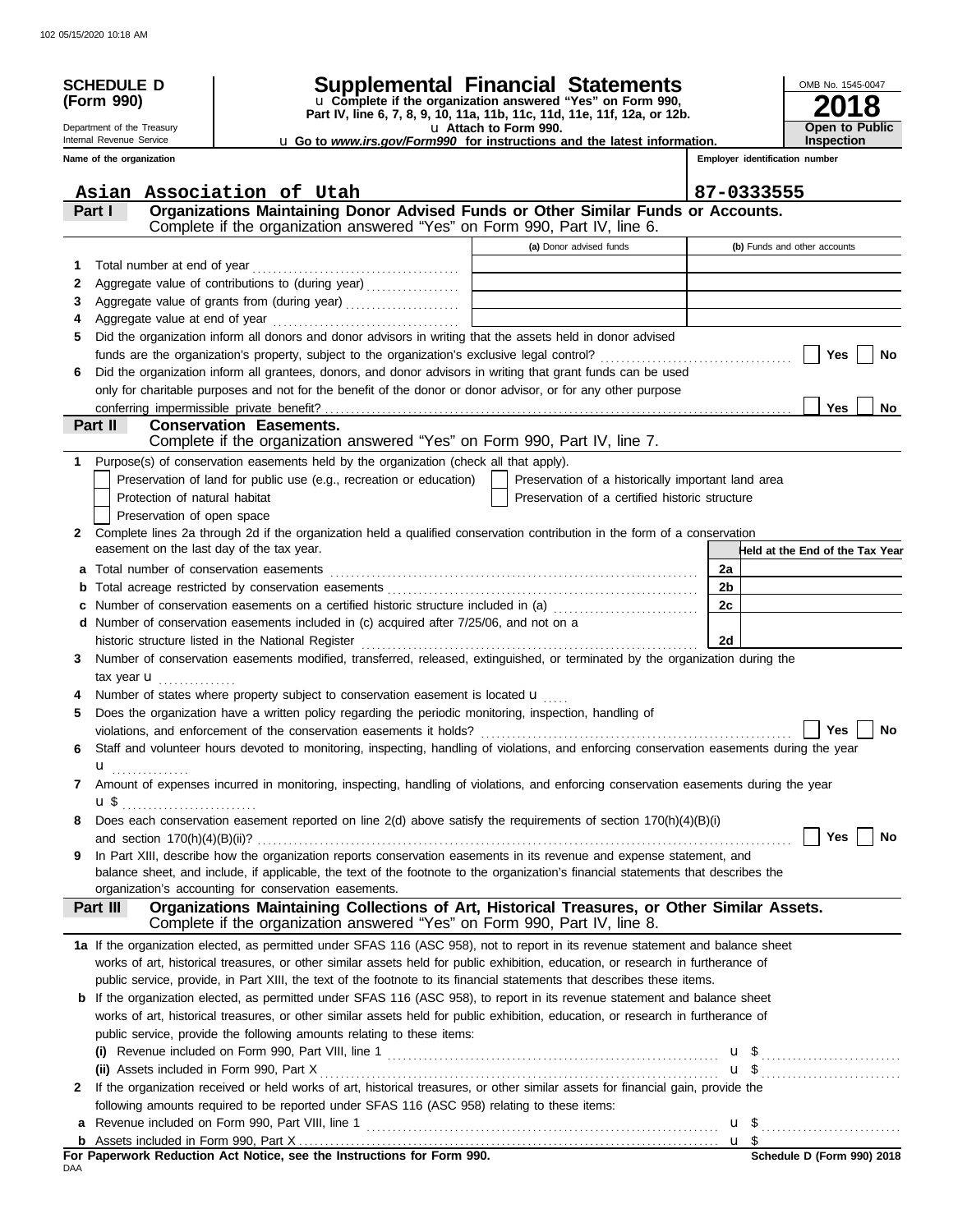|                 | Schedule D (Form 990) 2018 Asian Association of Utah                                                                                                                                                                           |                         |                           |                         | 87-0333555           | Page 2                 |
|-----------------|--------------------------------------------------------------------------------------------------------------------------------------------------------------------------------------------------------------------------------|-------------------------|---------------------------|-------------------------|----------------------|------------------------|
| <b>Part III</b> | Organizations Maintaining Collections of Art, Historical Treasures, or Other Similar Assets (continued)                                                                                                                        |                         |                           |                         |                      |                        |
|                 | 3 Using the organization's acquisition, accession, and other records, check any of the following that are a significant use of its<br>collection items (check all that apply):                                                 |                         |                           |                         |                      |                        |
| a               | Public exhibition                                                                                                                                                                                                              | d                       | Loan or exchange programs |                         |                      |                        |
| b               | Scholarly research                                                                                                                                                                                                             | е                       |                           |                         |                      |                        |
| c               | Preservation for future generations                                                                                                                                                                                            |                         |                           |                         |                      |                        |
|                 | Provide a description of the organization's collections and explain how they further the organization's exempt purpose in Part                                                                                                 |                         |                           |                         |                      |                        |
| 5.              | XIII.<br>During the year, did the organization solicit or receive donations of art, historical treasures, or other similar                                                                                                     |                         |                           |                         |                      |                        |
|                 |                                                                                                                                                                                                                                |                         |                           |                         |                      | Yes  <br>No            |
|                 | Part IV<br><b>Escrow and Custodial Arrangements.</b>                                                                                                                                                                           |                         |                           |                         |                      |                        |
|                 | Complete if the organization answered "Yes" on Form 990, Part IV, line 9, or reported an amount on Form<br>990, Part X, line 21.                                                                                               |                         |                           |                         |                      |                        |
|                 | 1a Is the organization an agent, trustee, custodian or other intermediary for contributions or other assets not                                                                                                                |                         |                           |                         |                      |                        |
|                 | included on Form 990, Part X?                                                                                                                                                                                                  |                         |                           |                         |                      | Yes<br>No              |
|                 | <b>b</b> If "Yes," explain the arrangement in Part XIII and complete the following table:                                                                                                                                      |                         |                           |                         |                      |                        |
|                 |                                                                                                                                                                                                                                |                         |                           |                         |                      | Amount                 |
|                 | c Beginning balance                                                                                                                                                                                                            |                         |                           |                         | 1c                   |                        |
|                 |                                                                                                                                                                                                                                |                         |                           |                         | 1d                   |                        |
|                 | e Distributions during the year manufactured contains and the year manufactured with the set of the set of the set of the set of the set of the set of the set of the set of the set of the set of the set of the set of the s |                         |                           |                         | 1e<br>1f             |                        |
|                 | 2a Did the organization include an amount on Form 990, Part X, line 21, for escrow or custodial account liability?                                                                                                             |                         |                           |                         |                      | Yes<br><b>No</b>       |
|                 |                                                                                                                                                                                                                                |                         |                           |                         |                      |                        |
|                 | <b>Endowment Funds.</b><br>Part V                                                                                                                                                                                              |                         |                           |                         |                      |                        |
|                 | Complete if the organization answered "Yes" on Form 990, Part IV, line 10.                                                                                                                                                     |                         |                           |                         |                      |                        |
|                 |                                                                                                                                                                                                                                | (a) Current year        | (b) Prior year            | (c) Two years back      | (d) Three years back | (e) Four years back    |
|                 | 1a Beginning of year balance                                                                                                                                                                                                   |                         |                           |                         |                      |                        |
|                 | <b>b</b> Contributions <b>contributions</b>                                                                                                                                                                                    |                         |                           |                         |                      |                        |
|                 | c Net investment earnings, gains, and                                                                                                                                                                                          |                         |                           |                         |                      |                        |
|                 | d Grants or scholarships                                                                                                                                                                                                       |                         |                           |                         |                      |                        |
|                 | e Other expenditures for facilities and                                                                                                                                                                                        |                         |                           |                         |                      |                        |
|                 |                                                                                                                                                                                                                                |                         |                           |                         |                      |                        |
|                 | f Administrative expenses                                                                                                                                                                                                      |                         |                           |                         |                      |                        |
|                 |                                                                                                                                                                                                                                |                         |                           |                         |                      |                        |
|                 | 2 Provide the estimated percentage of the current year end balance (line 1g, column (a)) held as:                                                                                                                              |                         |                           |                         |                      |                        |
|                 | a Board designated or quasi-endowment u                                                                                                                                                                                        | %                       |                           |                         |                      |                        |
|                 | <b>b</b> Permanent endowment <b>u</b> %<br>c Temporarily restricted endowment u                                                                                                                                                |                         |                           |                         |                      |                        |
|                 | The percentages on lines 2a, 2b, and 2c should equal 100%.                                                                                                                                                                     | . %                     |                           |                         |                      |                        |
|                 | 3a Are there endowment funds not in the possession of the organization that are held and administered for the                                                                                                                  |                         |                           |                         |                      |                        |
|                 | organization by:                                                                                                                                                                                                               |                         |                           |                         |                      | Yes<br>No              |
|                 |                                                                                                                                                                                                                                |                         |                           |                         |                      | 3a(i)                  |
|                 | (ii) related organizations                                                                                                                                                                                                     |                         |                           |                         |                      | 3a(ii)                 |
|                 |                                                                                                                                                                                                                                |                         |                           |                         |                      | 3b                     |
|                 | Describe in Part XIII the intended uses of the organization's endowment funds.                                                                                                                                                 |                         |                           |                         |                      |                        |
|                 | Part VI<br>Land, Buildings, and Equipment.<br>Complete if the organization answered "Yes" on Form 990, Part IV, line 11a. See Form 990, Part X, line 10.                                                                       |                         |                           |                         |                      |                        |
|                 | Description of property                                                                                                                                                                                                        | (a) Cost or other basis |                           | (b) Cost or other basis | (c) Accumulated      | (d) Book value         |
|                 |                                                                                                                                                                                                                                | (investment)            | (other)                   |                         | depreciation         |                        |
|                 |                                                                                                                                                                                                                                |                         |                           | 1,192,000               |                      | 1,192,000              |
|                 |                                                                                                                                                                                                                                |                         |                           | 1,966,495               | 554,390              | $\overline{1,412,105}$ |
|                 | c Leasehold improvements                                                                                                                                                                                                       |                         |                           | 1,038,129               | 494,670              | 543,459                |
|                 |                                                                                                                                                                                                                                |                         |                           | 144,880                 | 104,913              | 39,967                 |
|                 |                                                                                                                                                                                                                                |                         |                           | 122,918                 | 101,202              | 21,716                 |
|                 |                                                                                                                                                                                                                                |                         |                           |                         | $\mathbf u$          | 3,209,247              |

**Schedule D (Form 990) 2018**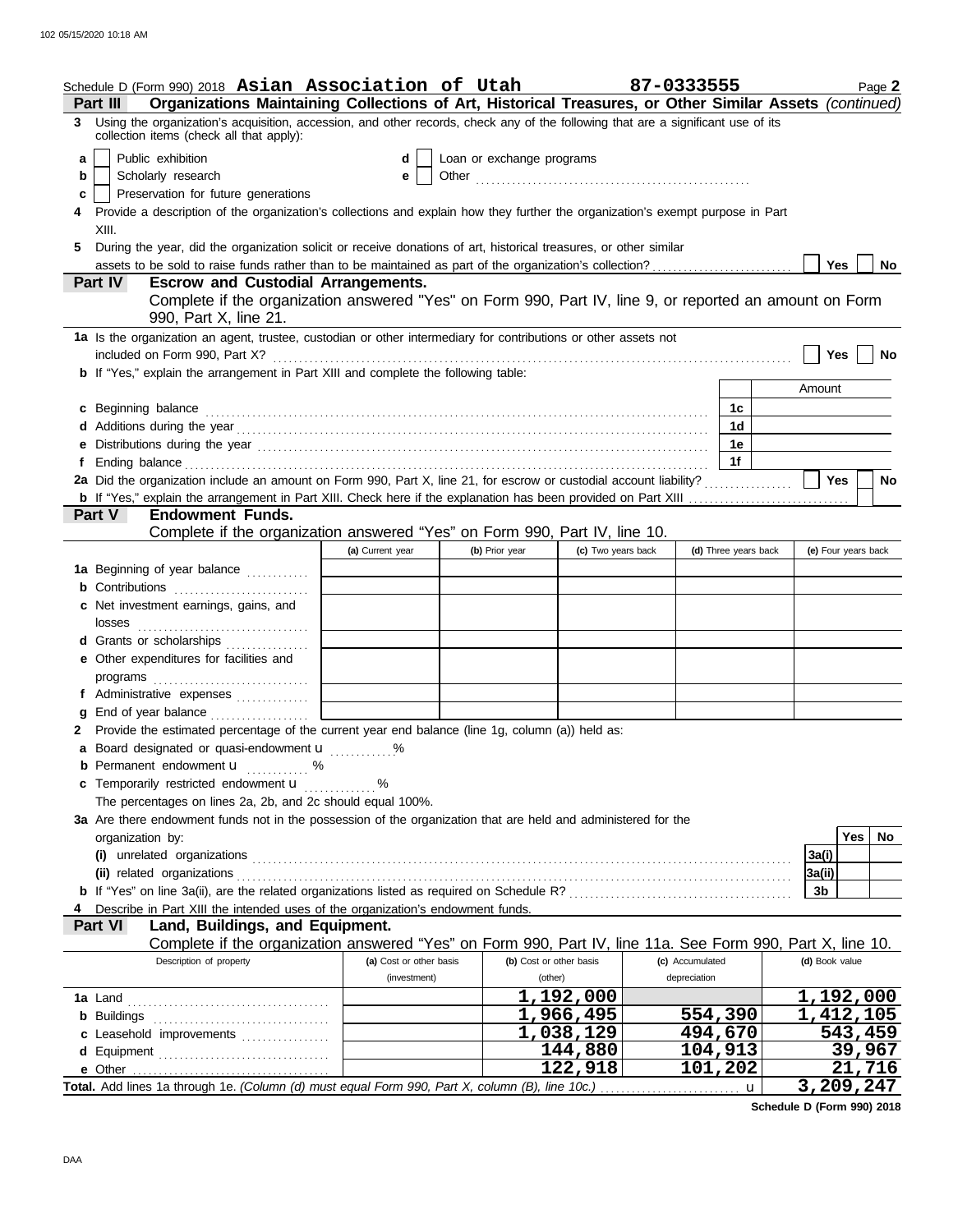### Page **3** Schedule D (Form 990) 2018 **Asian Association of Utah 87-0333555**

## **Part VII Investments—Other Securities.**

Complete if the organization answered "Yes" on Form 990, Part IV, line 11b. See Form 990, Part X, line 12.

| Complete if the organization answered "Yes" on Form 990, Part IV, line 11b. See Form 990, Part X, line 12.<br>(a) Description of security or category | (b) Book value | (c) Method of valuation:         |
|-------------------------------------------------------------------------------------------------------------------------------------------------------|----------------|----------------------------------|
| (including name of security)                                                                                                                          |                | Cost or end-of-year market value |
| (1) Financial derivatives                                                                                                                             |                |                                  |
|                                                                                                                                                       |                |                                  |
| (3) Other $\ldots$ and $\ldots$ and $\ldots$ and $\ldots$ and $\ldots$                                                                                |                |                                  |
|                                                                                                                                                       |                |                                  |
|                                                                                                                                                       |                |                                  |
| (C)                                                                                                                                                   |                |                                  |
| $\Box$ (D)                                                                                                                                            |                |                                  |
| $\overline{E}$ (E)                                                                                                                                    |                |                                  |
| (F)                                                                                                                                                   |                |                                  |
| (G)                                                                                                                                                   |                |                                  |
| (H)<br>Total. (Column (b) must equal Form 990, Part X, col. (B) line 12.) u                                                                           |                |                                  |
| Investments-Program Related.<br>Part VIII                                                                                                             |                |                                  |
| Complete if the organization answered "Yes" on Form 990, Part IV, line 11c. See Form 990, Part X, line 13.                                            |                |                                  |
| (a) Description of investment                                                                                                                         | (b) Book value | (c) Method of valuation:         |
|                                                                                                                                                       |                | Cost or end-of-year market value |
| (1)                                                                                                                                                   |                |                                  |
| (2)                                                                                                                                                   |                |                                  |
| (3)                                                                                                                                                   |                |                                  |
| (4)                                                                                                                                                   |                |                                  |
| (5)                                                                                                                                                   |                |                                  |
| (6)                                                                                                                                                   |                |                                  |
| (7)                                                                                                                                                   |                |                                  |
| (8)                                                                                                                                                   |                |                                  |
| (9)                                                                                                                                                   |                |                                  |
| Total. (Column (b) must equal Form 990, Part X, col. (B) line 13.) u                                                                                  |                |                                  |
| Part IX<br><b>Other Assets.</b>                                                                                                                       |                |                                  |
| Complete if the organization answered "Yes" on Form 990, Part IV, line 11d. See Form 990, Part X, line 15.                                            |                |                                  |
| (a) Description                                                                                                                                       |                | (b) Book value                   |
| (1)                                                                                                                                                   |                |                                  |
| (2)<br>(3)                                                                                                                                            |                |                                  |
| (4)                                                                                                                                                   |                |                                  |
| (5)                                                                                                                                                   |                |                                  |
| (6)                                                                                                                                                   |                |                                  |
| (7)                                                                                                                                                   |                |                                  |
| (8)                                                                                                                                                   |                |                                  |
| (9)                                                                                                                                                   |                |                                  |
|                                                                                                                                                       |                | u                                |
| Part X<br>Other Liabilities.                                                                                                                          |                |                                  |
| Complete if the organization answered "Yes" on Form 990, Part IV, line 11e or 11f. See Form 990, Part X,                                              |                |                                  |
| line $25$ .                                                                                                                                           |                |                                  |
| 1.<br>(a) Description of liability                                                                                                                    | (b) Book value |                                  |
| (1)<br>Federal income taxes                                                                                                                           |                |                                  |
| Deposit<br>(2)                                                                                                                                        | 30,000         |                                  |
| (3)                                                                                                                                                   |                |                                  |
| (4)                                                                                                                                                   |                |                                  |
| (5)                                                                                                                                                   |                |                                  |
| (6)                                                                                                                                                   |                |                                  |
| (7)                                                                                                                                                   |                |                                  |
| (8)                                                                                                                                                   |                |                                  |
|                                                                                                                                                       |                |                                  |
| (9)<br>Total. (Column (b) must equal Form 990, Part X, col. (B) line 25.) $\mathbf u$                                                                 | 30,000         |                                  |

organization's liability for uncertain tax positions under FIN 48 (ASC 740). Check here if the text of the footnote has been provided in Part XIII.

l L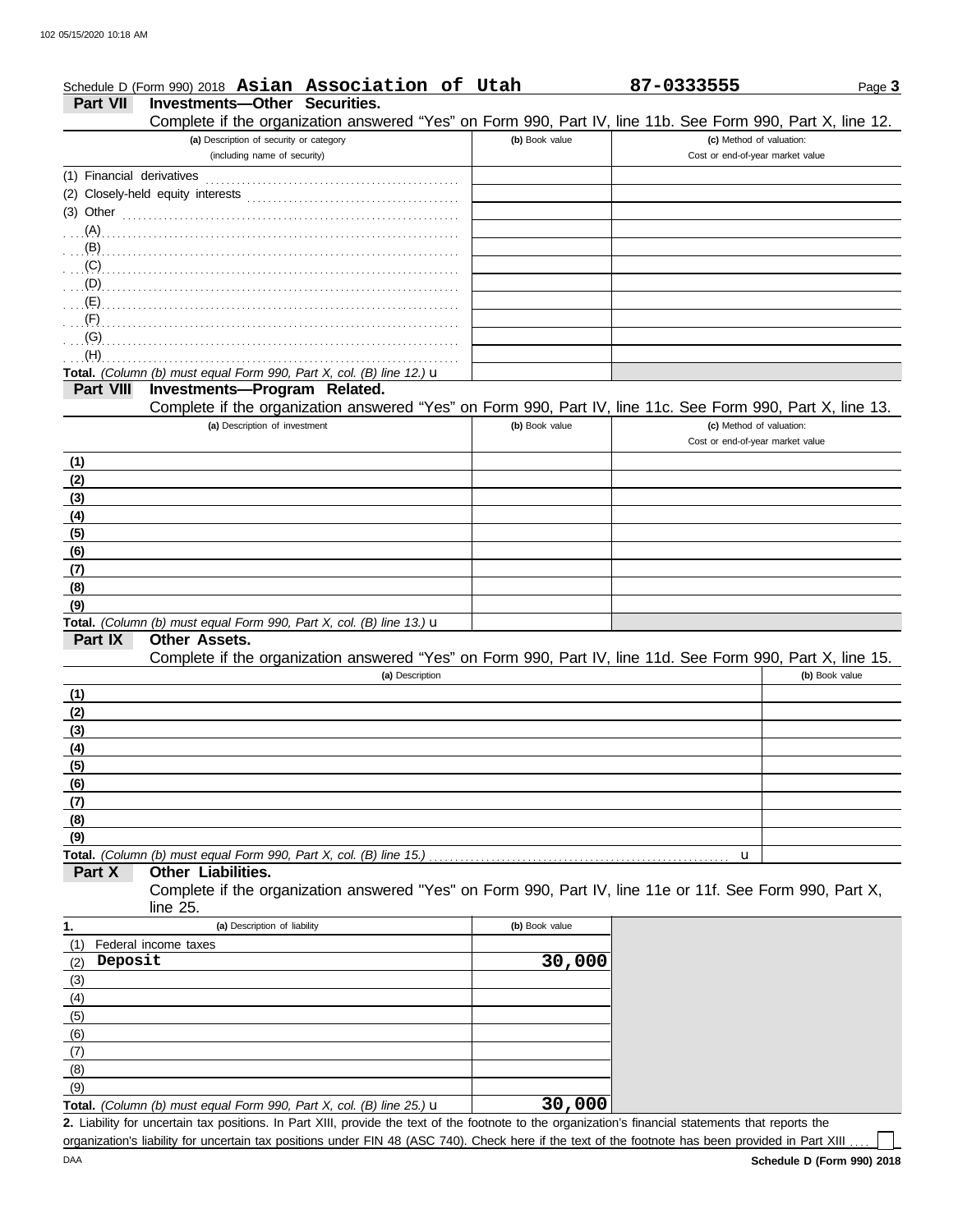|    | Schedule D (Form 990) 2018 Asian Association of Utah                                                                                               |                | 87-0333555 |     | Page 4        |
|----|----------------------------------------------------------------------------------------------------------------------------------------------------|----------------|------------|-----|---------------|
|    | Reconciliation of Revenue per Audited Financial Statements With Revenue per Return.<br><b>Part XI</b>                                              |                |            |     |               |
|    | Complete if the organization answered "Yes" on Form 990, Part IV, line 12a.                                                                        |                |            |     |               |
| 1. | Total revenue, gains, and other support per audited financial statements                                                                           |                |            |     | 4,019,824     |
| 2  | Amounts included on line 1 but not on Form 990, Part VIII, line 12:                                                                                |                |            |     |               |
| a  |                                                                                                                                                    | 2a             |            |     |               |
| b  |                                                                                                                                                    | 2 <sub>b</sub> |            |     |               |
| c  |                                                                                                                                                    | 2c             |            |     |               |
| d  |                                                                                                                                                    | 2d             | 58,713     |     |               |
| е  |                                                                                                                                                    |                |            | 2e  | <u>58,713</u> |
| 3  |                                                                                                                                                    |                |            | 3   | 3,961,111     |
| 4  | Amounts included on Form 990, Part VIII, line 12, but not on line 1:                                                                               |                |            |     |               |
| a  | Investment expenses not included on Form 990, Part VIII, line 7b [[[[[[[[[[[[[[[[[[[[[[[[]]]]]]]]]                                                 | 4a             |            |     |               |
| b  |                                                                                                                                                    | 4b             |            |     |               |
|    | Add lines 4a and 4b                                                                                                                                |                |            | 4c  |               |
| 5  |                                                                                                                                                    |                |            | 5   | 3,961,111     |
|    | Reconciliation of Expenses per Audited Financial Statements With Expenses per Return.<br><b>Part XII</b>                                           |                |            |     |               |
|    | Complete if the organization answered "Yes" on Form 990, Part IV, line 12a.                                                                        |                |            |     |               |
| 1  | Total expenses and losses per audited financial statements                                                                                         |                |            | 1   | 3,977,662     |
| 2  | Amounts included on line 1 but not on Form 990, Part IX, line 25:                                                                                  |                |            |     |               |
|    |                                                                                                                                                    | 2a             |            |     |               |
| a  |                                                                                                                                                    | 2 <sub>b</sub> |            |     |               |
| b  |                                                                                                                                                    |                |            |     |               |
|    | Other losses                                                                                                                                       | 2c             | 58,713     |     |               |
| d  |                                                                                                                                                    | 2d             |            |     |               |
| е  |                                                                                                                                                    |                |            | 2e  | 58,713        |
| 3  |                                                                                                                                                    |                |            | 3   | 3,918,949     |
| 4  | Amounts included on Form 990, Part IX, line 25, but not on line 1:                                                                                 |                |            |     |               |
|    |                                                                                                                                                    | 4а             |            |     |               |
|    |                                                                                                                                                    | 4b             |            |     |               |
|    | Add lines 4a and 4b                                                                                                                                |                |            | 4c  |               |
|    |                                                                                                                                                    |                |            | 5   | 3,918,949     |
|    | Part XIII Supplemental Information.                                                                                                                |                |            |     |               |
|    | Provide the descriptions required for Part II, lines 3, 5, and 9; Part III, lines 1a and 4; Part IV, lines 1b and 2b; Part V, line 4; Part X, line |                |            |     |               |
|    | 2; Part XI, lines 2d and 4b; and Part XII, lines 2d and 4b. Also complete this part to provide any additional information.                         |                |            |     |               |
|    | Part XI, Line 2d - Revenue Amounts Included in Financials - Other                                                                                  |                |            |     |               |
|    |                                                                                                                                                    |                |            |     |               |
|    | Rental expenses                                                                                                                                    |                |            |     | 35,929        |
|    |                                                                                                                                                    |                |            |     |               |
|    | Special events expenses                                                                                                                            |                |            | \$  | 22,784        |
|    |                                                                                                                                                    |                |            |     |               |
|    |                                                                                                                                                    |                |            |     |               |
|    |                                                                                                                                                    |                |            |     |               |
|    | Part XII, Line 2d - Expense Amounts Included in Financials - Other                                                                                 |                |            |     |               |
|    |                                                                                                                                                    |                |            |     |               |
|    | Rental expenses                                                                                                                                    |                |            | \$. | 35,929        |
|    |                                                                                                                                                    |                |            |     |               |
|    | Special event expenses                                                                                                                             |                |            | \$  | 22,784        |
|    |                                                                                                                                                    |                |            |     |               |
|    |                                                                                                                                                    |                |            |     |               |
|    |                                                                                                                                                    |                |            |     |               |
|    |                                                                                                                                                    |                |            |     |               |
|    |                                                                                                                                                    |                |            |     |               |
|    |                                                                                                                                                    |                |            |     |               |
|    |                                                                                                                                                    |                |            |     |               |
|    |                                                                                                                                                    |                |            |     |               |
|    |                                                                                                                                                    |                |            |     |               |
|    |                                                                                                                                                    |                |            |     |               |
|    |                                                                                                                                                    |                |            |     |               |
|    |                                                                                                                                                    |                |            |     |               |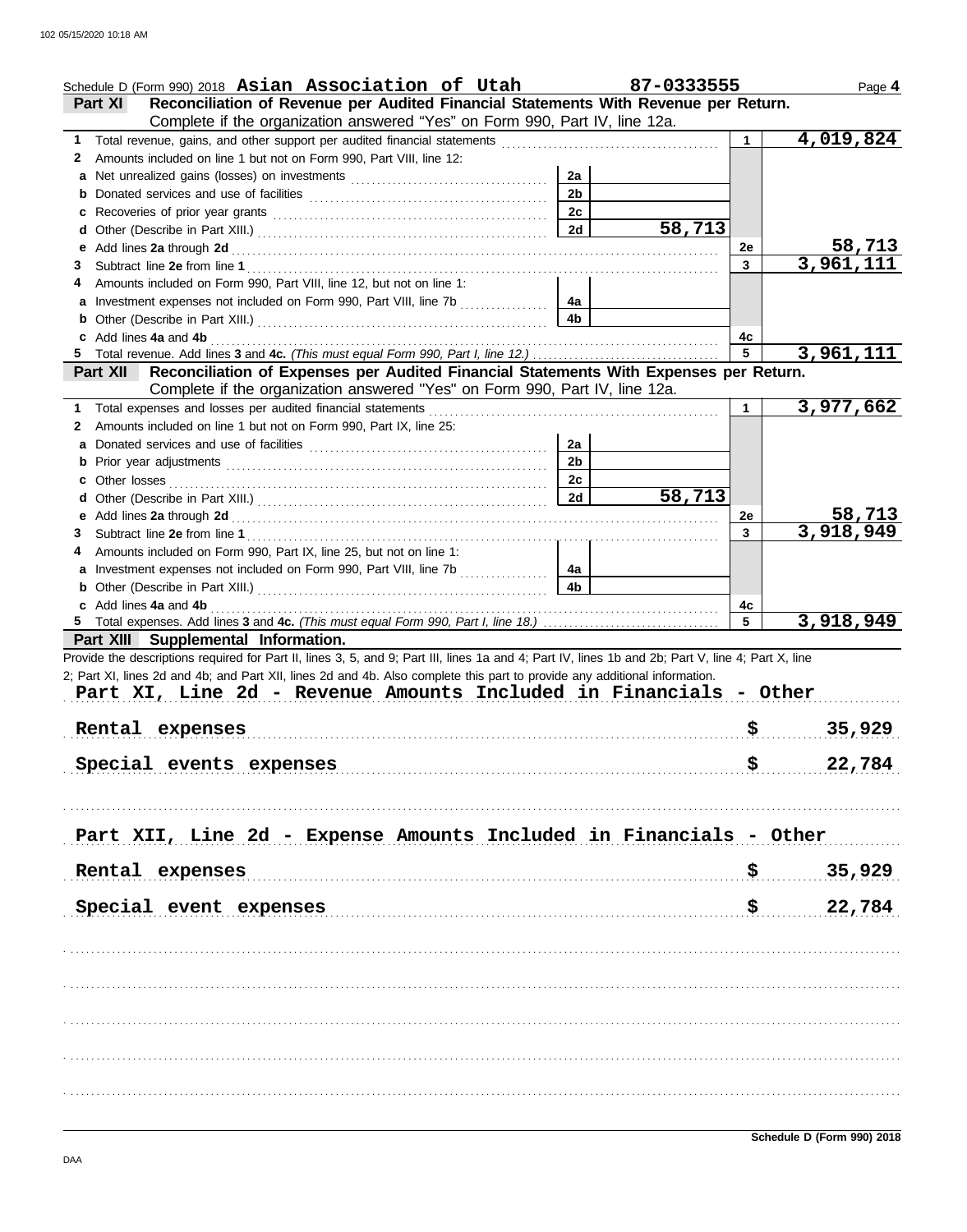| Schedule D (Form 990) 2018 Asian Association of Utah |  |  | 87-0333555 | Page 5 |
|------------------------------------------------------|--|--|------------|--------|
| Part XIII Supplemental Information (continued)       |  |  |            |        |
|                                                      |  |  |            |        |
|                                                      |  |  |            |        |
|                                                      |  |  |            |        |
|                                                      |  |  |            |        |
|                                                      |  |  |            |        |
|                                                      |  |  |            |        |
|                                                      |  |  |            |        |
|                                                      |  |  |            |        |
|                                                      |  |  |            |        |
|                                                      |  |  |            |        |
|                                                      |  |  |            |        |
|                                                      |  |  |            |        |
|                                                      |  |  |            |        |
|                                                      |  |  |            |        |
|                                                      |  |  |            |        |
|                                                      |  |  |            |        |
|                                                      |  |  |            |        |
|                                                      |  |  |            |        |
|                                                      |  |  |            |        |
|                                                      |  |  |            |        |
|                                                      |  |  |            |        |
|                                                      |  |  |            |        |
|                                                      |  |  |            |        |
|                                                      |  |  |            |        |
|                                                      |  |  |            |        |
|                                                      |  |  |            |        |
|                                                      |  |  |            |        |
|                                                      |  |  |            |        |
|                                                      |  |  |            |        |
|                                                      |  |  |            |        |
|                                                      |  |  |            |        |
|                                                      |  |  |            |        |
|                                                      |  |  |            |        |
|                                                      |  |  |            |        |
|                                                      |  |  |            | .      |
|                                                      |  |  |            |        |
|                                                      |  |  |            |        |
|                                                      |  |  |            |        |
|                                                      |  |  |            |        |
|                                                      |  |  |            |        |
|                                                      |  |  |            |        |
|                                                      |  |  |            |        |
|                                                      |  |  |            |        |
|                                                      |  |  |            |        |
|                                                      |  |  |            |        |
|                                                      |  |  |            |        |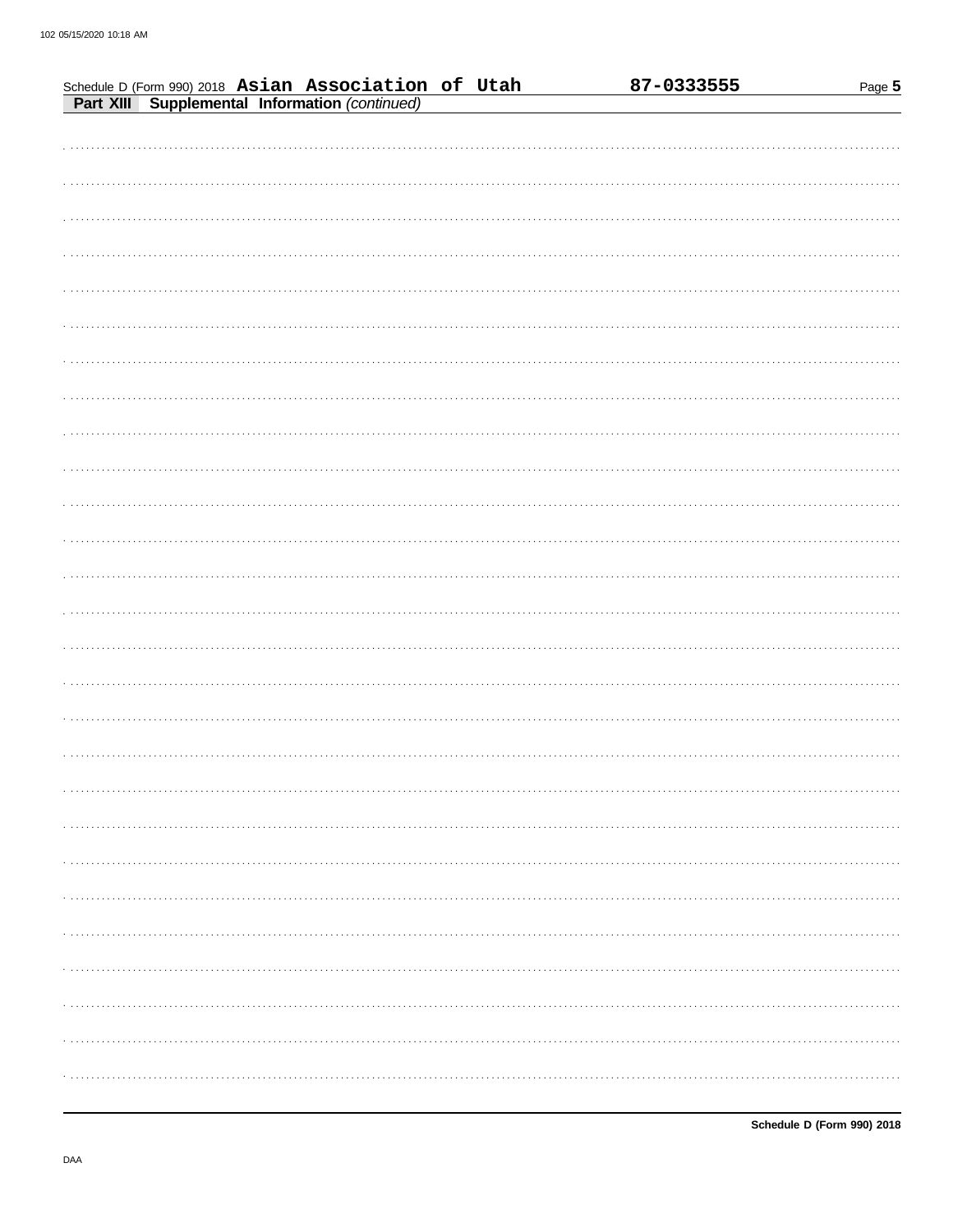| <b>SCHEDULE I</b><br>(Form 990)                        |                                                                                                                                                                                                                                                                               |           |                                         | Grants and Other Assistance to Organizations,<br>Governments, and Individuals in the United States |                                       |                                                             |                                          |                                              | OMB No. 1545-0047                     |          |
|--------------------------------------------------------|-------------------------------------------------------------------------------------------------------------------------------------------------------------------------------------------------------------------------------------------------------------------------------|-----------|-----------------------------------------|----------------------------------------------------------------------------------------------------|---------------------------------------|-------------------------------------------------------------|------------------------------------------|----------------------------------------------|---------------------------------------|----------|
|                                                        | Complete if the organization answered "Yes" on Form 990, Part IV, line 21 or 22.<br>u Attach to Form 990.                                                                                                                                                                     |           |                                         |                                                                                                    |                                       |                                                             |                                          | <b>Open to Public</b>                        |                                       |          |
| Department of the Treasury<br>Internal Revenue Service |                                                                                                                                                                                                                                                                               |           |                                         | u Go to www.irs.gov/Form990 for the latest information.                                            |                                       |                                                             |                                          | Inspection                                   |                                       |          |
| Name of the organization                               | Asian Association of Utah                                                                                                                                                                                                                                                     |           |                                         |                                                                                                    |                                       |                                                             |                                          | Employer identification number<br>87-0333555 |                                       |          |
| Part I                                                 | <b>General Information on Grants and Assistance</b>                                                                                                                                                                                                                           |           |                                         |                                                                                                    |                                       |                                                             |                                          |                                              |                                       |          |
| $\mathbf{1}$                                           | Does the organization maintain records to substantiate the amount of the grants or assistance, the grantees' eligibility for the grants or assistance, and<br>2 Describe in Part IV the organization's procedures for monitoring the use of grant funds in the United States. |           |                                         |                                                                                                    |                                       |                                                             |                                          |                                              | Yes                                   | $ X $ No |
| Part II                                                | Grants and Other Assistance to Domestic Organizations and Domestic Governments. Complete if the organization answered "Yes" on Form 990,<br>Part IV, line 21, for any recipient that received more than \$5,000. Part II can be duplicated if additional space is needed.     |           |                                         |                                                                                                    |                                       |                                                             |                                          |                                              |                                       |          |
|                                                        | (a) Name and address of organization<br>or government                                                                                                                                                                                                                         | $(b)$ EIN | $(c)$ IRC<br>section<br>(if applicable) | (d) Amount of cash<br>grant                                                                        | (e) Amount of non-<br>cash assistance | (f) Method of valuation<br>(book, FMV, appraisal,<br>other) | (q) Description of<br>noncash assistance |                                              | (h) Purpose of grant<br>or assistance |          |
| (1)                                                    |                                                                                                                                                                                                                                                                               |           |                                         |                                                                                                    |                                       |                                                             |                                          |                                              |                                       |          |
| (2)                                                    |                                                                                                                                                                                                                                                                               |           |                                         |                                                                                                    |                                       |                                                             |                                          |                                              |                                       |          |
|                                                        |                                                                                                                                                                                                                                                                               |           |                                         |                                                                                                    |                                       |                                                             |                                          |                                              |                                       |          |
| (3)                                                    |                                                                                                                                                                                                                                                                               |           |                                         |                                                                                                    |                                       |                                                             |                                          |                                              |                                       |          |
|                                                        |                                                                                                                                                                                                                                                                               |           |                                         |                                                                                                    |                                       |                                                             |                                          |                                              |                                       |          |
| (4)                                                    |                                                                                                                                                                                                                                                                               |           |                                         |                                                                                                    |                                       |                                                             |                                          |                                              |                                       |          |
| (5)                                                    |                                                                                                                                                                                                                                                                               |           |                                         |                                                                                                    |                                       |                                                             |                                          |                                              |                                       |          |
|                                                        |                                                                                                                                                                                                                                                                               |           |                                         |                                                                                                    |                                       |                                                             |                                          |                                              |                                       |          |
| (6)                                                    |                                                                                                                                                                                                                                                                               |           |                                         |                                                                                                    |                                       |                                                             |                                          |                                              |                                       |          |
|                                                        |                                                                                                                                                                                                                                                                               |           |                                         |                                                                                                    |                                       |                                                             |                                          |                                              |                                       |          |
| (7)                                                    |                                                                                                                                                                                                                                                                               |           |                                         |                                                                                                    |                                       |                                                             |                                          |                                              |                                       |          |
|                                                        |                                                                                                                                                                                                                                                                               |           |                                         |                                                                                                    |                                       |                                                             |                                          |                                              |                                       |          |
| (8)                                                    |                                                                                                                                                                                                                                                                               |           |                                         |                                                                                                    |                                       |                                                             |                                          |                                              |                                       |          |
| (9)                                                    |                                                                                                                                                                                                                                                                               |           |                                         |                                                                                                    |                                       |                                                             |                                          |                                              |                                       |          |
|                                                        |                                                                                                                                                                                                                                                                               |           |                                         |                                                                                                    |                                       |                                                             |                                          |                                              |                                       |          |
| 2                                                      | Enter total number of section 501(c)(3) and government organizations listed in the line 1 table<br>Enter total number of other organizations listed in the line 1 table                                                                                                       |           |                                         |                                                                                                    |                                       |                                                             |                                          | u<br><b>u</b>                                |                                       |          |
|                                                        | For Paperwork Reduction Act Notice, see the Instructions for Form 990.                                                                                                                                                                                                        |           |                                         |                                                                                                    |                                       |                                                             |                                          |                                              | Schedule I (Form 990) (2018)          |          |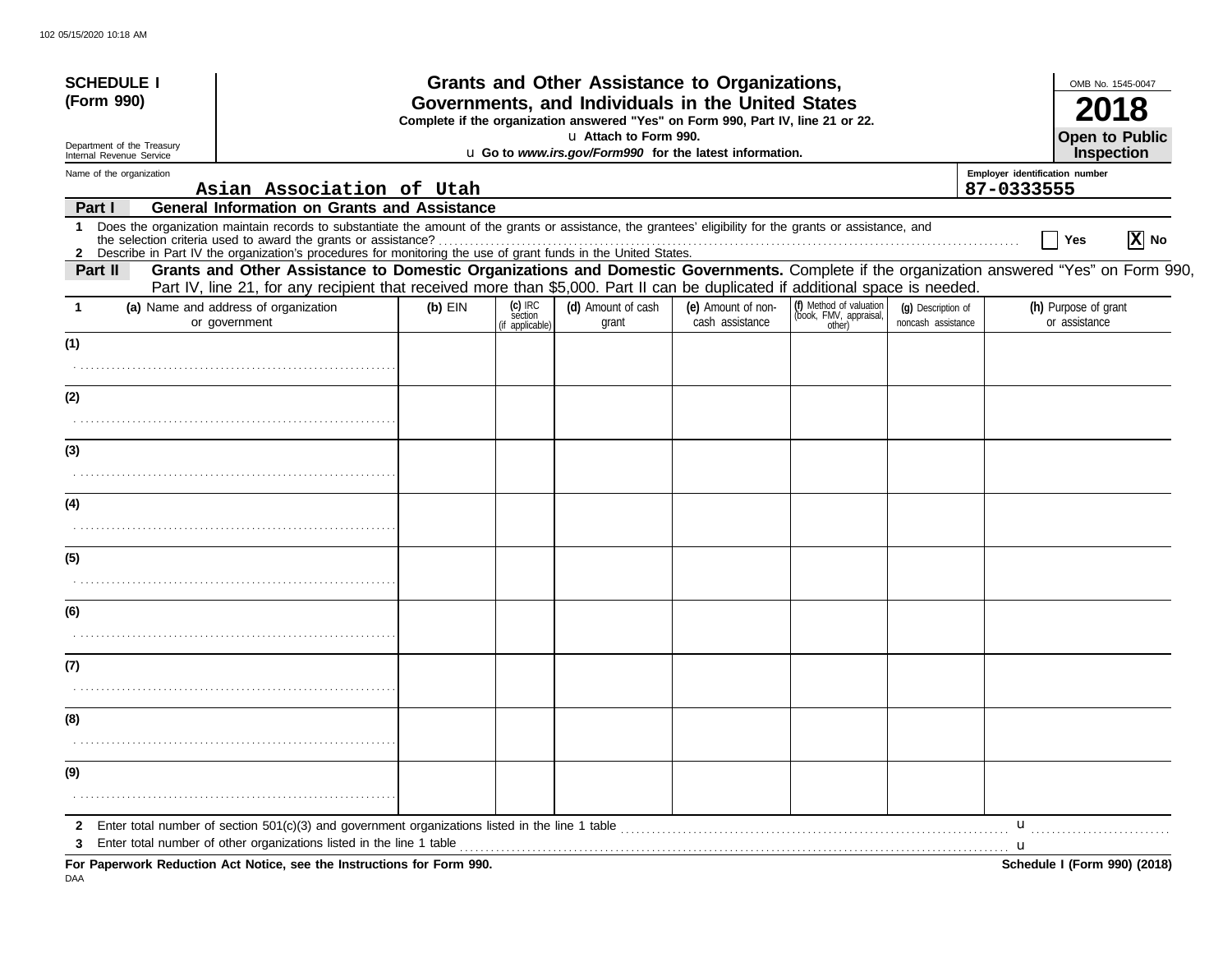Page 2

Schedule I (Form 990) (2018) Asian Association of Utah 87-0333555<br>Part III Grants and Other Assistance to Domestic Individuals. Complete if the organization answered "Yes" on Form 990, Part IV, line 22. Part III can be duplicated if additional space is needed.

| (a) Type of grant or assistance                                                                                                                      | (b) Number of<br>recipients | (c) Amount of<br>cash grant | (d) Amount of<br>noncash assistance | FMV, appraisal, other) | (e) Method of valuation (book, $(f)$ Description of noncash assistance |
|------------------------------------------------------------------------------------------------------------------------------------------------------|-----------------------------|-----------------------------|-------------------------------------|------------------------|------------------------------------------------------------------------|
| Transportation                                                                                                                                       | 250                         | 73,625                      |                                     |                        |                                                                        |
| $(rent, utilities)$ 102<br>2 Housing                                                                                                                 |                             | 67,462                      |                                     |                        |                                                                        |
| education<br>3 Parenting                                                                                                                             | 350                         | 33, 263                     |                                     |                        |                                                                        |
| services<br>4 Medical                                                                                                                                | 554                         | 11,588                      |                                     |                        |                                                                        |
| (furniture)<br>5 Other                                                                                                                               | 1155                        | 78,947                      |                                     |                        |                                                                        |
| 6 Trafficking                                                                                                                                        | 107                         | 86,623                      |                                     |                        |                                                                        |
| 7 ESL classes                                                                                                                                        | 160                         | 6,410                       |                                     |                        |                                                                        |
| Supplemental Information. Provide the information required in Part I, line 2; Part III, column (b); and any other additional information.<br>Part IV |                             |                             |                                     |                        |                                                                        |
|                                                                                                                                                      |                             |                             |                                     |                        |                                                                        |
|                                                                                                                                                      |                             |                             |                                     |                        |                                                                        |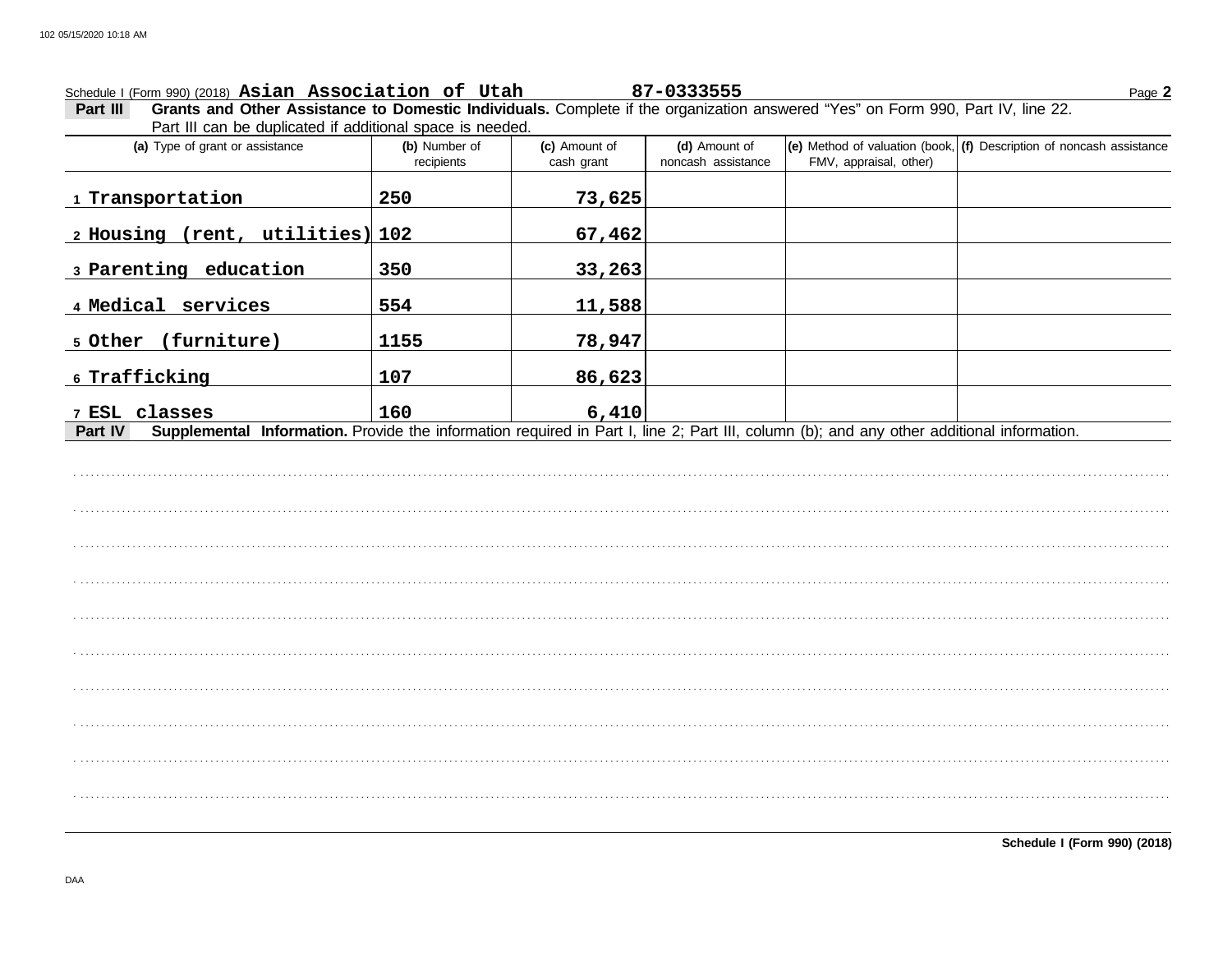# **(Form 990)**

## **SCHEDULE M Noncash Contributions**

u **Complete if the organizations answered "Yes" on Form 990, Part IV, lines 29 or 30.** u **Attach to Form 990.**

u **Go to** *www.irs.gov/Form990* **for instructions and the latest information.**

OMB No. 1545-0047 **2018**

**Iion Open To Public**

**Name of the organization** Internal Revenue Service Department of the Treasury

|                                |  | <b>IIISPEC</b> |
|--------------------------------|--|----------------|
| Employer identification number |  |                |

|              |                                                                                                                    |             | Asian Association of Utah  |                                             | 87-0333555                   |     |            |    |
|--------------|--------------------------------------------------------------------------------------------------------------------|-------------|----------------------------|---------------------------------------------|------------------------------|-----|------------|----|
|              | <b>Types of Property</b><br>Part I                                                                                 |             |                            |                                             |                              |     |            |    |
|              |                                                                                                                    | (a)         | (b)                        | (c)                                         | (d)                          |     |            |    |
|              |                                                                                                                    | Check if    | Number of contributions or | Noncash contribution<br>amounts reported on | Method of determining        |     |            |    |
|              |                                                                                                                    | applicable  | items contributed          | Form 990, Part VIII, line 1g                | noncash contribution amounts |     |            |    |
| 1            | Art - Works of art                                                                                                 |             |                            |                                             |                              |     |            |    |
| $\mathbf{2}$ | Art - Historical treasures                                                                                         |             |                            |                                             |                              |     |            |    |
| 3            | Art - Fractional interests                                                                                         |             |                            |                                             |                              |     |            |    |
| 4            | Books and publications                                                                                             |             |                            |                                             |                              |     |            |    |
| 5            | Clothing and household                                                                                             |             |                            |                                             |                              |     |            |    |
|              |                                                                                                                    |             |                            |                                             |                              |     |            |    |
| 6            | Cars and other vehicles                                                                                            |             |                            |                                             |                              |     |            |    |
| 7            | Boats and planes                                                                                                   |             |                            |                                             |                              |     |            |    |
| 8            | Intellectual property                                                                                              |             |                            |                                             |                              |     |            |    |
| 9            | Securities - Publicly traded                                                                                       |             |                            |                                             |                              |     |            |    |
| 10           | Securities - Closely held stock                                                                                    |             |                            |                                             |                              |     |            |    |
| 11           | Securities - Partnership, LLC,                                                                                     |             |                            |                                             |                              |     |            |    |
|              | or trust interests                                                                                                 |             |                            |                                             |                              |     |            |    |
| 12           | Securities - Miscellaneous                                                                                         |             |                            |                                             |                              |     |            |    |
| 13           | Qualified conservation                                                                                             |             |                            |                                             |                              |     |            |    |
|              | contribution - Historic                                                                                            |             |                            |                                             |                              |     |            |    |
|              |                                                                                                                    |             |                            |                                             |                              |     |            |    |
| 14           | structures<br>Qualified conservation                                                                               |             |                            |                                             |                              |     |            |    |
|              | contribution - Other                                                                                               |             |                            |                                             |                              |     |            |    |
| 15           | Real estate - Residential                                                                                          |             |                            |                                             |                              |     |            |    |
| 16           | Real estate - Commercial                                                                                           |             |                            |                                             |                              |     |            |    |
|              |                                                                                                                    |             |                            |                                             |                              |     |            |    |
| 17           | Real estate - Other                                                                                                |             |                            |                                             |                              |     |            |    |
| 18           |                                                                                                                    |             |                            |                                             |                              |     |            |    |
| 19           | Food inventory                                                                                                     |             |                            |                                             |                              |     |            |    |
| 20           | Drugs and medical supplies                                                                                         |             |                            |                                             |                              |     |            |    |
| 21           | Taxidermy                                                                                                          |             |                            |                                             |                              |     |            |    |
| 22           | Historical artifacts                                                                                               |             |                            |                                             |                              |     |            |    |
| 23           | Scientific specimens                                                                                               |             |                            |                                             |                              |     |            |    |
| 24           | Archeological artifacts                                                                                            |             | $\mathbf{1}$               |                                             |                              |     |            |    |
| 25           |                                                                                                                    | $\mathbf X$ |                            | 84,787                                      |                              |     |            |    |
| 26           |                                                                                                                    |             |                            |                                             |                              |     |            |    |
| 27           |                                                                                                                    |             |                            |                                             |                              |     |            |    |
| 28           | Other $\mathbf{u}$ (<br>- 71                                                                                       |             |                            |                                             |                              |     |            |    |
| 29           | Number of Forms 8283 received by the organization during the tax year for contributions for                        |             |                            |                                             |                              |     |            |    |
|              | which the organization completed Form 8283, Part IV, Donee Acknowledgement                                         |             |                            |                                             | 29                           |     |            |    |
|              |                                                                                                                    |             |                            |                                             |                              |     | <b>Yes</b> | No |
|              | 30a During the year, did the organization receive by contribution any property reported in Part I, lines 1 through |             |                            |                                             |                              |     |            |    |
|              | 28, that it must hold for at least three years from the date of the initial contribution, and which isn't required |             |                            |                                             |                              |     |            |    |
|              | to be used for exempt purposes for the entire holding period?                                                      |             |                            |                                             |                              | 30a |            | X  |
| b            | If "Yes," describe the arrangement in Part II.                                                                     |             |                            |                                             |                              |     |            |    |
| 31           | Does the organization have a gift acceptance policy that requires the review of any nonstandard                    |             |                            |                                             |                              |     |            |    |
|              | contributions?                                                                                                     |             |                            |                                             |                              | 31  |            | X  |
| 32a          | Does the organization hire or use third parties or related organizations to solicit, process, or sell noncash      |             |                            |                                             |                              |     |            |    |

contributions? . . . . . . . . . . . . . . . . . . . . . . . . . . . . . . . . . . . . . . . . . . . . . . . . . . . . . . . . . . . . . . . . . . . . . . . . . . . . . . . . . . . . . . . . . . . . . . . . . . . . . . . . . . . . . . . . . . . . . . **b** If "Yes," describe in Part II. **33** If the organization didn't report an amount in column (c) for a type of property for which column (a) is checked,

describe in Part II.

**For Paperwork Reduction Act Notice, see the Instructions for Form 990. Schedule M (Form 990) 2018**

**32a**

**X**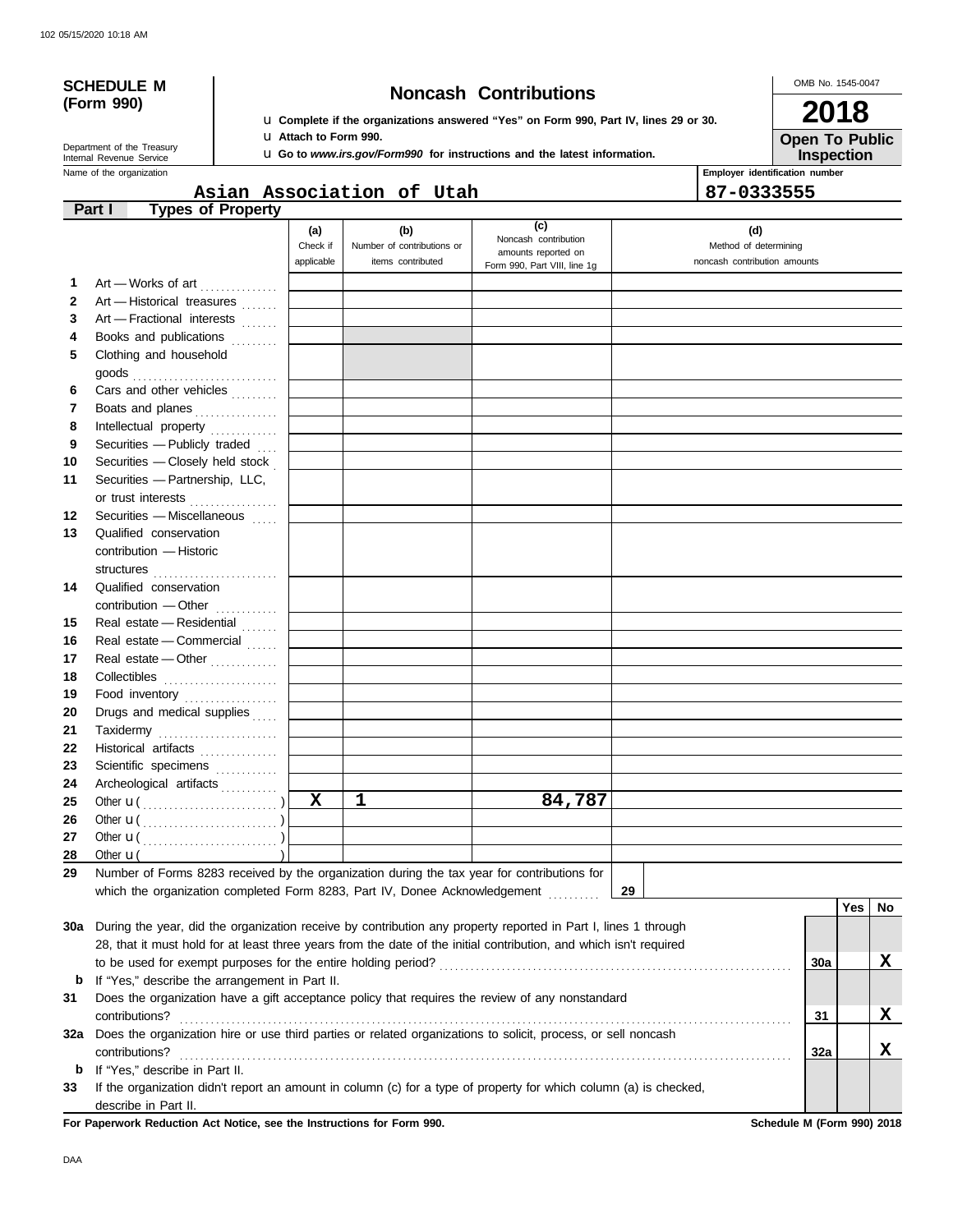| Part II | Schedule M (Form 990) 2018 Asian Association of Utah |  |  | 87-0333555                                                                        |                                                                      | Page 2<br>Supplemental Information. Provide the information required by Part I, lines 30b, 32b, and 33, and whether<br>the organization is reporting in Part I, column (b), the number of contributions, the number of items received, |
|---------|------------------------------------------------------|--|--|-----------------------------------------------------------------------------------|----------------------------------------------------------------------|----------------------------------------------------------------------------------------------------------------------------------------------------------------------------------------------------------------------------------------|
|         |                                                      |  |  | or a combination of both. Also complete this part for any additional information. |                                                                      |                                                                                                                                                                                                                                        |
|         | Schedule M - Supplemental Information                |  |  |                                                                                   |                                                                      |                                                                                                                                                                                                                                        |
|         |                                                      |  |  |                                                                                   | This reports the number of vouchers distributed by the organization. |                                                                                                                                                                                                                                        |
|         |                                                      |  |  |                                                                                   |                                                                      |                                                                                                                                                                                                                                        |
|         |                                                      |  |  |                                                                                   |                                                                      |                                                                                                                                                                                                                                        |
|         |                                                      |  |  |                                                                                   |                                                                      |                                                                                                                                                                                                                                        |
|         |                                                      |  |  |                                                                                   |                                                                      |                                                                                                                                                                                                                                        |
|         |                                                      |  |  |                                                                                   |                                                                      |                                                                                                                                                                                                                                        |
|         |                                                      |  |  |                                                                                   |                                                                      |                                                                                                                                                                                                                                        |
|         |                                                      |  |  |                                                                                   |                                                                      |                                                                                                                                                                                                                                        |
|         |                                                      |  |  |                                                                                   |                                                                      |                                                                                                                                                                                                                                        |
|         |                                                      |  |  |                                                                                   |                                                                      |                                                                                                                                                                                                                                        |
|         |                                                      |  |  |                                                                                   |                                                                      |                                                                                                                                                                                                                                        |
|         |                                                      |  |  |                                                                                   |                                                                      |                                                                                                                                                                                                                                        |
|         |                                                      |  |  |                                                                                   |                                                                      |                                                                                                                                                                                                                                        |
|         |                                                      |  |  |                                                                                   |                                                                      |                                                                                                                                                                                                                                        |
|         |                                                      |  |  |                                                                                   |                                                                      |                                                                                                                                                                                                                                        |
|         |                                                      |  |  |                                                                                   |                                                                      |                                                                                                                                                                                                                                        |
|         |                                                      |  |  |                                                                                   |                                                                      |                                                                                                                                                                                                                                        |
|         |                                                      |  |  |                                                                                   |                                                                      |                                                                                                                                                                                                                                        |
|         |                                                      |  |  |                                                                                   |                                                                      |                                                                                                                                                                                                                                        |
|         |                                                      |  |  |                                                                                   |                                                                      |                                                                                                                                                                                                                                        |
|         |                                                      |  |  |                                                                                   |                                                                      |                                                                                                                                                                                                                                        |
|         |                                                      |  |  |                                                                                   |                                                                      |                                                                                                                                                                                                                                        |
|         |                                                      |  |  |                                                                                   |                                                                      |                                                                                                                                                                                                                                        |
|         |                                                      |  |  |                                                                                   |                                                                      |                                                                                                                                                                                                                                        |
|         |                                                      |  |  |                                                                                   |                                                                      |                                                                                                                                                                                                                                        |
|         |                                                      |  |  |                                                                                   |                                                                      |                                                                                                                                                                                                                                        |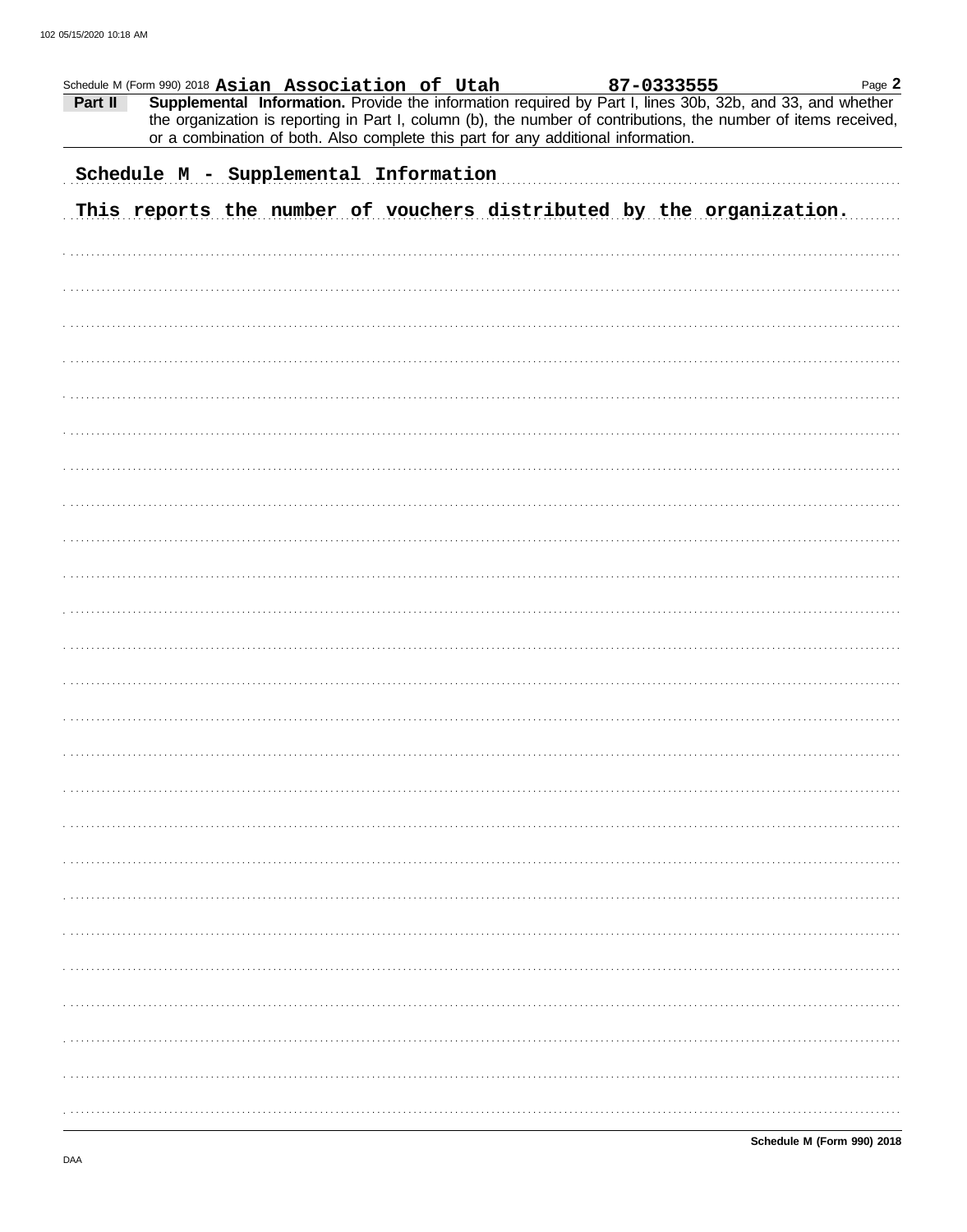| <b>SCHEDULE O</b>                                                           | Supplemental Information to Form 990 or 990-EZ                                                                                         |                                | OMB No. 1545-0047                   |  |  |  |
|-----------------------------------------------------------------------------|----------------------------------------------------------------------------------------------------------------------------------------|--------------------------------|-------------------------------------|--|--|--|
| (Form 990 or 990-EZ)                                                        | Complete to provide information for responses to specific questions on<br>Form 990 or 990-EZ or to provide any additional information. |                                | 2018                                |  |  |  |
| Department of the Treasury<br>Internal Revenue Service                      | u Attach to Form 990 or 990-EZ.<br>u Go to www.irs.gov/Form990 for the latest information.                                             |                                | Open to Public<br><b>Inspection</b> |  |  |  |
| Name of the organization                                                    |                                                                                                                                        | Employer identification number |                                     |  |  |  |
|                                                                             | Asian Association of Utah<br>87-0333555                                                                                                |                                |                                     |  |  |  |
|                                                                             | Amended Return Explanation                                                                                                             |                                |                                     |  |  |  |
|                                                                             | Items on Form 990, page 2 and page 10 were not presented correctly on the                                                              |                                |                                     |  |  |  |
| original return.                                                            |                                                                                                                                        |                                |                                     |  |  |  |
|                                                                             |                                                                                                                                        |                                |                                     |  |  |  |
|                                                                             | Form 990 - Organization's Mission                                                                                                      |                                |                                     |  |  |  |
|                                                                             | The Refugee and Immigrant Center at the Asian Association of Utah (RIC-AAU)                                                            |                                |                                     |  |  |  |
|                                                                             | was founded in 1977 and is a private, non-profit, community-based                                                                      |                                |                                     |  |  |  |
|                                                                             | organization located in Salt Lake City. Originally established to support                                                              |                                |                                     |  |  |  |
|                                                                             | Asian immigrants and refugees in their transition to life in the United                                                                |                                |                                     |  |  |  |
|                                                                             | States, the organization has expanded its resources and services over the                                                              |                                |                                     |  |  |  |
|                                                                             | past 37 years to assist refugees and immigrants from around the world.                                                                 |                                |                                     |  |  |  |
|                                                                             | Today, we serve over 2,000 refugees, immigrants, and other community                                                                   |                                |                                     |  |  |  |
| members each year.                                                          | With over 60 staff members, our backgrounds cover 17                                                                                   |                                |                                     |  |  |  |
|                                                                             | countries and over 30 languages.                                                                                                       |                                |                                     |  |  |  |
|                                                                             | We are devoted to helping clients become more self-sufficient in their                                                                 |                                |                                     |  |  |  |
|                                                                             | daily lives, and aim to reduce the barriers that refugees and immigrants                                                               |                                |                                     |  |  |  |
|                                                                             | face when adapting to life in the U.S. With the help of staff, volunteers,                                                             |                                |                                     |  |  |  |
|                                                                             | and community leaders, we are continually developing and expanding our                                                                 |                                |                                     |  |  |  |
|                                                                             | services to meet the needs of our clients. We offer comprehensive services                                                             |                                |                                     |  |  |  |
| in one physical location, reducing transportation barriers and promoting    |                                                                                                                                        |                                |                                     |  |  |  |
| access to a wide range of resources. Individuals and families in need can   |                                                                                                                                        |                                |                                     |  |  |  |
| get case management services, employment help, counseling and mental health |                                                                                                                                        |                                |                                     |  |  |  |
|                                                                             | treatment, English classes, after-school tutoring and more. We also work                                                               |                                |                                     |  |  |  |
|                                                                             | closely with the Utah resettlement agencies, refugee communities, state                                                                |                                |                                     |  |  |  |
|                                                                             | protective services, and many others, to ensure a greater network of                                                                   |                                |                                     |  |  |  |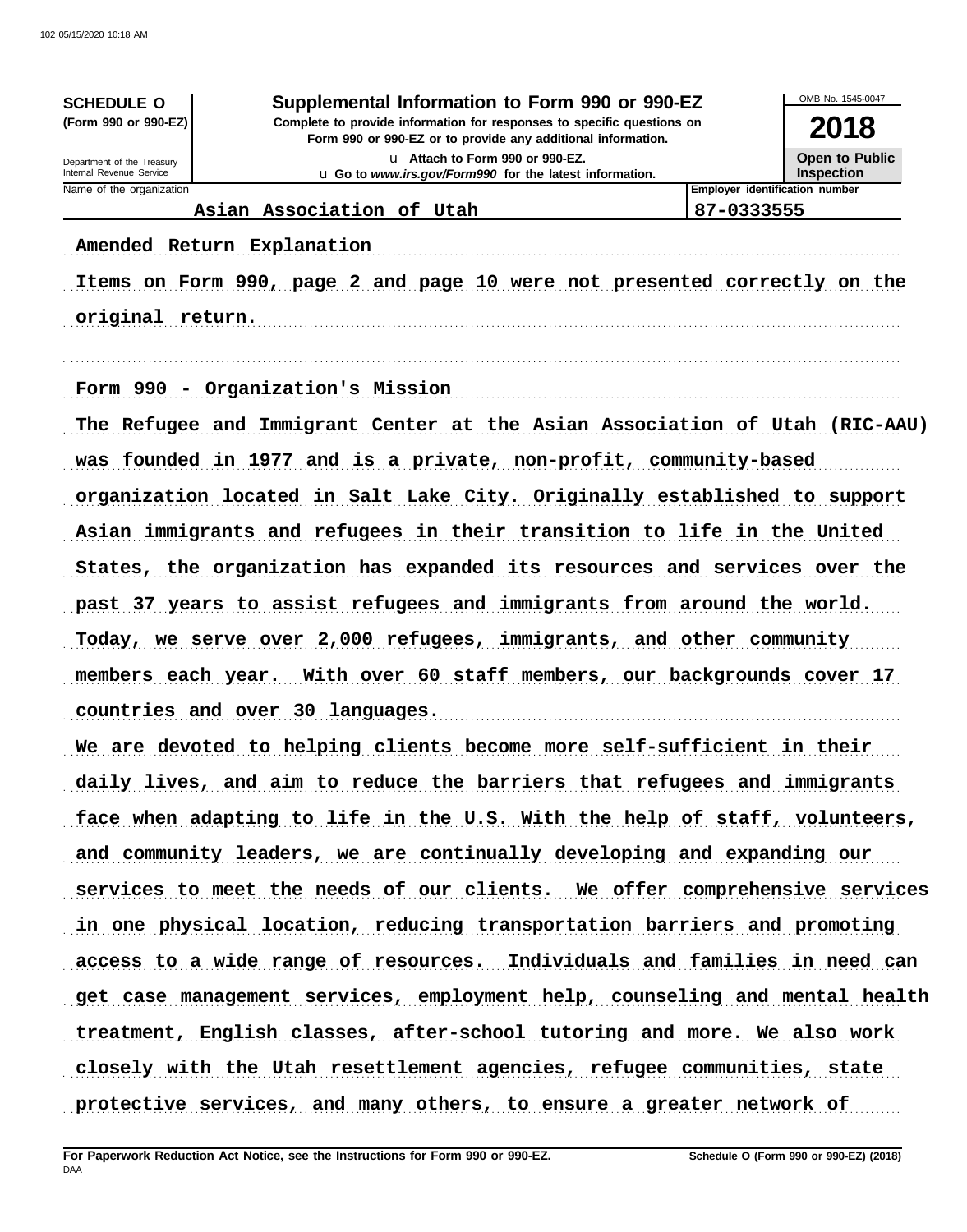| Schedule O (Form 990 or 990-EZ) (2018)                                      | Page 2                                |
|-----------------------------------------------------------------------------|---------------------------------------|
| Name of the organization                                                    | <b>Employer identification number</b> |
| Asian Association of Utah                                                   | 87-0333555                            |
| support for our clients.                                                    |                                       |
| RIC-AAU is committed to walking with people on their journeys to self-      |                                       |
| sufficiency. We know that our work not only makes a difference in the       |                                       |
| lives of those we serve, but changes our whole community for the better.    |                                       |
|                                                                             |                                       |
| Form 990, Part III, Line 4a - First Accomplishment                          |                                       |
| See Schedule O                                                              |                                       |
| REFUGEE EMPLOYMENT & SOCIAL SERVICES                                        |                                       |
| The Employment program assist Utah's refugees overcome the challenges of    |                                       |
| unemployment and underemployment and move forward on the path towards       |                                       |
| self-sufficiency and integration. RIC-AAU's job developers, refugees        |                                       |
| themselves, provide intensive employment case management services, job      |                                       |
| skills education, and career planning; taking into consideration each       |                                       |
| client's culture, needs, education, past employment experience and skills,  |                                       |
| and potential barriers. The program has 3 funding streams, each with its    |                                       |
| own target population and implementation with the same overall goal of      |                                       |
| assisting refugees find and maintain employment. During the year ending     |                                       |
| June 30, 2019, the Organization provided a clear path to integration for 75 |                                       |
| refugees this year.                                                         |                                       |
|                                                                             |                                       |

Targeted Assistance Grant (TAG) :

The TAG program focuses on providing support for refugee work-readiness through job search preparation, skills-building and case management to assist in overcoming employment barriers and other situations that may jeopardize employment. The program also includes a significant Refugee Community Organization capacity building component, partnering with three key refugee communities (Congolese, Somali, and Sudanese) to provide

> Page 1 of 8 Schedule O (Form 990 or 990-EZ) (2018)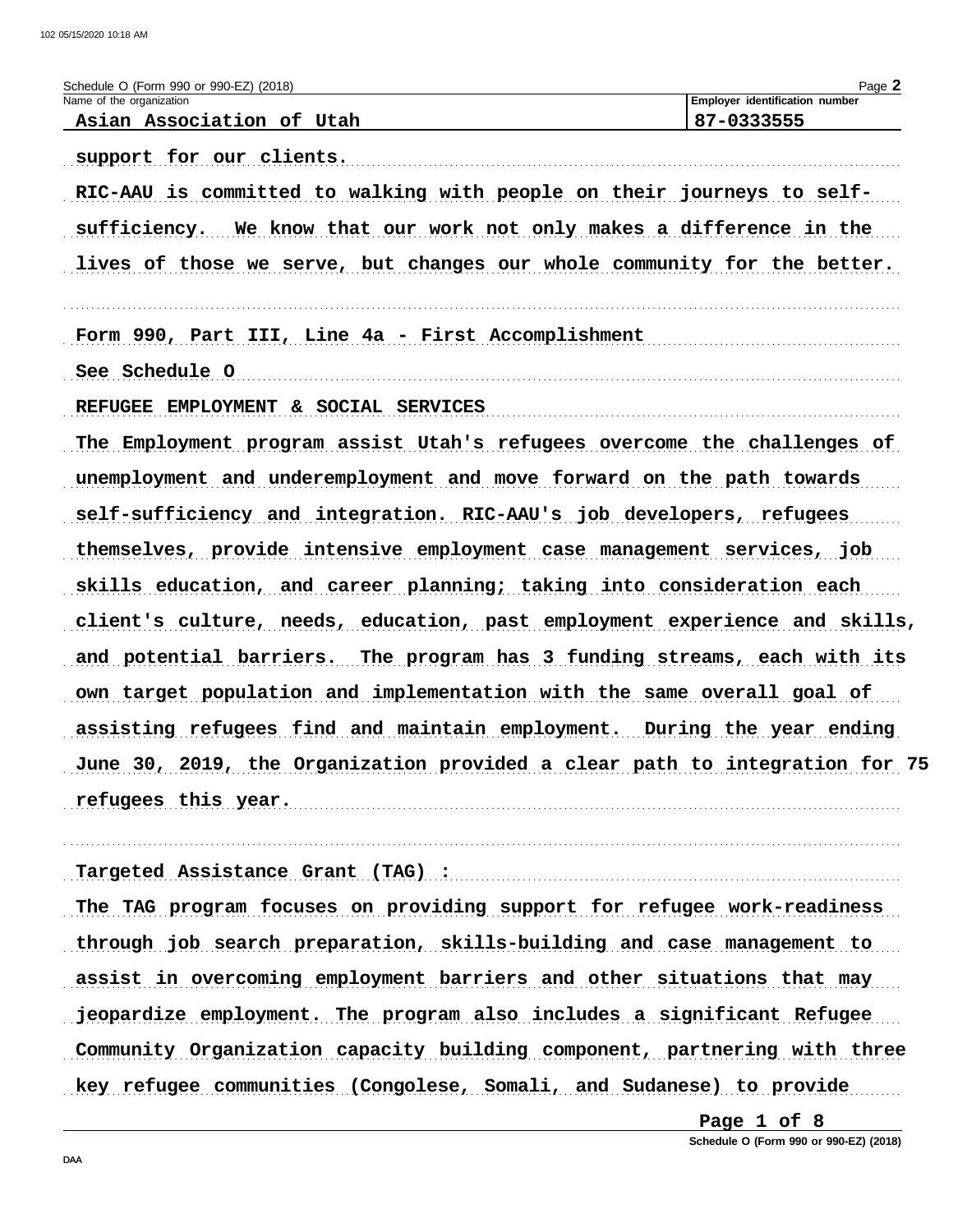| Schedule O (Form 990 or 990-EZ) (2018)<br>Name of the organization          | Page 2<br>Employer identification number |
|-----------------------------------------------------------------------------|------------------------------------------|
| Asian Association of Utah                                                   | 87-0333555                               |
| training, monitoring and mentoring so they can serve their own communities  |                                          |
| in the future.                                                              |                                          |
|                                                                             |                                          |
| Work Readiness English as a Second Language (WRESL):                        |                                          |
| WRESL provides a six month intensive curriculum for newly arrived refugees, |                                          |
| focused on developing work readiness skills to help them attain the skills  |                                          |
| needed to find and retain long-term employment. Preference is given to      |                                          |
| pre-literate refugees who are single parents with one or more dependent     |                                          |
| children or to refugees in a two parent household with one or more          |                                          |
| dependent children where one parent has a physical or mental incapacity.    |                                          |
|                                                                             |                                          |
| Payroll Grant:                                                              |                                          |
| Through a collaborative partnership with Department of Workforce Services   |                                          |
| (DWS) and LDS Church, refugees are placed either at the Humanitarian Center |                                          |
| or Deseret Industries Manufacturing. Refugees who participate in this       |                                          |
| program are scheduled for an eight hour work day, which consists of four    |                                          |
| hours of hands on work and four hours of classroom education. The LDS       |                                          |
| Church pays for the four hours of work and DWS pays for the four hours of   |                                          |
| education.                                                                  |                                          |
|                                                                             |                                          |
| Form 990, Part III, Line 4b - Second Accomplishment                         |                                          |
| See Schedule O                                                              |                                          |
| COMMUNITY WELLNESS                                                          |                                          |
| The Community Wellness Program is a multi-disciplinary team that consist of |                                          |
| a psychiatrist, Advanced Practice Registered Nurse (APRN), Licensed         |                                          |
| Clinical Social Workers (LCSW), Certified Social Workers (CSW), Certified   |                                          |
| Mental Health Counselors (CMHC) and Targeted Case Managers. The program     |                                          |
|                                                                             | Page 2 of 8                              |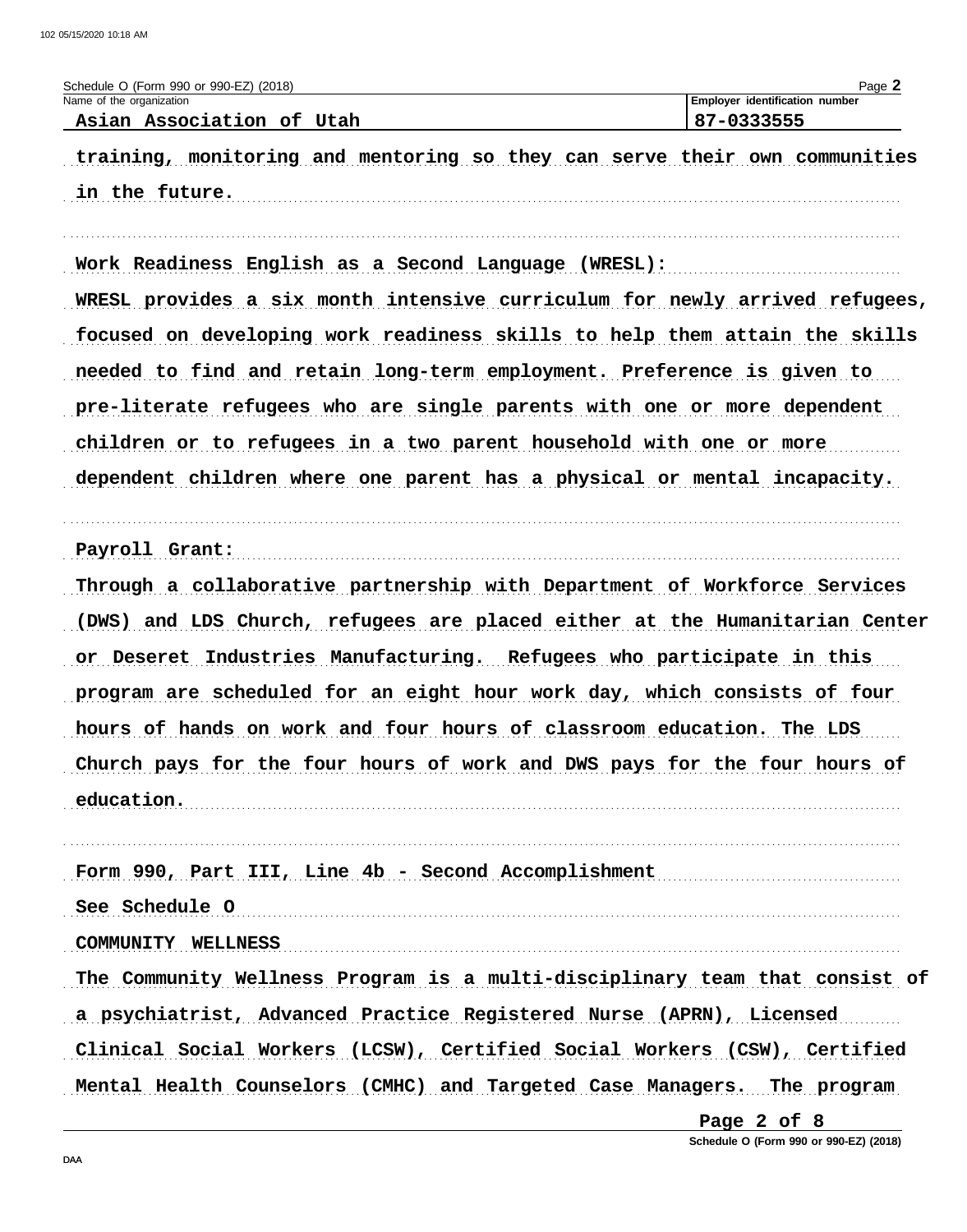| Schedule O (Form 990 or 990-EZ) (2018) | Page                               |
|----------------------------------------|------------------------------------|
| Name of the organization               | identification number<br>∟Emplover |
| Utah<br>Association<br>Asian<br>οË     | ,,,,,,,,,                          |

provides evidence-based treatment services to refugees and immigrants experiencing behavioral health issues. The clinical team has decades of experience treating the refugee and immigrant population through individual/group psychotherapy, medication management and targeted case management services. The program's goals are to not only decrease client's psychiatric symptoms but to restore a client's previous functioning level prior to their behavioral health issue.

The program provides an array of clinical services that includes: mental health treatment, substance use disorder services, psycho-tropic medication management, domestic violence treatment services and targeted case management to refugees and immigrants. All services are conducting in the client's preferred language with our bi-lingual team or interpreters are used to ensure language barriers are bridged.

Community Wellness program leverages many different funding streams to ensure comprehensive clinical services are available for our target population. The program is an Optum Medicaid provider for Salt Lake County Residence, a Salt Lake County Substance Use Disorder provider for adults and adolescents, a provider for mental health and substance use disorder treatment services for Department Workforce Services, a domestic violence provider to perpetrators and victims for the Department of Child and Family Services and a provider for mental health services to refugees who are "uninsured" through the Utah Department of Health are some of the diverse funding streams utilized within the program.

During the year ending June 30, 2019, the Organization served over 400

Page 3 of 8 Schedule O (Form 990 or 990-EZ) (2018)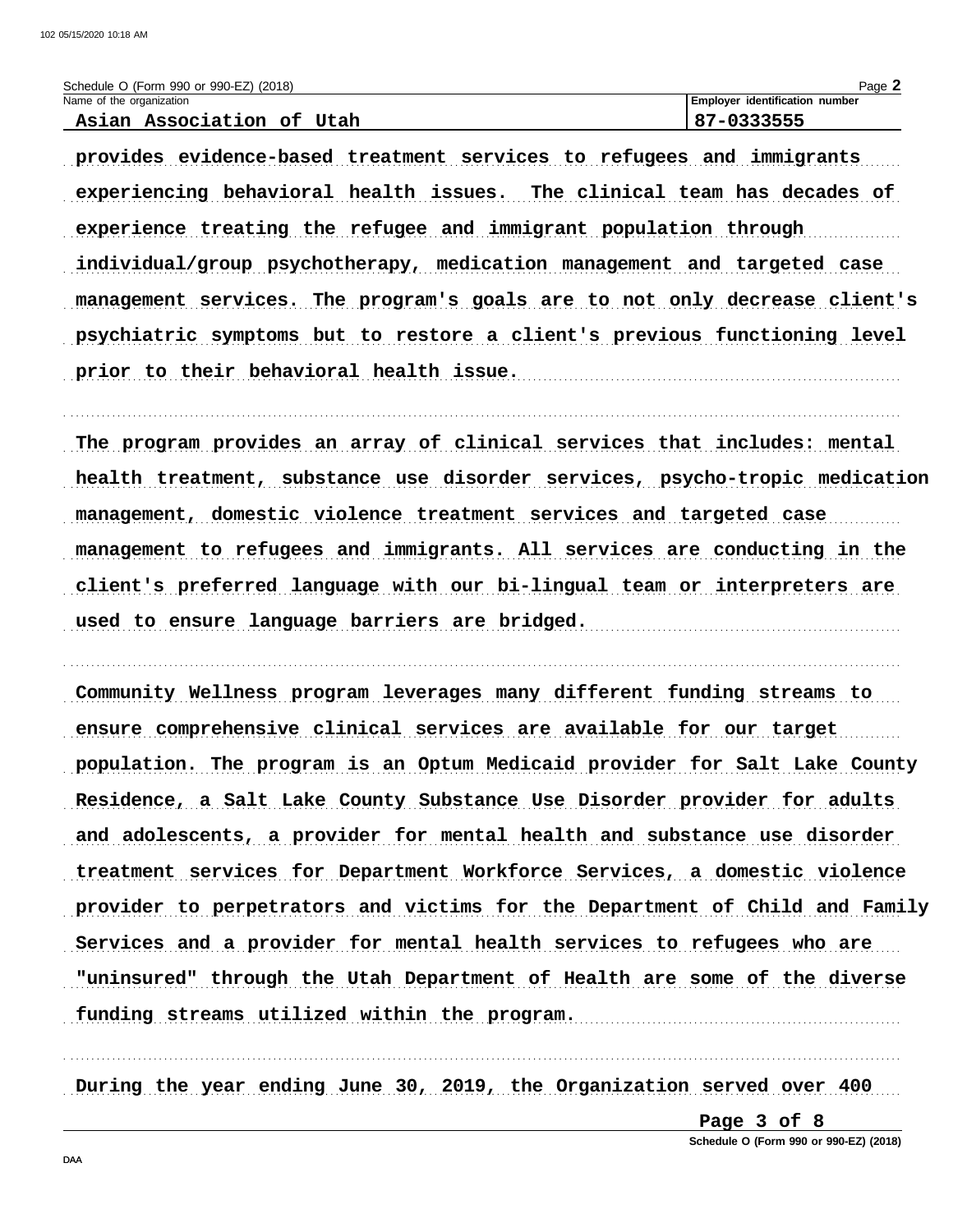| Schedule O (Form 990 or 990-EZ) (2018)                                      | Page 2                         |
|-----------------------------------------------------------------------------|--------------------------------|
| Name of the organization                                                    | Employer identification number |
| Asian Association of Utah                                                   | 87-0333555                     |
| clients through this program.                                               |                                |
|                                                                             |                                |
|                                                                             |                                |
| Form 990, Part III, Line 4c - Third Accomplishment                          |                                |
| TRAFFICKING IN PERSONS (TIP) PROGRAM                                        |                                |
| The Trafficking in Persons (TIP) program provides comprehensive victim      |                                |
| services to victims of human trafficking. With funding from multiple        |                                |
| federal grants, we are able to serve all victims of both sex and labor      |                                |
| trafficking-regardless of age, gender, and immigration status. RIC-AAU's    |                                |
| team of 3 dedicated case managers carry trafficking-specific caseloads,     |                                |
| serving as the backbone of support and service coordination as victims      |                                |
| recover from the trauma of trafficking, navigate complex systems, and work  |                                |
| toward whole and healthy lives. In addition to providing many services      |                                |
| in-house, we rely on strong community partnerships and referral networks to |                                |
| connect clients with the services that will be the best fit, in the right   |                                |
| geographic area, with staff who have been trained in trafficking.           |                                |
|                                                                             |                                |
| During the year ending June 30, 2019 we served more than 95 survivors of    |                                |
|                                                                             |                                |

human trafficking (both sex and labor trafficking), as well as their families. Case managers utilize a comprehensive services model that addresses 17 components of victim needs. In addition to providing direct victims services, we offer outreach and supportive services to approximately 75 women monthly through TIP's "drop in" center and reach 50+ high-risk youth through trafficking prevention groups.

Form 990, Part III, Line 4d - All Other Accomplishments ENGLISH AS A SECOND LANGUAGE (ESL) & LIFE SKILLS RIC-AAU empowers refugees and immigrants through three level English

> Page 4 of 8 Schedule O (Form 990 or 990-EZ) (2018)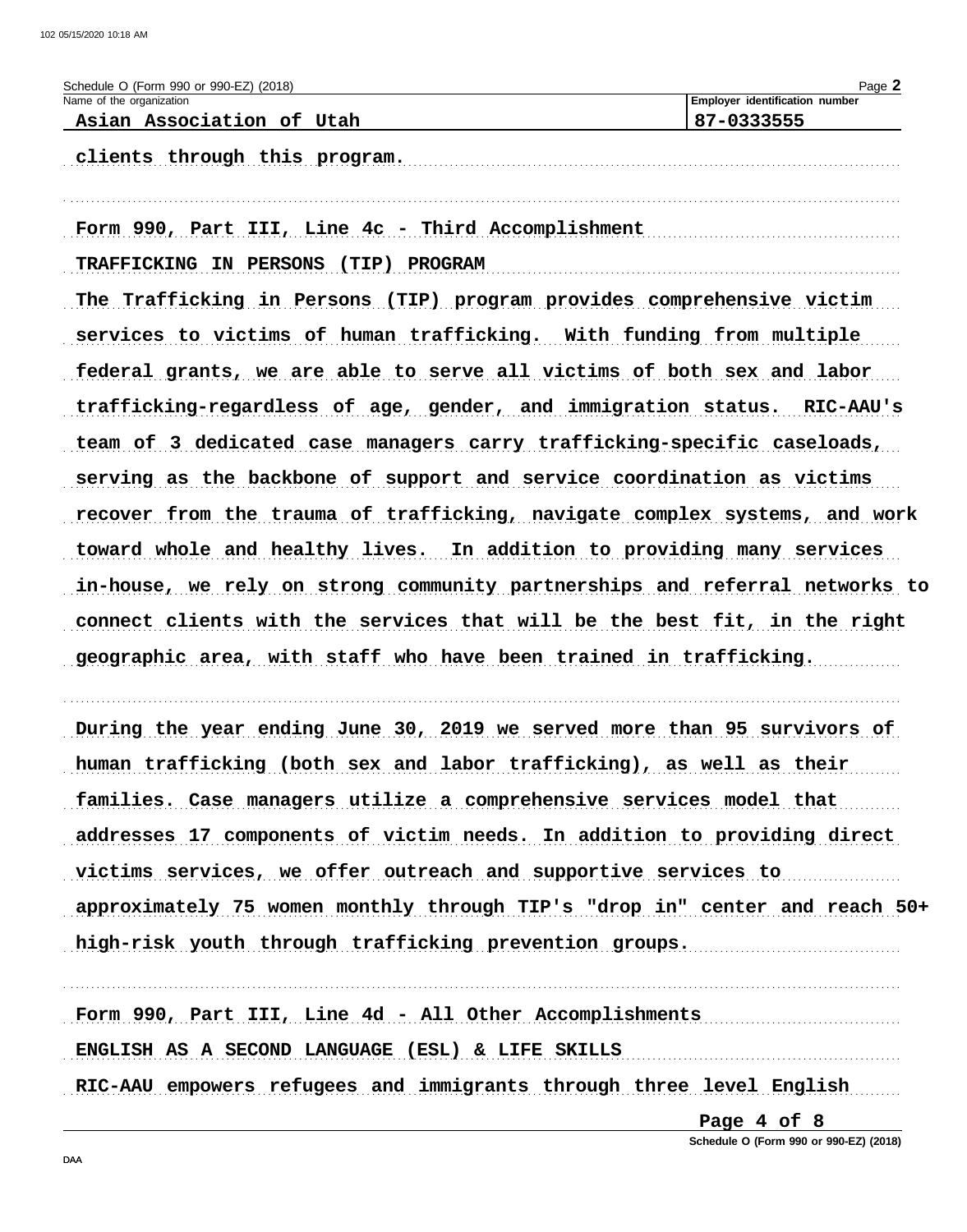| Schedule O (Form 990 or 990-EZ) (2018) | $P$ age $\geq$                        |
|----------------------------------------|---------------------------------------|
| Name of the organization               | <b>Employer identification number</b> |
| Agian Aggociation of<br>$I$ IItah      | 87-0333555                            |

language classes which are tailored to their needs. Classes are held at our downtown office our Sunnyvale Neighborhood Center and at Village North Apartment complex. Classes are free for refugees and low-cost for immigrants, range from non-literate to intermediate level, and offered year-round. RIC-AAU's instructors are State Board Certified and TESOL Certified. The program also provides digital literacy training, utilizing gently used computers that have been donated to the program. During the year ending June 30, 2019, 130 ESL students learned English language skills crucial for everyday tasks. These individuals can now shop for groceries, visit the doctor, and get a job in the U.S.

SUNNYVALE NEIGHBORHOOD CENTER (2000) CENTER (2000) CENTER (2000) CENTER (2000) CENTER (2000) CENTER (2000) CENTER (2000) CENTER (2000) CENTER (2000) CENTER (2000) CENTER (2000) CENTER (2000) CENTER (2000) CENTER (2000) CEN

The Sunnyvale Neighborhood Center is located in a refugee and immigrant dense neighborhood that has been historically under-resourced. By locating the center within walking distance of residents' homes, critical community services become easily accessible. The Sunnyvale Neighborhood Center allows residents to leverage RIC-AAU's programs, such as ESL, Community Wellness, Employment, Social Services, and Youth and Family Services. As of 2016, RIC-AAU provides the Early Learning program for children who have parents attending the ESL program at our Sunnyvale Neighborhood Center location. As many refugee children face a gap in school readiness, the program prepares children to enter school by teaching them literacy skills, recognition of shapes and numbers, and appropriate social skills. During the year ending June 30, 2019, over 150 adults and 75 youth neighborhood residents came to the center for assistance.

YOUTH AND FAMILY SERVICES

Page 5 of 8

Schedule O (Form 990 or 990-EZ) (2018)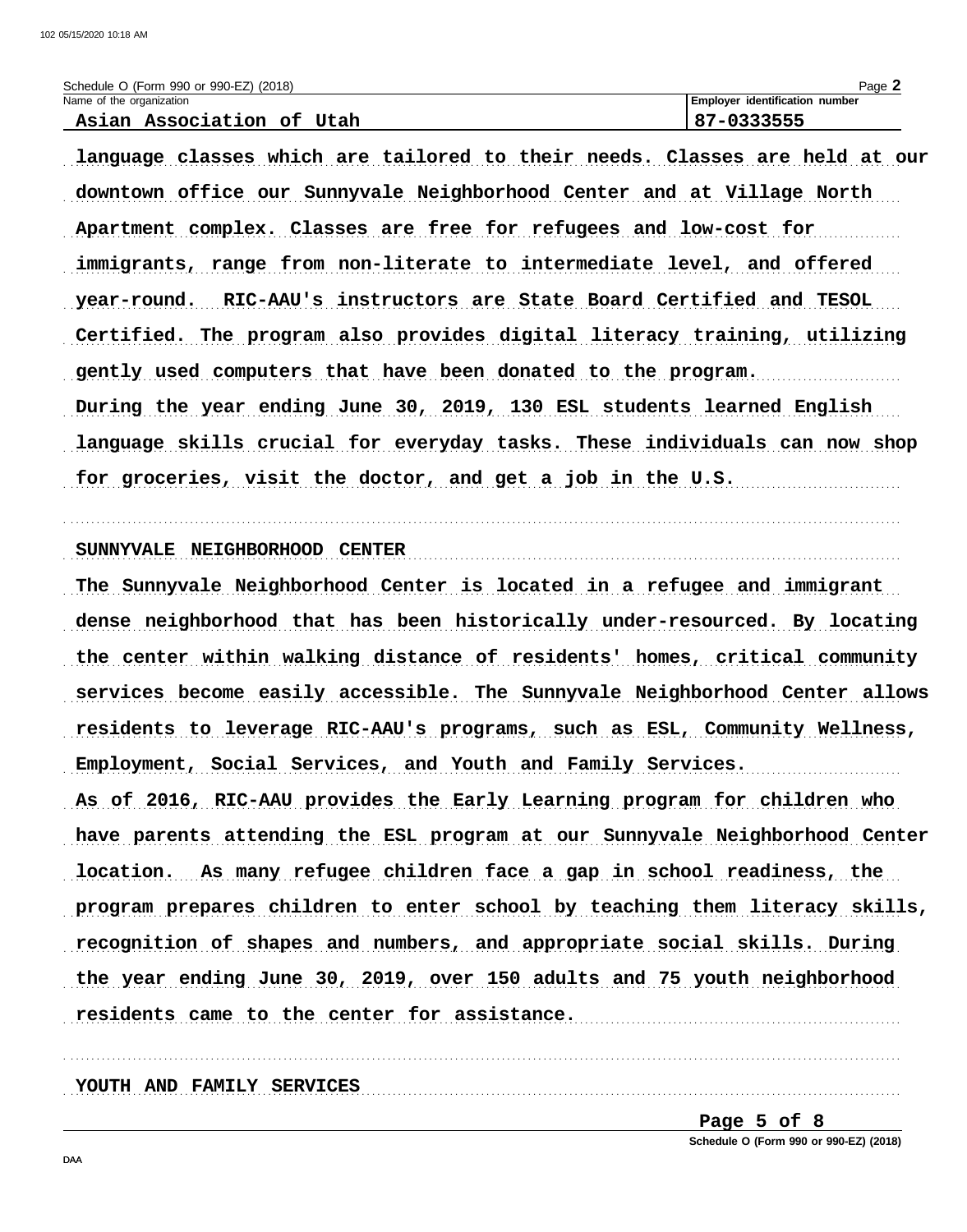| Schedule O (Form 990 or 990-EZ) (2018)                                                                                                                                                                                                                                                                                                                                                                                                                                                                                                                                                                  | Page 2                         |
|---------------------------------------------------------------------------------------------------------------------------------------------------------------------------------------------------------------------------------------------------------------------------------------------------------------------------------------------------------------------------------------------------------------------------------------------------------------------------------------------------------------------------------------------------------------------------------------------------------|--------------------------------|
| Name of the organization                                                                                                                                                                                                                                                                                                                                                                                                                                                                                                                                                                                | Employer identification number |
| Asian Association of Utah<br>The Organization provides a holistic approach for refugee and immigrant<br>youth and their parents as they adjust to new systems in the U.S. The<br>Organization's Youth and Family program provides parenting classes,<br>afterschool programs, leadership development, and youth case management.<br>After School Programs:<br>Provides social skills building, academic assistance and leadership<br>opportunities.<br>Four afterschool programs are provided: Leaders and Counselor in Training<br>(LCIT), Evergreen Jr High Afterschool Program, Sunnyvale Elementary | 87-0333555                     |
|                                                                                                                                                                                                                                                                                                                                                                                                                                                                                                                                                                                                         |                                |
| Afterschool Program and Sunnyvale Teen Afterschool Program.                                                                                                                                                                                                                                                                                                                                                                                                                                                                                                                                             |                                |
| During the year ending June 30, 2019, 109 parents learned new family skills                                                                                                                                                                                                                                                                                                                                                                                                                                                                                                                             |                                |
| through our parenting classes, which was offered in four different                                                                                                                                                                                                                                                                                                                                                                                                                                                                                                                                      |                                |
| languages. The program provided over 3,100 hours of direct service to 275+                                                                                                                                                                                                                                                                                                                                                                                                                                                                                                                              |                                |
| youth and parents by offering afterschool leadership-fostering                                                                                                                                                                                                                                                                                                                                                                                                                                                                                                                                          |                                |
| opportunities                                                                                                                                                                                                                                                                                                                                                                                                                                                                                                                                                                                           |                                |
| Form 990, Part VI, Line 11b - Organization's Process to Review Form 990                                                                                                                                                                                                                                                                                                                                                                                                                                                                                                                                 |                                |
| A draft copy of the Form 990 is prepared and delivered to management and                                                                                                                                                                                                                                                                                                                                                                                                                                                                                                                                |                                |
| the board for their review prior to filing the return. Management and the                                                                                                                                                                                                                                                                                                                                                                                                                                                                                                                               |                                |
| board has the opportunity to examine, ask questions, and request any                                                                                                                                                                                                                                                                                                                                                                                                                                                                                                                                    |                                |
| changes or clarifications prior to filing the return.                                                                                                                                                                                                                                                                                                                                                                                                                                                                                                                                                   |                                |
| Form 990, Part VI, Line 12c - Enforcement of Conflicts Policy                                                                                                                                                                                                                                                                                                                                                                                                                                                                                                                                           |                                |

For all board members and officers, the chairman of the board reviews the annual disclosures of conflict of interest to determine whether an

> Page 6 of 8 Schedule O (Form 990 or 990-EZ) (2018)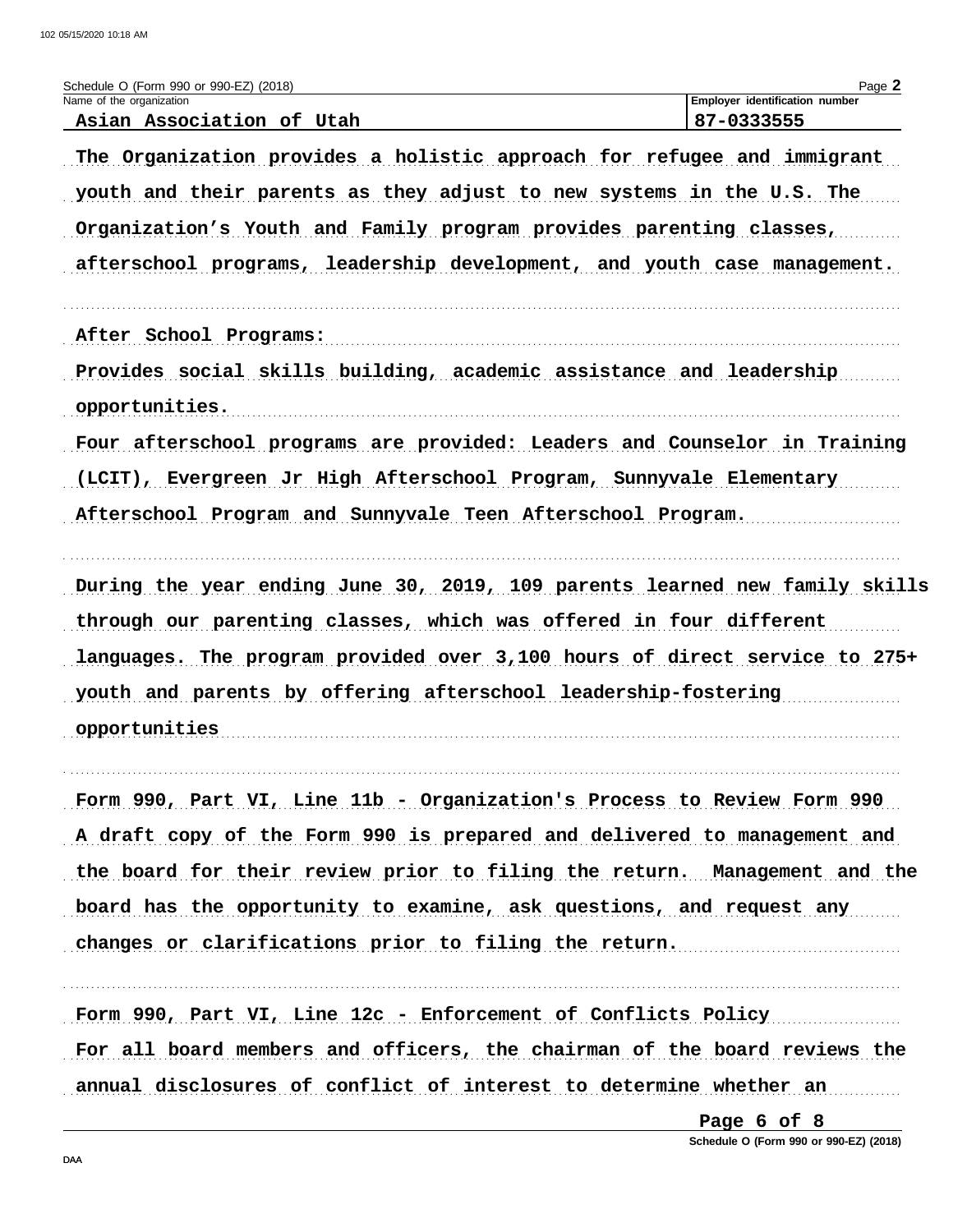| Schedule O (Form 990 or 990-EZ) (2018)                                     | Page 2                                       |
|----------------------------------------------------------------------------|----------------------------------------------|
| Name of the organization<br>Asian Association of Utah                      | Employer identification number<br>87-0333555 |
| actual conflict exists. For all staff, the executive director directs and  |                                              |
| handles all conflicts within the organization with an open door policy.    |                                              |
| Financial policies and procedures are reviewed monthly and quarterly. If a |                                              |
| conflict is determined to exist, by the chairman of the board or the       |                                              |
| executive director, the board will determine if the conflict is material   |                                              |
| and will determine specific actions to be taken. One thing the             |                                              |
|                                                                            |                                              |
| organization does to avoid conflicts of interest is to bid out contracts.  |                                              |
| Form 990, Part VI, Line 15a - Compensation Process for Top Official        |                                              |
| The executive director's salary is set by the executive board after review |                                              |
| of comparable data, economic conditions, and health of the agency.         |                                              |
| Approval of the executive director's salary is documented.                 |                                              |
|                                                                            |                                              |
| Form 990, Part VI, Line 19 - Governing Documents Disclosure Explanation    |                                              |
| Governing document are available upon request at the Organization's        |                                              |
| offices.                                                                   |                                              |
|                                                                            |                                              |
| Form 990, Part IX, Line 11g - Other Fees for Services                      |                                              |
| Description                                                                |                                              |
|                                                                            | Tot/Prog Service Mgt & General Fundraising   |
| Other contract services                                                    |                                              |
| $\frac{1}{5}$ 756,402 $\frac{1}{5}$ 42,011 $\frac{1}{5}$ 9                 |                                              |
|                                                                            |                                              |
| Form 990, Part XI, Line 9 - Other Changes in Net Assets Explanation        |                                              |
| Rental expenses                                                            | $\frac{1}{5}$ 35,929                         |
| Special events expenses Special events expenses                            | $\frac{1}{5}$ 22,784                         |
| Rental expenses                                                            | \$P\$5,929                                   |
|                                                                            | Page 7 of 8                                  |

Schedule O (Form 990 or 990-EZ) (2018)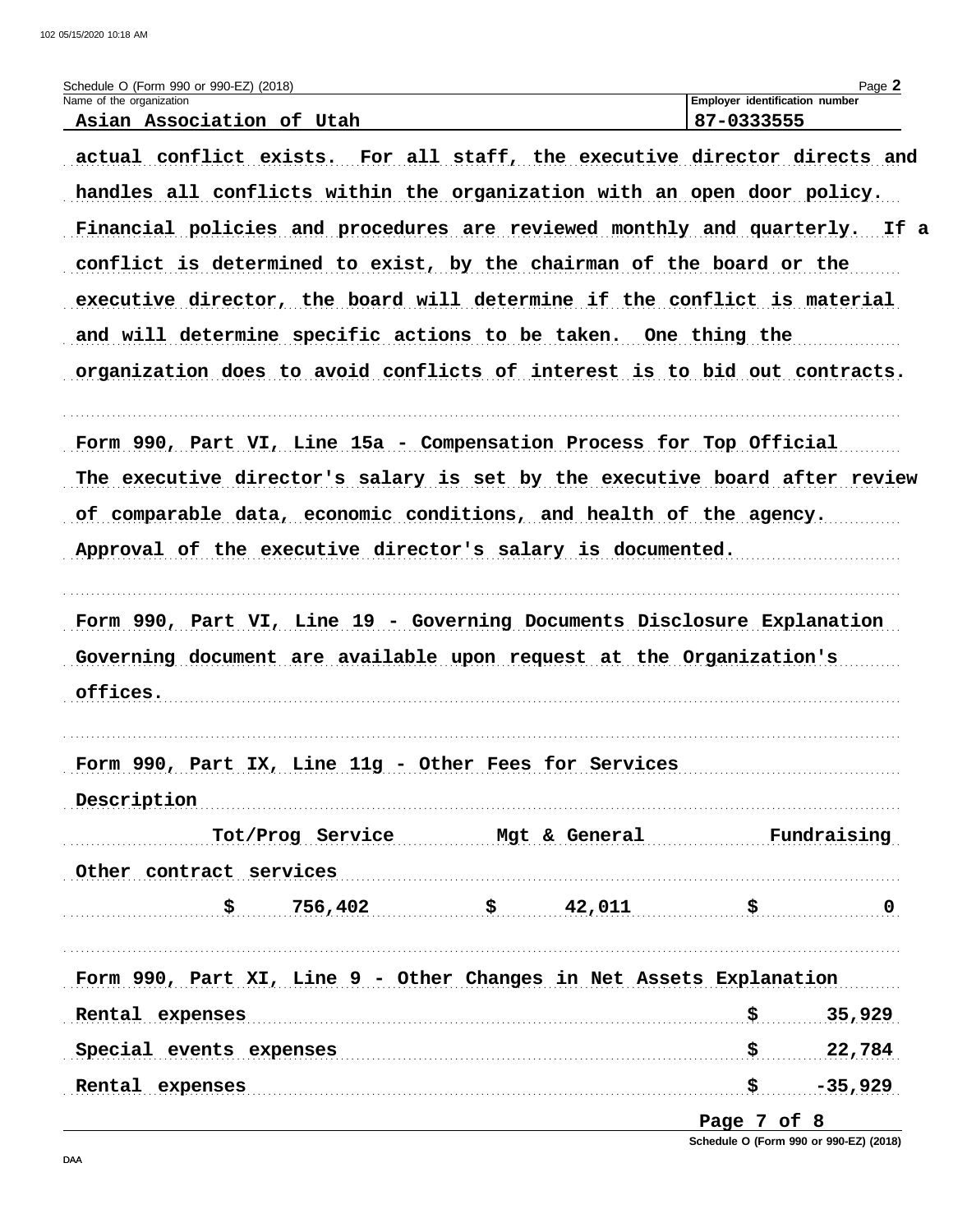| Schedule O (Form 990 or 990-EZ) (2018)<br>Name of the organization<br>Employer identification number |                           |           |  |
|------------------------------------------------------------------------------------------------------|---------------------------|-----------|--|
|                                                                                                      | 87-0333555                |           |  |
| Asian Association of Utah                                                                            |                           |           |  |
| Special event expenses                                                                               | $\boldsymbol{\mathsf{S}}$ | $-22,784$ |  |
|                                                                                                      |                           |           |  |
|                                                                                                      |                           |           |  |
|                                                                                                      |                           |           |  |
|                                                                                                      |                           |           |  |
|                                                                                                      |                           |           |  |
|                                                                                                      |                           |           |  |
|                                                                                                      |                           |           |  |
|                                                                                                      |                           |           |  |
|                                                                                                      |                           |           |  |
|                                                                                                      |                           |           |  |
|                                                                                                      |                           |           |  |
|                                                                                                      |                           |           |  |
|                                                                                                      |                           |           |  |
|                                                                                                      |                           |           |  |
|                                                                                                      |                           |           |  |
|                                                                                                      |                           |           |  |
|                                                                                                      |                           |           |  |
|                                                                                                      |                           |           |  |
|                                                                                                      |                           |           |  |
|                                                                                                      |                           |           |  |
|                                                                                                      |                           |           |  |
|                                                                                                      |                           |           |  |
|                                                                                                      |                           |           |  |
|                                                                                                      |                           |           |  |
|                                                                                                      |                           |           |  |
|                                                                                                      |                           |           |  |
|                                                                                                      |                           |           |  |
|                                                                                                      |                           |           |  |
|                                                                                                      |                           |           |  |
|                                                                                                      |                           |           |  |
|                                                                                                      |                           |           |  |
|                                                                                                      |                           |           |  |
|                                                                                                      |                           |           |  |
|                                                                                                      |                           |           |  |
|                                                                                                      |                           |           |  |
|                                                                                                      |                           |           |  |
|                                                                                                      |                           |           |  |
|                                                                                                      |                           |           |  |
|                                                                                                      |                           |           |  |
|                                                                                                      |                           |           |  |
|                                                                                                      |                           |           |  |